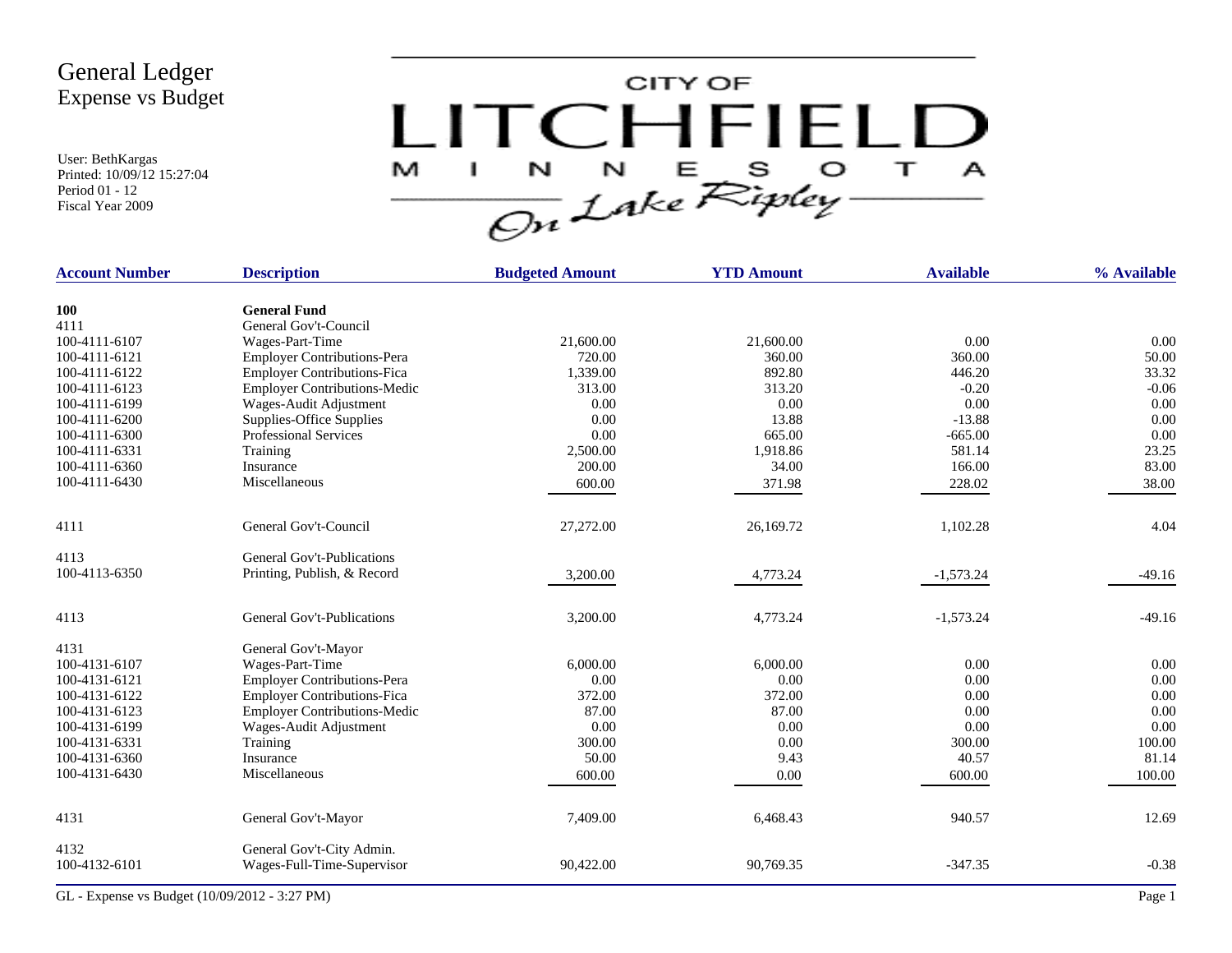| <b>Account Number</b> | <b>Description</b>                  | <b>Budgeted Amount</b> | <b>YTD Amount</b> | <b>Available</b> | % Available |
|-----------------------|-------------------------------------|------------------------|-------------------|------------------|-------------|
| 100-4132-6102         | Wages-Full-Time-Regular             | 73,203.00              | 73,484.81         | $-281.81$        | $-0.38$     |
| 100-4132-6106         | Wages-Full-Time-Overtime            | 0.00                   | 0.00              | 0.00             | 0.00        |
| 100-4132-6112         | Other Pay-Sick Leave Pay            | 1,632.00               | 1,689.31          | $-57.31$         | $-3.51$     |
| 100-4132-6121         | <b>Employer Contributions-Pera</b>  | 4,941.00               | 5,100.36          | $-159.36$        | $-3.23$     |
| 100-4132-6122         | <b>Employer Contributions-Fica</b>  | 10,246.00              | 10,227.53         | 18.47            | 0.18        |
| 100-4132-6123         | <b>Employer Contributions-Medic</b> | 2,396.00               | 2,391.85          | 4.15             | 0.17        |
| 100-4132-6125         | Employer Contributions-Indv.        | 6,103.00               | 6,302.23          | $-199.23$        | $-3.26$     |
| 100-4132-6131         | Employer Paid Ins.-Health           | 27,205.00              | 28,004.54         | $-799.54$        | $-2.94$     |
| 100-4132-6132         | Employer Paid Ins.-Dental           | 2,260.00               | 2,263.35          | $-3.35$          | $-0.15$     |
| 100-4132-6133         | Employer Paid Ins.-Life             | 312.00                 | 335.36            | $-23.36$         | $-7.49$     |
| 100-4132-6134         | <b>Employer Paid Ins-Disability</b> | 785.00                 | 847.85            | $-62.85$         | $-8.01$     |
| 100-4132-6148         | Cafeteria Plan Service Chgs.        | 108.00                 | 99.00             | 9.00             | 8.33        |
| 100-4132-6199         | Wages-Audit Adjustment              | 0.00                   | 0.00              | 0.00             | 0.00        |
| 100-4132-6220         | Supplies-RepairMaintenance          | 300.00                 | 129.98            | 170.02           | 56.67       |
| 100-4132-6331         | Training                            | 1,600.00               | 400.00            | 1,200.00         | 75.00       |
| 100-4132-6360         | Insurance                           | 750.00                 | 973.84            | $-223.84$        | $-29.85$    |
| 100-4132-6430         | Miscellaneous                       | 275.00                 | 271.00            | 4.00             | 1.45        |
| 100-4132-6433         | Misc.-Dues & Subscriptions          |                        |                   |                  |             |
|                       |                                     | 500.00                 | 0.00              | 500.00           | 100.00      |
| 4132                  | General Gov't-City Admin.           | 223,038.00             | 223,290.36        | $-252.36$        | $-0.11$     |
| 4133                  | General Gov't-Commissions           |                        |                   |                  |             |
| 100-4133-6360         | Insurance                           | 30.00                  | 0.00              | 30.00            | 100.00      |
| 100-4133-6430         | Miscellaneous                       | 1,000.00               | 89.93             | 910.07           | 91.01       |
| 100-4133-6432         | Misc.-Elected Or Appointed          | 4,000.00               | 2,250.00          | 1,750.00         | 43.75       |
| 4133                  | General Gov't-Commissions           | 5,030.00               | 2,339.93          | 2,690.07         | 53.48       |
| 4141                  | General Gov't-Elections             |                        |                   |                  |             |
| 100-4141-6106         | Wages-Full-Time-Overtime            | 0.00                   | 0.00              | 0.00             | 0.00        |
| 100-4141-6107         | Wages-Part-Time                     | 0.00                   | 0.00              | 0.00             | 0.00        |
| 100-4141-6121         | <b>Employer Contributions-Pera</b>  | 0.00                   | 0.00              | 0.00             | 0.00        |
| 100-4141-6122         | Employer Contributions-Fica         | 0.00                   | 0.00              | 0.00             | 0.00        |
| 100-4141-6123         | <b>Employer Contributions-Medic</b> | 0.00                   | 0.00              | 0.00             | 0.00        |
| 100-4141-6199         | Wages-Audit Adjustment              | 0.00                   | 0.00              | 0.00             | 0.00        |
| 100-4141-6200         | Supplies-Office Supplies            | 0.00                   | 0.00              | 0.00             | 0.00        |
| 100-4141-6210         | <b>Supplies-Operating Supplies</b>  | 0.00                   | 0.00              | 0.00             | 0.00        |
| 100-4141-6220         | Supplies-RepairMaintenance          | 0.00                   | 0.00              | 0.00             | 0.00        |
| 100-4141-6350         | Printing, Publish, & Record         | 0.00                   | 0.00              | 0.00             | 0.00        |
| 100-4141-6360         | Insurance                           | 0.00                   | 0.00              | $0.00\,$         | 0.00        |
| 100-4141-6430         | Miscellaneous                       | 0.00                   | 0.00              | 0.00             | 0.00        |
|                       |                                     |                        |                   |                  |             |
| 4141                  | General Gov't-Elections             | 0.00                   | 0.00              | 0.00             | 0.00        |
| 4143                  | General Gov't-Clerk-Treas.          |                        |                   |                  |             |
| 100-4143-6101         | Wages-Full-Time-Supervisor          | 0.00                   | 0.00              | 0.00             | 0.00        |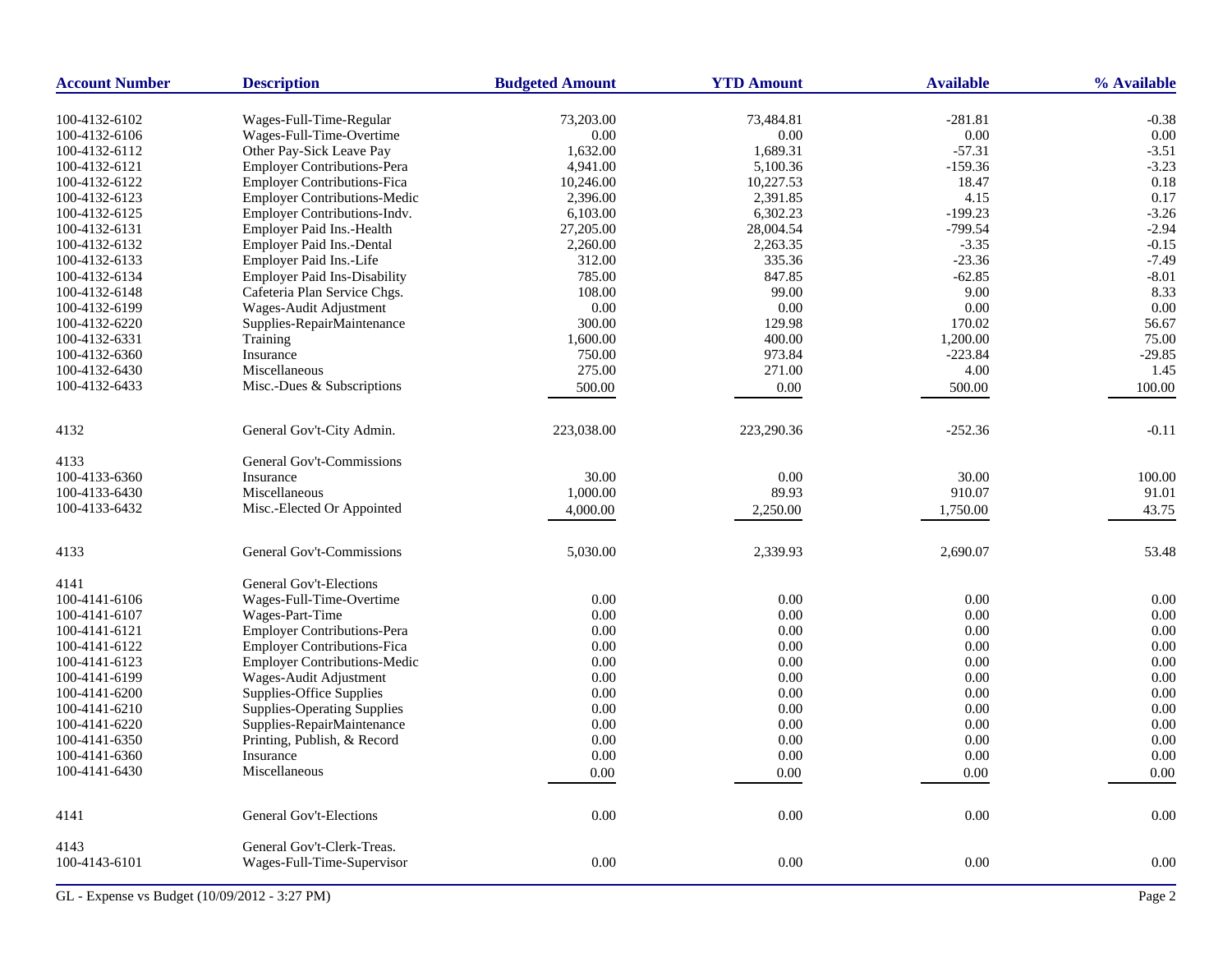| <b>Account Number</b> | <b>Description</b>                  | <b>Budgeted Amount</b> | <b>YTD Amount</b> | <b>Available</b> | % Available |
|-----------------------|-------------------------------------|------------------------|-------------------|------------------|-------------|
| 100-4143-6102         | Wages-Full-Time-Regular             | 86,323.00              | 39,441.72         | 46,881.28        | 54.31       |
| 100-4143-6106         | Wages-Full-Time-Overtime            | 500.00                 | 101.93            | 398.07           | 79.61       |
| 100-4143-6107         | Wages-Part-Time                     | 15,000.00              | 968.00            | 14,032.00        | 93.55       |
| 100-4143-6108         | Wages-Part-Time-Overtime            | 0.00                   | 0.00              | 0.00             | 0.00        |
| 100-4143-6111         | Other Pay-Severance Pay             | 0.00                   | 0.00              | 0.00             | 0.00        |
| 100-4143-6112         | Other Pay-Sick Leave Pay            | 0.00                   | 20,599.93         | $-20,599.93$     | 0.00        |
| 100-4143-6121         | Employer Contributions-Pera         | 5,827.00               | 2,499.43          | 3,327.57         | 57.11       |
| 100-4143-6122         | <b>Employer Contributions-Fica</b>  | 5,352.00               | 3,911.02          | 1,440.98         | 26.92       |
| 100-4143-6123         | <b>Employer Contributions-Medic</b> | 1,252.00               | 914.66            | 337.34           | 26.94       |
| 100-4143-6131         | Employer Paid Ins.-Health           | 19,348.00              | 11,940.55         | 7,407.45         | 38.29       |
| 100-4143-6132         | Employer Paid Ins.-Dental           | 1,767.00               | 111.00            | 1,656.00         | 93.72       |
| 100-4143-6133         | Employer Paid Ins.-Life             | 312.00                 | 180.68            | 131.32           | 42.09       |
| 100-4143-6134         | <b>Employer Paid Ins-Disability</b> | 414.00                 | 166.18            | 247.82           | 59.86       |
| 100-4143-6148         | Cafeteria Plan Service Chgs.        | 200.00                 | 0.00              | 200.00           | 100.00      |
| 100-4143-6199         | Wages-Audit Adjustment              | 0.00                   | 0.00              | 0.00             | 0.00        |
| 100-4143-6200         | Supplies-Office Supplies            | 500.00                 | 0.00              | 500.00           | 100.00      |
| 100-4143-6220         | Supplies-RepairMaintenance          | 200.00                 | 26.17             | 173.83           | 86.92       |
| 100-4143-6240         | Small Tools & Minor Equip.          | 300.00                 | 0.00              | 300.00           | 100.00      |
| 100-4143-6307         | Professional Services               | 500.00                 | 0.00              | 500.00           | 100.00      |
| 100-4143-6331         | Training                            | 600.00                 | 49.00             | 551.00           | 91.83       |
| 100-4143-6360         | Insurance                           | 1,000.00               | 575.01            | 424.99           | 42.50       |
| 100-4143-6430         | Miscellaneous                       | 6,000.00               | 14,414.06         | $-8,414.06$      | $-140.23$   |
| 100-4143-6433         | Misc.-Dues & Subscriptions          | 300.00                 | 0.00              | 300.00           | 100.00      |
| 100-4143-6455         | Misc.-New Employee Costs            | 0.00                   | 0.00              | 0.00             | 0.00        |
|                       |                                     |                        |                   |                  |             |
| 4143                  | General Gov't-Clerk-Treas.          | 145,695.00             | 95,899.34         | 49,795.66        | 34.18       |
| 4155                  | General Gov't-Assessing             |                        |                   |                  |             |
| 100-4155-6101         | Wages-Full-Time-Supervisor          | 57,631.00              | 27,307.17         | 30,323.83        | 52.62       |
| 100-4155-6102         | Wages-Full-Time-Regular             | 0.00                   | 0.00              | 0.00             | 0.00        |
| 100-4155-6106         | Wages-Full-Time-Overtime            | 0.00                   | 0.00              | 0.00             | 0.00        |
| 100-4155-6107         | Wages-Part-Time                     | 0.00                   | 0.00              | 0.00             | 0.00        |
| 100-4155-6108         | Wages-Part-Time-Overtime            | 0.00                   | 0.00              | 0.00             | 0.00        |
| 100-4155-6112         | Other Pay-Sick Leave Pay            | 495.00                 | 298.96            | 196.04           | 39.60       |
| 100-4155-6114         | Auto Allowance                      | 0.00                   | 0.00              | 0.00             | 0.00        |
| 100-4155-6121         | <b>Employer Contributions-Pera</b>  | 3,890.00               | 1,067.76          | 2,822.24         | 72.55       |
| 100-4155-6122         | <b>Employer Contributions-Fica</b>  | 3,604.00               | 1,161.55          | 2,442.45         | 67.77       |
| 100-4155-6123         | <b>Employer Contributions-Medic</b> | 843.00                 | 271.65            | 571.35           | 67.78       |
| 100-4155-6131         | Employer Paid Ins.-Health           | 5,746.00               | 11,463.56         | $-5,717.56$      | $-99.51$    |
| 100-4155-6132         | <b>Employer Paid Ins.-Dental</b>    | 934.00                 | 155.60            | 778.40           | 83.34       |
| 100-4155-6133         | Employer Paid Ins.-Life             | 156.00                 | 26.00             | 130.00           | 83.33       |
| 100-4155-6134         | <b>Employer Paid Ins-Disability</b> | 277.00                 | 69.15             | 207.85           | 75.04       |
| 100-4155-6148         | Cafeteria Plan Service Chgs.        | 54.00                  | 0.00              | 54.00            | 100.00      |
| 100-4155-6199         | Wages-Audit Adjustment              | 0.00                   | 0.00              | 0.00             | 0.00        |
| 100-4155-6200         | Supplies-Office Supplies            | 250.00                 | 0.00              | 250.00           | 100.00      |
| 100-4155-6220         | Supplies-RepairMaintenance          | 450.00                 | 0.00              | 450.00           | 100.00      |
| 100-4155-6240         | Small Tools & Minor Equip.          | 150.00                 | 0.00              | 150.00           | 100.00      |
| 100-4155-6300         | <b>Professional Services</b>        | 0.00                   | 23,745.00         | $-23,745.00$     | 0.00        |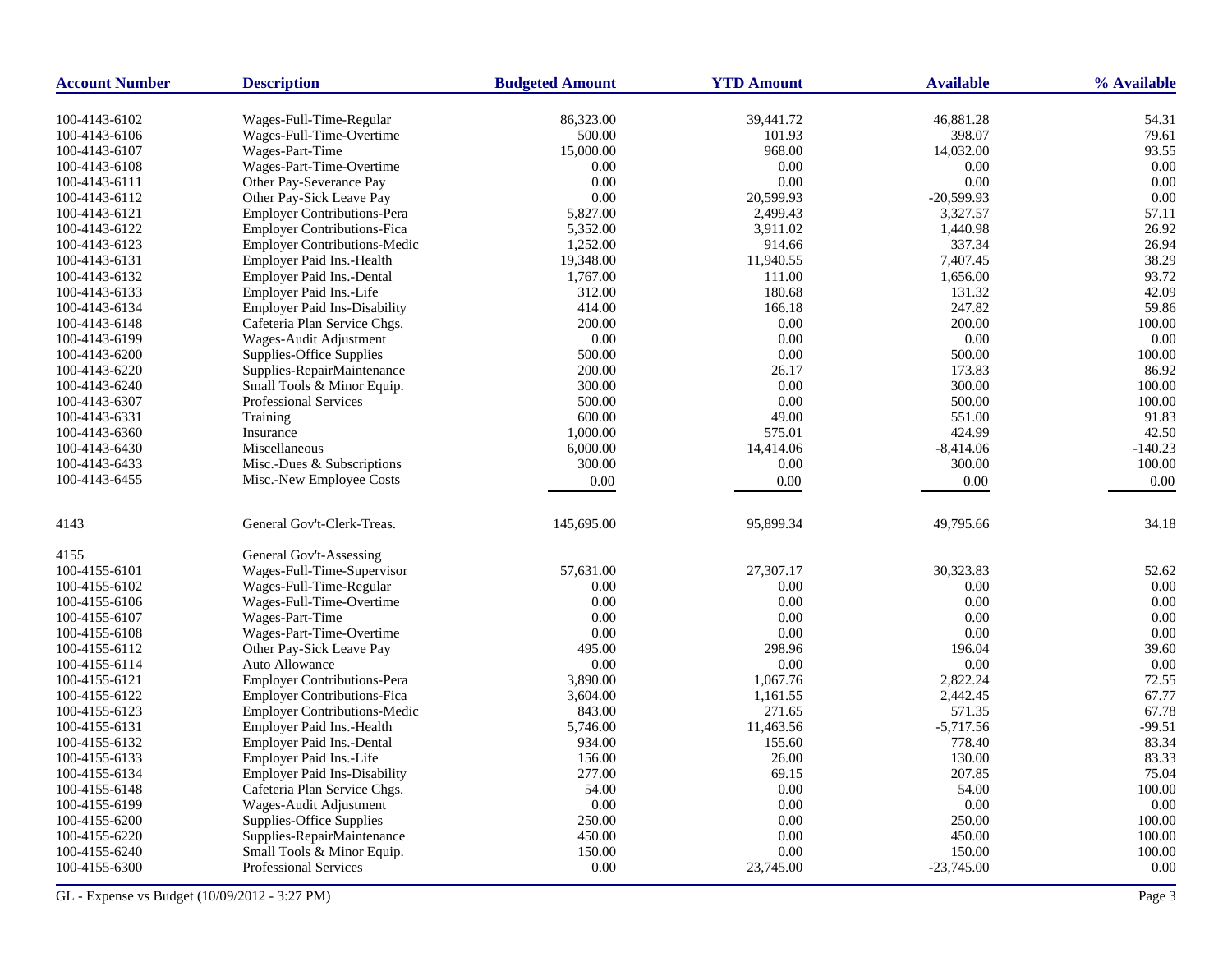| <b>Account Number</b> | <b>Description</b>                 | <b>Budgeted Amount</b> | <b>YTD Amount</b> | <b>Available</b> | % Available |
|-----------------------|------------------------------------|------------------------|-------------------|------------------|-------------|
| 100-4155-6331         | Training                           | 800.00                 | 0.00              | 800.00           | 100.00      |
| 100-4155-6360         | Insurance                          | 500.00                 | 208.09            | 291.91           | 58.38       |
| 100-4155-6400         | Repairs And Maintenance            | 0.00                   | 0.00              | 0.00             | 0.00        |
|                       | Repairs & Maint.-Mach.Equip        | 0.00                   | 0.00              | 0.00             | 0.00        |
| 100-4155-6404         |                                    |                        |                   |                  |             |
| 100-4155-6430         | Miscellaneous                      | 700.00                 | 200.00            | 500.00           | 71.43       |
| 100-4155-6462         | Misc.-Severance Pay                | 0.00                   | 0.00              | $0.00\,$         | 0.00        |
| 4155                  | General Gov't-Assessing            | 76,480.00              | 65,974.49         | 10,505.51        | 13.74       |
| 4157                  | General Gov't-Purchasing           |                        |                   |                  |             |
| 100-4157-6200         | Supplies-Office Supplies           | 10,000.00              | 5,339.51          | 4,660.49         | 46.60       |
| 100-4157-6210         | <b>Supplies-Operating Supplies</b> | 0.00                   | 1,233.60          | $-1,233.60$      | 0.00        |
| 100-4157-6212         | Supplies-Operating-Fuel            | 500.00                 | 0.00              | 500.00           | 100.00      |
| 100-4157-6220         | Supplies-RepairMaintenance         | 4,700.00               | 252.29            | 4,447.71         | 94.63       |
| 100-4157-6228         | Supplies-R & M-Vehicle             | 400.00                 | 0.00              | 400.00           | 100.00      |
| 100-4157-6240         | Small Tools & Minor Equip.         | 500.00                 | 0.00              | 500.00           | 100.00      |
| 100-4157-6300         | <b>Professional Services</b>       | 8,000.00               | 0.00              | 8,000.00         | 100.00      |
| 100-4157-6322         | Communication - Postage            | 12,000.00              | 10,395.40         | 1,604.60         | 13.37       |
| 100-4157-6360         | Insurance                          | 400.00                 | 478.25            | $-78.25$         | $-19.56$    |
| 100-4157-6400         | <b>Repairs And Maintenance</b>     | 100.00                 | 5,102.69          | $-5,002.69$      | $-5,002.69$ |
| 100-4157-6404         | Repairs & Maint.-Mach.Equip        | 6,000.00               | 1,714.00          | 4,286.00         | 71.43       |
| 100-4157-6406         | Repairs & Maint.-Communicate       | 0.00                   | $0.00\,$          | $0.00\,$         | 0.00        |
| 100-4157-6413         | Rentals - Office Equipment         | 6,400.00               | 5,698.38          | 701.62           | 10.96       |
| 100-4157-6417         | Rentals - Revolving - 2008         | 3,452.00               | 3,452.00          | 0.00             | 0.00        |
| 100-4157-6418         | Rentals - Revolving - 2007         | 6,344.00               | 6,344.00          | 0.00             | 0.00        |
| 100-4157-6419         | Rentals-Revolving-2000             | 0.00                   | 0.00              | 0.00             | 0.00        |
| 100-4157-6421         | Rentals-Revolving-2003             | 0.00                   | 0.00              | 0.00             | 0.00        |
| 100-4157-6422         | Rentals-Revolving-2004             | 24,228.00              | 24,228.00         | 0.00             | 0.00        |
| 100-4157-6423         | Rentals-Revolving-2001             | 0.00                   | 0.00              | 0.00             | 0.00        |
| 100-4157-6424         | Rentals-Revolving-2002             | 0.00                   | 0.00              | 0.00             | 0.00        |
| 100-4157-6425         | Rentals-Revolving-2006             | 0.00                   | 0.00              | 0.00             | 0.00        |
| 100-4157-6427         | Rentals-Revolving-2005             | 0.00                   | 0.00              | 0.00             | 0.00        |
| 100-4157-6428         | Rentals - Revolving - 2009         | 0.00                   | 0.00              | 0.00             | 0.00        |
| 100-4157-6430         | Miscellaneous                      | 1,600.00               | 159.02            | 1,440.98         | 90.06       |
| 100-4157-6433         | Misc.-Dues & Subscriptions         | 1,000.00               | 300.00            | 700.00           | 70.00       |
|                       |                                    |                        |                   |                  |             |
| 4157                  | General Gov't-Purchasing           | 85,624.00              | 64,697.14         | 20,926.86        | 24.44       |
| 4158                  | General Gov't-Ind. Auditing        |                        |                   |                  |             |
| 100-4158-6300         | <b>Professional Services</b>       | 0.00                   | 0.00              | 0.00             | 0.00        |
| 100-4158-6301         | Professional-Auditing              | 15,000.00              | 22,700.00         | $-7,700.00$      | $-51.33$    |
| 100-4158-6314         | Professional-Budgeting             | 0.00                   | 0.00              | 0.00             | 0.00        |
| 100-4158-6360         | Insurance                          | 20.00                  | 0.00              | 20.00            | $100.00\,$  |
|                       |                                    |                        |                   |                  |             |
| 4158                  | General Gov't-Ind. Auditing        | 15,020.00              | 22,700.00         | $-7,680.00$      | $-51.13$    |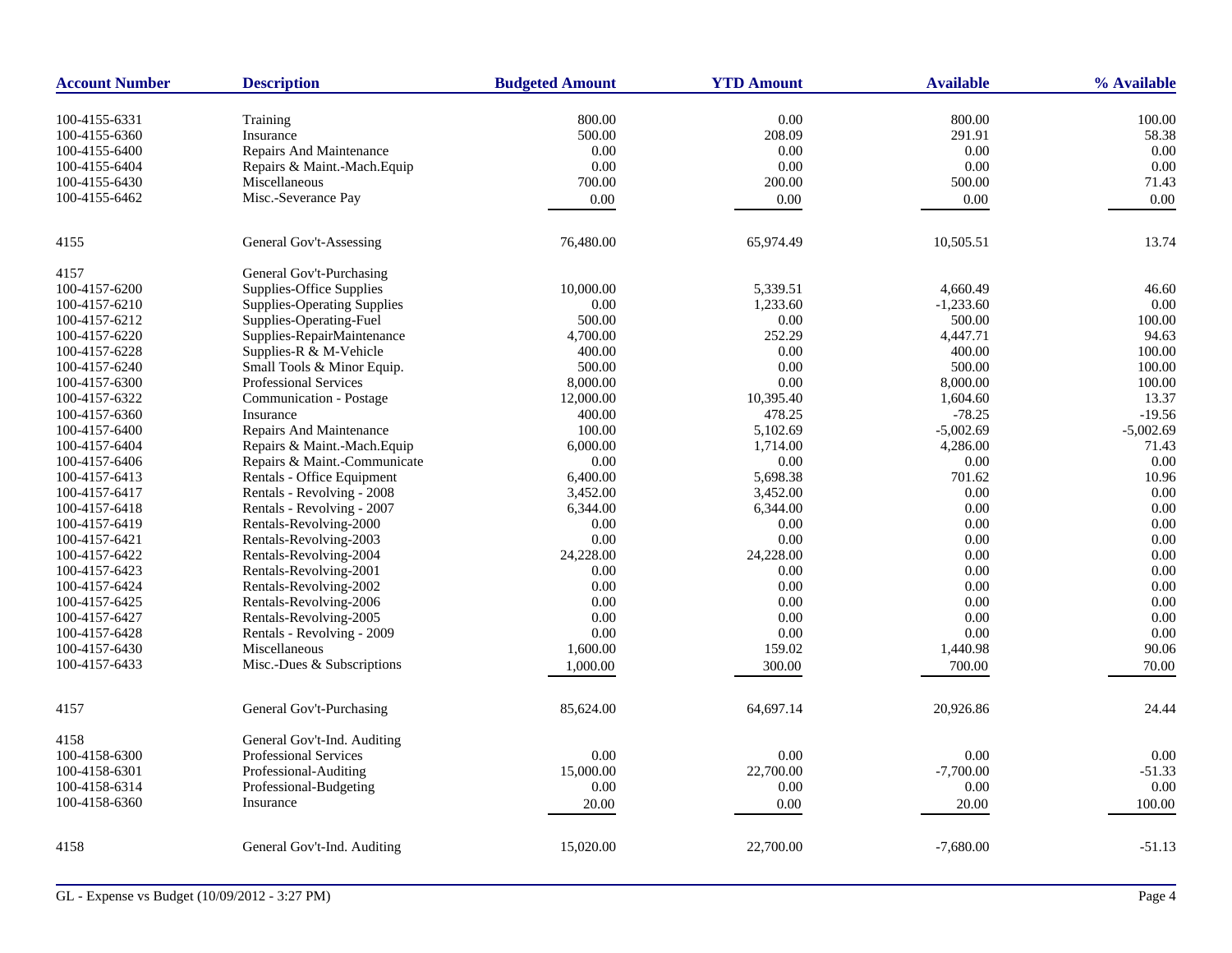| <b>Account Number</b>          | <b>Description</b>                                         | <b>Budgeted Amount</b> | <b>YTD Amount</b>   | <b>Available</b>         | % Available |
|--------------------------------|------------------------------------------------------------|------------------------|---------------------|--------------------------|-------------|
|                                |                                                            |                        |                     |                          |             |
| 4159                           | <b>Technology Services</b>                                 |                        |                     |                          |             |
| 100-4159-6220<br>100-4159-6300 | Supplies-RepairMaintenance<br><b>Professional Services</b> | 5,000.00               | 998.86<br>32,458.52 | 4,001.14<br>$-27.458.52$ | 80.02       |
|                                | Rentals - Revolving - 2008                                 | 5,000.00               | 4,839.00            |                          | $-549.17$   |
| 100-4159-6417                  |                                                            | 4,839.00               |                     | 0.00                     | 0.00        |
| 100-4159-6530                  | C.O.-Other Imp.                                            | $0.00\,$               | 5,900.01            | $-5,900.01$              | 0.00        |
| 4159                           | <b>Technology Services</b>                                 | 14,839.00              | 44.196.39           | $-29,357.39$             | $-197.84$   |
| 4161                           | General Gov't-City Attorney                                |                        |                     |                          |             |
| 100-4161-6304                  | Professional-Legal-Civil                                   | 12,000.00              | 5,783.75            | 6,216.25                 | 51.80       |
| 100-4161-6308                  | Professional-Legal-Criminal                                | 100,000.00             | 90,424.90           | 9,575.10                 | 9.58        |
| 100-4161-6319                  | Professional-Retainer Fee                                  | 9,600.00               | 9,600.00            | 0.00                     | 0.00        |
| 100-4161-6360                  | Insurance                                                  | 125.00                 | 0.00                | 125.00                   | 100.00      |
| 100-4161-6430                  | Miscellaneous                                              | 1,000.00               | 0.00                | 1,000.00                 | 100.00      |
| 4161                           | General Gov't-City Attorney                                | 122,725.00             | 105,808.65          | 16,916.35                | 13.78       |
| 4162                           | General Gov't-Other Legal                                  |                        |                     |                          |             |
| 100-4162-6304                  | Professional-Legal-Civil                                   | 0.00                   | $0.00\,$            | 0.00                     | 0.00        |
| 100-4162-6308                  | Professional-Legal-Criminal                                | 0.00                   | 0.00                | 0.00                     | 0.00        |
| 100-4162-6430                  | Misc.-Ordinance Codification                               | 10,000.00              | 0.00                | 10,000.00                | 100.00      |
|                                |                                                            |                        |                     |                          |             |
| 4162                           | General Gov't-Other Legal                                  | 10,000.00              | 0.00                | 10,000.00                | 100.00      |
| 4191                           | General Gov't-Plan. & Zoning                               |                        |                     |                          |             |
| 100-4191-6220                  | Supplies-RepairMaintenance                                 | 0.00                   | 193.66              | $-193.66$                | 0.00        |
| 100-4191-6300                  | <b>Professional Services</b>                               | 5,000.00               | 5,347.53            | $-347.53$                | $-6.95$     |
| 100-4191-6331                  | Training                                                   | 0.00                   | 0.00                | 0.00                     | 0.00        |
| 100-4191-6430                  | Miscellaneous                                              | 0.00                   | 0.00                | 0.00                     | 0.00        |
| 4191                           | General Gov't-Plan. & Zoning                               | 5,000.00               | 5,541.19            | $-541.19$                | $-10.82$    |
|                                |                                                            |                        |                     |                          |             |
| 4194                           | General Gov't-City Hall                                    |                        |                     |                          |             |
| 100-4194-6210                  | <b>Supplies-Operating Supplies</b>                         | 3,500.00               | 0.00                | 3,500.00                 | 100.00      |
| 100-4194-6223                  | Supplies-RepairMaintenance                                 | 0.00                   | 2,515.37            | $-2,515.37$              | $0.00\,$    |
| 100-4194-6240                  | Small Tools & Minor Equip.                                 | 100.00                 | 285.39              | $-185.39$                | $-185.39$   |
| 100-4194-6307                  | <b>Professional Services</b>                               | 6,000.00               | 0.00                | 6,000.00                 | 100.00      |
| 100-4194-6321                  | Communication - Telephone                                  | 6,300.00               | 5,852.10            | 447.90                   | 7.11        |
| 100-4194-6360                  | Insurance                                                  | 3,500.00               | 2,087.75            | 1,412.25                 | 40.35       |
| 100-4194-6380                  | <b>Utility Services</b>                                    | 16,000.00              | 13,943.68           | 2,056.32                 | 12.85       |
| 100-4194-6401                  | Repairs & Maint.-Bldgs                                     | 3,000.00               | 4,609.15            | $-1,609.15$              | $-53.64$    |
| 100-4194-6407                  | Repairs & Maint.-Contractual                               | 16,000.00              | 14,981.35           | 1,018.65                 | 6.37        |
| 100-4194-6410                  | Rental                                                     | 0.00                   | 0.00                | 0.00                     | 0.00        |
| 100-4194-6430                  | Miscellaneous                                              | 1,000.00               | 0.00                | 1,000.00                 | 100.00      |
| 100-4194-6530                  | C.O.-Other Imp.                                            | 1,000.00               | 0.00                | 1,000.00                 | 100.00      |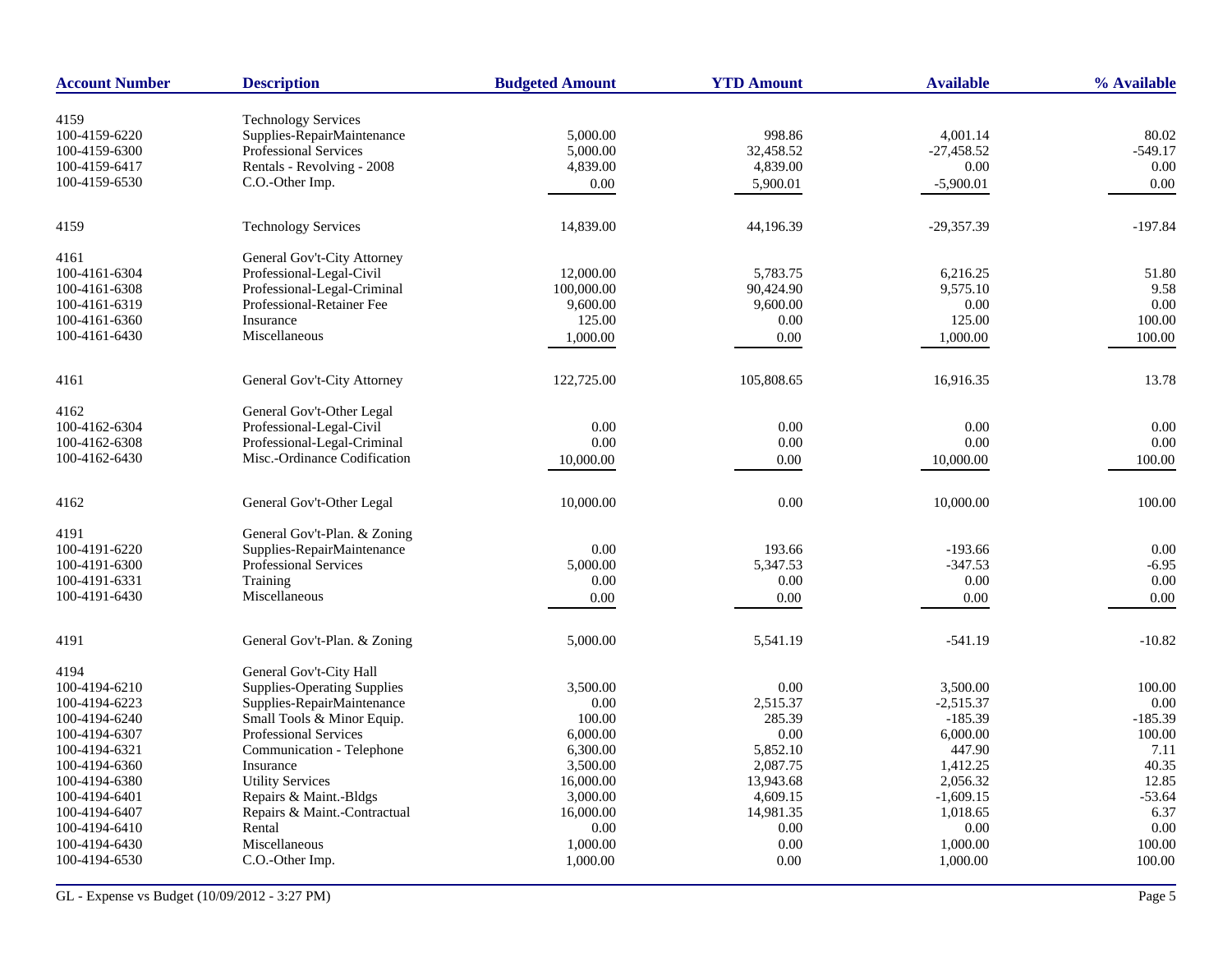| <b>Account Number</b> | <b>Description</b>                  | <b>Budgeted Amount</b> | <b>YTD Amount</b> | <b>Available</b> | % Available |
|-----------------------|-------------------------------------|------------------------|-------------------|------------------|-------------|
|                       |                                     |                        |                   |                  |             |
| 4194                  | General Gov't-City Hall             | 56,400.00              | 44,274.79         | 12,125.21        | 21.50       |
|                       |                                     |                        |                   |                  |             |
| 4195                  | General Gov't-Chamber Bldg.         |                        |                   |                  |             |
| 100-4195-6360         | Insurance                           | 30.00                  | 0.00              | 30.00            | 100.00      |
| 100-4195-6401         | Repairs & Maint.-Bldgs              | $0.00\,$               | 0.00              | 0.00             | 0.00        |
| 4195                  | General Gov't-Chamber Bldg.         | 30.00                  | 0.00              | 30.00            | 100.00      |
| 4210                  | Public Safety-Police                |                        |                   |                  |             |
| 100-4210-6101         | Wages-Full-Time-Supervisor          | 67,440.00              | 67,699.74         | $-259.74$        | $-0.39$     |
| 100-4210-6102         | Wages-Full Time-Regular             | 39,238.00              | 39,438.86         | $-200.86$        | $-0.51$     |
| 100-4210-6103         | Wages-Full-Time-Maintenance         | 0.00                   | 0.00              | 0.00             | 0.00        |
| 100-4210-6104         | Wages-Full Time-Sergeants           | 57,631.00              | 60,567.76         | $-2,936.76$      | $-5.10$     |
| 100-4210-6105         | Wages-Full Time-Officers            | 369,082.00             | 387,242.72        | $-18,160.72$     | $-4.92$     |
| 100-4210-6106         | Wages-Full Time-Overtime            | 20,000.00              | 47,322.11         | $-27,322.11$     | $-136.61$   |
| 100-4210-6107         | Wages-Part-Time                     | 2,000.00               | 0.00              | 2,000.00         | 100.00      |
| 100-4210-6108         | Wages-Part-Time-Overtime            | 0.00                   | 0.00              | 0.00             | 0.00        |
| 100-4210-6110         | Overtime-Community Service          | 0.00                   | 0.00              | 0.00             | 0.00        |
| 100-4210-6111         | Other Pay-Severance Pay             | 0.00                   | 0.00              | 0.00             | 0.00        |
| 100-4210-6112         | Other Pay-Sick Leave Pay            | 2,912.00               | 3,476.79          | $-564.79$        | $-19.40$    |
| 100-4210-6113         | Other Pay-Continuous Train          | 0.00                   | 0.00              | 0.00             | 0.00        |
| 100-4210-6115         | <b>Holiday Pay</b>                  | 19,694.00              | 0.00              | 19,694.00        | 100.00      |
| 100-4210-6116         | Pager Allowance                     | 6,300.00               | 6,300.00          | 0.00             | 0.00        |
| 100-4210-6121         | <b>Employer Contributions-Pera</b>  | 75,989.00              | 85,557.03         | $-9,568.03$      | $-12.59$    |
| 100-4210-6122         | <b>Employer Contributions-Fica</b>  | 2,433.00               | 2,263.34          | 169.66           | 6.97        |
| 100-4210-6123         | <b>Employer Contributions-Medic</b> | 7,868.00               | 8,665.88          | $-797.88$        | $-10.14$    |
| 100-4210-6131         | Employer Paid Ins.-Health           | 120,310.00             | 123,506.62        | $-3,196.62$      | $-2.66$     |
| 100-4210-6132         | Employer Paid Ins.-Dental           | 11,098.00              | 11,378.30         | $-280.30$        | $-2.53$     |
| 100-4210-6133         | Employer Paid Ins.-Life             | 1,560.00               | 1,673.30          | $-113.30$        | $-7.26$     |
| 100-4210-6134         | <b>Employer Paid Ins-Disability</b> | 2,560.00               | 2,758.12          | $-198.12$        | $-7.74$     |
| 100-4210-6148         | Cafeteria Plan Service Chgs.        | 400.00                 | 486.00            | $-86.00$         | $-21.50$    |
| 100-4210-6199         | Wages-Audit Adjustment              | 0.00                   | 0.00              | 0.00             | 0.00        |
| 100-4210-6200         | Supplies-Office Supplies            | 1,600.00               | 3,912.40          | $-2,312.40$      | $-144.53$   |
| 100-4210-6210         | <b>Supplies-Operating Supplies</b>  | 0.00                   | 0.00              | 0.00             | 0.00        |
| 100-4210-6212         | Supplies-Operating-Fuel             | 35,000.00              | 21,715.11         | 13,284.89        | 37.96       |
| 100-4210-6217         | Supplies-Operating-Uniforms         | 5,000.00               | 10,698.87         | $-5,698.87$      | $-113.98$   |
| 100-4210-6220         | Supplies-RepairMaintenance          | 3,300.00               | 1,824.06          | 1,475.94         | 44.73       |
| 100-4210-6224         | Supplies-Canine                     | 2,000.00               | 1,028.85          | 971.15           | 48.56       |
| 100-4210-6228         | Supplies-R & M-Vehicle              | 3,500.00               | 1,420.74          | 2,079.26         | 59.41       |
| 100-4210-6240         | Small Tools & Minor Equip.          | 1,000.00               | 1,971.77          | $-971.77$        | $-97.18$    |
| 100-4210-6302         | Legal                               | 500.00                 | 0.00              | 500.00           | 100.00      |
| 100-4210-6305         | Professional-Medical                | 300.00                 | 216.00            | 84.00            | 28.00       |
| 100-4210-6320         | Communication                       | 10,000.00              | 8,413.09          | 1,586.91         | 15.87       |
| 100-4210-6331         | Training                            | 8,000.00               | 3,874.04          | 4,125.96         | 51.57       |
| 100-4210-6350         | Printing, Publish, & Record         | 1,000.00               | 644.17            | 355.83           | 35.58       |
| 100-4210-6360         | Insurance                           | 25,000.00              | 22,582.72         | 2,417.28         | 9.67        |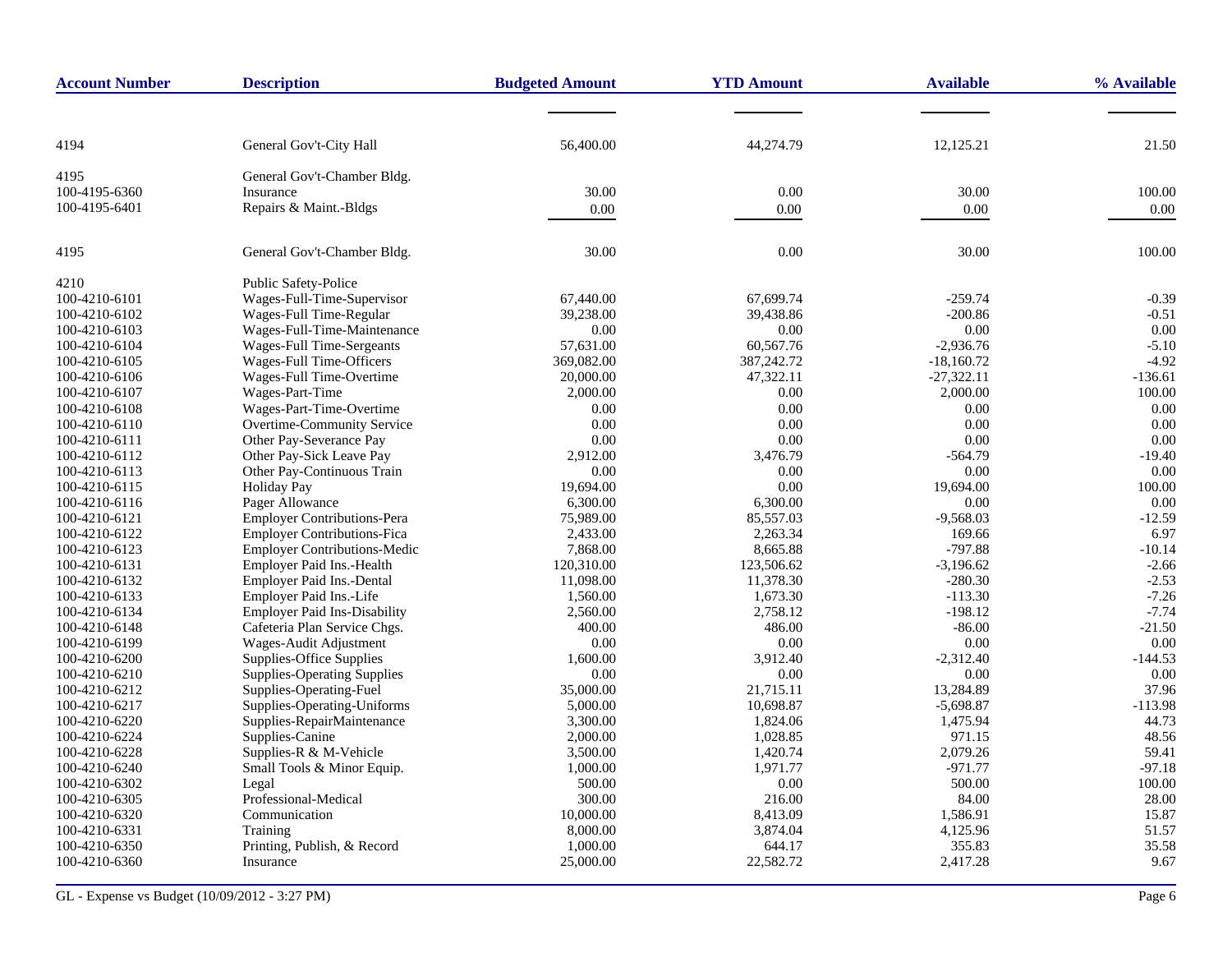| <b>Account Number</b> | <b>Description</b>                  | <b>Budgeted Amount</b> | <b>YTD Amount</b> | <b>Available</b> | % Available |
|-----------------------|-------------------------------------|------------------------|-------------------|------------------|-------------|
| 100-4210-6380         | <b>Utility Services</b>             | 250.00                 | 319.40            | $-69.40$         | $-27.76$    |
| 100-4210-6400         | Repairs And Maintenance             | 1,000.00               | 6,669.59          | $-5,669.59$      | $-566.96$   |
| 100-4210-6402         | Repairs & Maint.-Vehicles           | 7,000.00               | 8,108.58          | $-1,108.58$      | $-15.84$    |
| 100-4210-6406         | Repairs & Maint.-Communicate        | 2,700.00               | 1,482.76          | 1,217.24         | 45.08       |
| 100-4210-6412         | Rentals - Buildings                 | 15,000.00              | 15,000.00         | 0.00             | 0.00        |
| 100-4210-6416         | Rentals - Revolving - 2009          | 0.00                   | 0.00              | 0.00             | 0.00        |
| 100-4210-6417         | Rentals - Revolving - 2008          | 27,511.00              | 27,511.00         | 0.00             | 0.00        |
| 100-4210-6418         | Rentals-Revolving-2007              | 33,134.00              | 33,134.00         | 0.00             | 0.00        |
| 100-4210-6419         | Rentals-Revolving-2000              | 0.00                   | 0.00              | 0.00             | 0.00        |
| 100-4210-6421         | Rentals-Revolving-2003              | 0.00                   | 0.00              | 0.00             | 0.00        |
| 100-4210-6422         | Rentals-Revolving-2004              | 6,232.00               | 6,232.00          | 0.00             | 0.00        |
| 100-4210-6423         | Rentals-Revolving-2001              | 0.00                   | 0.00              | 0.00             | 0.00        |
| 100-4210-6424         | Rentals-Revolving-2002              | 0.00                   | 0.00              | 0.00             | 0.00        |
| 100-4210-6425         | Rentals-Revolving-2006              | 36,080.00              | 36,080.00         | 0.00             | 0.00        |
| 100-4210-6427         | Rentals-Revolving-2005              | 28,725.00              | 28,725.00         | 0.00             | 0.00        |
| 100-4210-6430         | Miscellaneous                       | 7,000.00               | 11,122.80         | $-4,122.80$      | $-58.90$    |
| 100-4210-6433         | Misc.-Dues & Subscriptions          | 2,000.00               | 2,372.00          | $-372.00$        | $-18.60$    |
| 100-4210-6436         | Misc.-Towing Charges                | 2,000.00               | 781.58            | 1,218.42         | 60.92       |
| 100-4210-6455         | Misc.-New Employee Costs            | 0.00                   | 0.00              | 0.00             | 0.00        |
| 100-4210-6731         | Transfers-Gov.-Perm.-Records        | 0.00                   | 0.00              | 0.00             | 0.00        |
| 100-4210-6732         | Transfers-Gov.-Perm-Dispatch        |                        |                   |                  |             |
|                       |                                     | 85,000.00              | 90,189.54         | $-5,189.54$      | $-6.11$     |
| 4210                  | <b>Public Safety-Police</b>         | 1,156,347.00           | 1,194,366.64      | $-38,019.64$     | $-3.29$     |
| 4220                  | <b>Public Safety-Fire</b>           |                        |                   |                  |             |
| 100-4220-6107         | Wages-Part-Time                     | 23,650.00              | 46,768.94         | $-23,118.94$     | $-97.75$    |
| 100-4220-6108         | Wages-Part-time-Annual              | 6,550.00               | 6,476.22          | 73.78            | 1.13        |
| 100-4220-6109         | Wages-Part Time-Supervisor          | 6,000.00               | 6,000.00          | 0.00             | 0.00        |
| 100-4220-6121         | <b>Employer Contributions-Pera</b>  | 0.00                   | 0.00              | 0.00             | 0.00        |
| 100-4220-6122         | <b>Employer Contributions-Fica</b>  | 2,500.00               | 2,908.95          | $-408.95$        | $-16.36$    |
| 100-4220-6123         | <b>Employer Contributions-Medic</b> | 600.00                 | 831.75            | $-231.75$        | $-38.63$    |
| 100-4220-6199         | Wages-Audit Adjustment              | 0.00                   | 0.00              | 0.00             | 0.00        |
| 100-4220-6200         | Supplies-Office Supplies            | 400.00                 | 30.44             | 369.56           | 92.39       |
| 100-4220-6210         | <b>Supplies-Operating Supplies</b>  | 0.00                   | 0.00              | 0.00             | 0.00        |
| 100-4220-6212         | Supplies-Operating-Fuel             | 3,200.00               | 2,116.73          | 1,083.27         | 33.85       |
| 100-4220-6217         | Supplies-Operating-Uniforms         | 5,500.00               | 2,141.40          | 3,358.60         | 61.07       |
| 100-4220-6220         | Supplies-RepairMaintenance          | 11,900.00              | 7,508.33          | 4,391.67         | 36.90       |
| 100-4220-6240         | Small Tools & Minor Equip.          | 2,500.00               | 1,565.00          | 935.00           | 37.40       |
| 100-4220-6300         | <b>Professional Services</b>        | 11,000.00              | 3,257.95          | 7,742.05         | 70.38       |
| 100-4220-6321         | Communication - Telephone           | 2,300.00               | 2,139.19          | 160.81           | 6.99        |
| 100-4220-6325         | Communication - Alarm System        | 0.00                   | 0.00              | 0.00             | 0.00        |
| 100-4220-6331         | Training                            | 6,500.00               | 3,810.07          | 2,689.93         | 41.38       |
| 100-4220-6350         | Printing, Publish, & Record         | 100.00                 | $-378.94$         | 478.94           | 478.94      |
| 100-4220-6360         | Insurance                           | 16,000.00              | 17,912.15         | $-1,912.15$      | $-11.95$    |
| 100-4220-6380         | <b>Utility Services</b>             | 3,000.00               | 3,347.99          | $-347.99$        | $-11.60$    |
| 100-4220-6383         | <b>Utility Services - Gas</b>       | 9,500.00               | 3,000.11          | 6,499.89         | 68.42       |
| 100-4220-6400         | <b>Repairs And Maintenance</b>      | 10,000.00              | 4,935.95          | 5,064.05         | 50.64       |
| 100-4220-6417         | Rentals - Revolving - 2008          | 1,214.00               | 1,214.00          | 0.00             | 0.00        |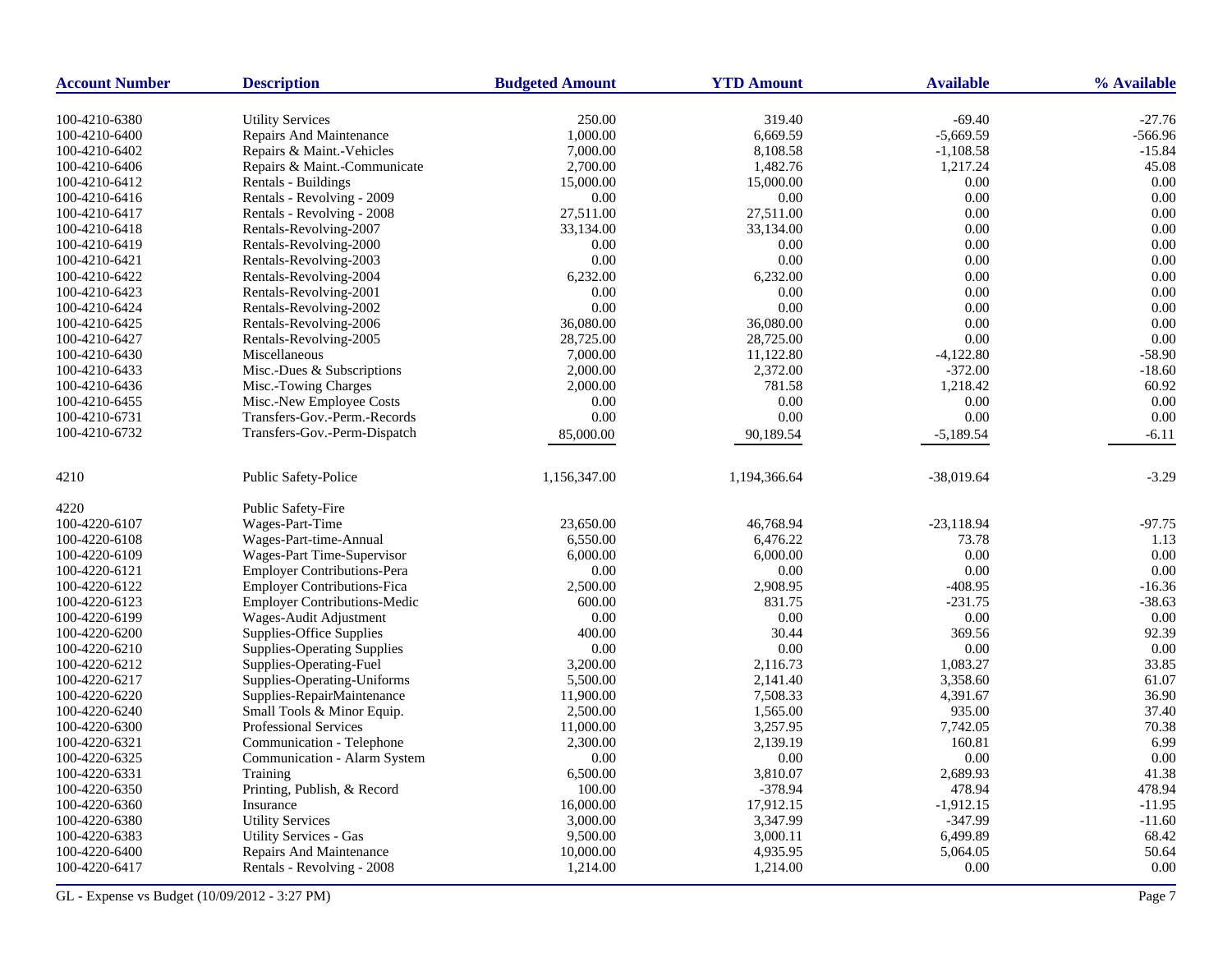| <b>Account Number</b> | <b>Description</b>                  | <b>Budgeted Amount</b> | <b>YTD Amount</b> | <b>Available</b> | % Available |
|-----------------------|-------------------------------------|------------------------|-------------------|------------------|-------------|
|                       |                                     |                        |                   |                  |             |
| 100-4220-6418         | Rentals-Revolving-2007              | 10,815.00              | 10,815.00         | 0.00             | 0.00        |
| 100-4220-6421         | Rentals-Revolving-1996              | 0.00                   | 0.00              | 0.00             | 0.00        |
| 100-4220-6422         | Rentals-Revolving-1998              | 0.00                   | 0.00              | 0.00             | 0.00        |
| 100-4220-6423         | Rentals-Revolving-1994              | 0.00                   | 0.00              | 0.00             | 0.00        |
| 100-4220-6424         | Rentals-Revolving-2002              | 0.00                   | 0.00              | 0.00             | 0.00        |
| 100-4220-6425         | Rentals-Revolving-2006              | 8,961.00               | 8,961.00          | 0.00             | 0.00        |
| 100-4220-6427         | Rentals-Revolving-2005              | 0.00                   | 0.00              | 0.00             | 0.00        |
| 100-4220-6430         | Miscellaneous                       | 4,000.00               | 2,064.86          | 1,935.14         | 48.38       |
| 100-4220-6438         | Misc.-Fire Relief Levy              | 0.00                   | 15,494.00         | $-15,494.00$     | 0.00        |
| 100-4220-6520         | C.O.-Buildings                      | 2,000.00               | $0.00\,$          | 2,000.00         | 100.00      |
| 100-4220-6580         | C.O.-Equip.-Other                   | 0.00                   | 0.00              | 0.00             | 0.00        |
| 100-4220-6582         | C.O.-Equip.-F.D.-Pagers             | 2,000.00               | 0.00              | 2,000.00         | 100.00      |
| 100-4220-6736         | Transfers-Gov.-Perm-2% St.A.        | 35,000.00              | 36,844.00         | $-1,844.00$      | $-5.27$     |
| 100-4220-6738         | Transfer - Fire Relief Levy         | $0.00\,$               | 0.00              | $0.00\,$         | 0.00        |
| 4220                  | Public Safety-Fire                  | 185,190.00             | 189,765.09        | $-4,575.09$      | $-2.47$     |
| 4241                  | Public Safety-Bldg. Insp.           |                        |                   |                  |             |
| 100-4241-6101         | Wages-Full-Time-Supervisor          | 57,631.00              | 57,852.50         | $-221.50$        | $-0.38$     |
| 100-4241-6102         | Wages-Full-Time-Regular             | 0.00                   | 0.00              | $0.00\,$         | 0.00        |
| 100-4241-6103         | Wages-Full-Time-Maintenance         | 0.00                   | 0.00              | 0.00             | 0.00        |
| 100-4241-6107         | Wages-Part-Time                     | 0.00                   | 0.00              | 0.00             | 0.00        |
| 100-4241-6112         | Other Pay-Sick Leave Pay            | 796.00                 | 997.46            | $-201.46$        | $-25.31$    |
| 100-4241-6114         | Auto Allowance                      | 0.00                   | 0.00              | 0.00             | 0.00        |
|                       |                                     |                        |                   |                  | $-3.22$     |
| 100-4241-6121         | <b>Employer Contributions-Pera</b>  | 3,890.00               | 4,015.08          | $-125.08$        |             |
| 100-4241-6122         | <b>Employer Contributions-Fica</b>  | 3,622.00               | 3,572.40          | 49.60            | 1.37        |
| 100-4241-6123         | <b>Employer Contributions-Medic</b> | 847.00                 | 835.46            | 11.54            | 1.36        |
| 100-4241-6131         | <b>Employer Paid Ins.-Health</b>    | 13,602.00              | 14,002.27         | $-400.27$        | $-2.94$     |
| 100-4241-6132         | Employer Paid Ins.-Dental           | 1,326.00               | 1,328.20          | $-2.20$          | $-0.17$     |
| 100-4241-6133         | Employer Paid Ins.-Life             | 156.00                 | 167.68            | $-11.68$         | $-7.49$     |
| 100-4241-6134         | <b>Employer Paid Ins-Disability</b> | 277.00                 | 298.61            | $-21.61$         | $-7.80$     |
| 100-4241-6148         | Cafeteria Plan Service Chgs.        | 248.00                 | 54.00             | 194.00           | 78.23       |
| 100-4241-6199         | Wages-Audit Adjustment              | 0.00                   | 0.00              | 0.00             | 0.00        |
| 100-4241-6200         | Supplies-Office Supplies            | 500.00                 | 0.00              | 500.00           | 100.00      |
| 100-4241-6220         | Supplies-RepairMaintenance          | 300.00                 | 440.79            | $-140.79$        | $-46.93$    |
| 100-4241-6300         | Professional Services               | 0.00                   | 0.00              | 0.00             | 0.00        |
| 100-4241-6331         | Training                            | 800.00                 | 578.84            | 221.16           | 27.65       |
| 100-4241-6360         | Insurance                           | 600.00                 | 223.69            | 376.31           | 62.72       |
| 100-4241-6400         | Repairs And Maintenance             | 400.00                 | 1,480.55          | $-1,080.55$      | $-270.14$   |
| 100-4241-6423         | Rentals-Revolving-2001              | 0.00                   | 0.00              | 0.00             | 0.00        |
| 100-4241-6424         | Rentals-Revolving-2002              | 0.00                   | 0.00              | $0.00\,$         | 0.00        |
| 100-4241-6425         | Rentals-Revolving-2006              | 0.00                   | 0.00              | 0.00             | 0.00        |
| 100-4241-6427         | Rentals-Revolving-2005              | 0.00                   | $0.00\,$          | $0.00\,$         | 0.00        |
| 100-4241-6430         | Miscellaneous                       | 1,230.00               | 494.38            | 735.62           | 59.81       |
| 100-4241-6433         | Misc.-Dues & Subscriptions          | 0.00                   | 0.00              | 0.00             | 0.00        |
| 100-4241-6462         | Misc.-Severance Pay                 | 0.00                   | 0.00              | 0.00             | 0.00        |
| 100-4241-6737         | Transfers-Gov.-Perm-B.P.Surc        | 600.00                 | $-764.22$         | 1,364.22         | 227.37      |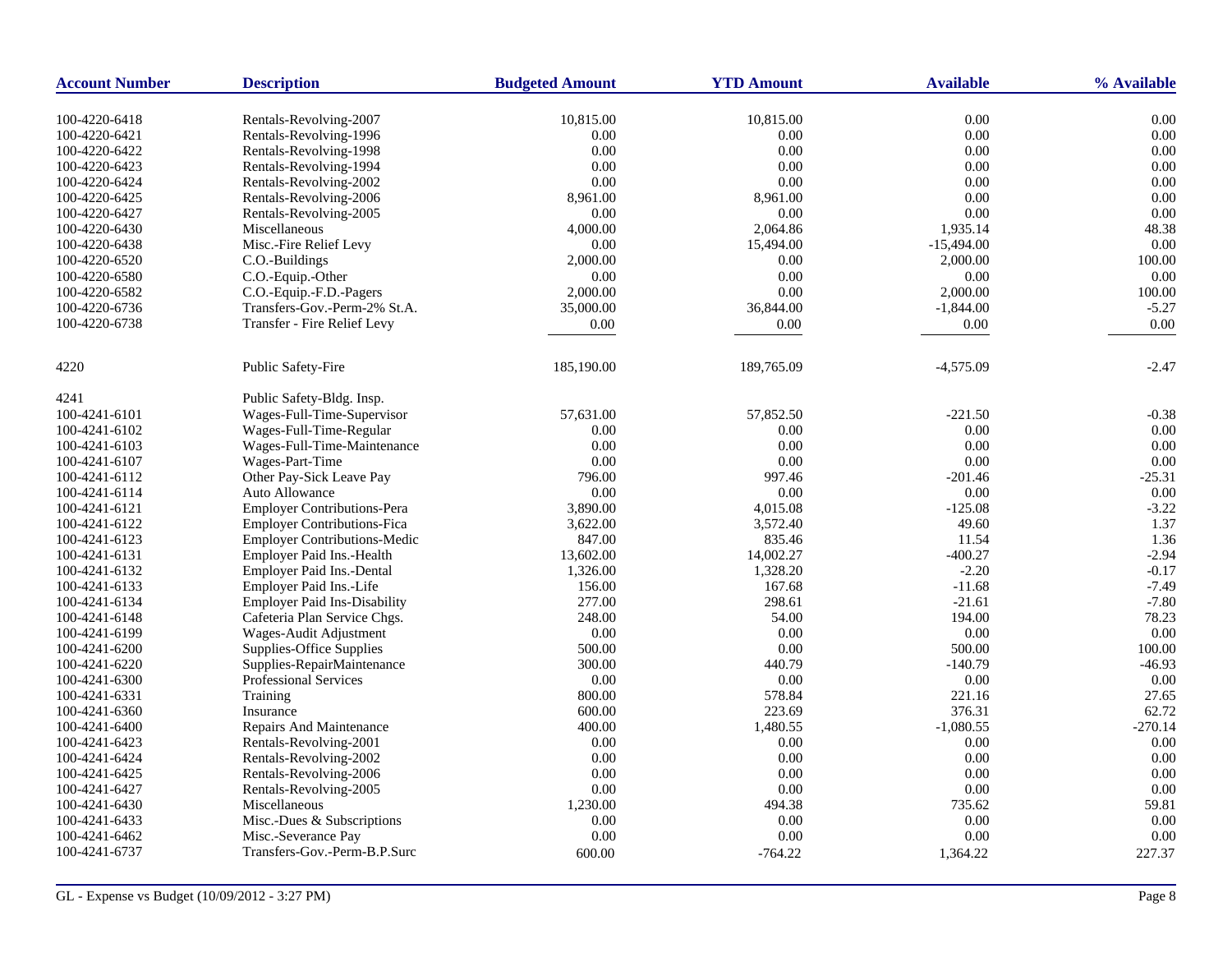| 4241<br>Public Safety-Bldg. Insp.<br>86,825.00<br>85,577.69<br>1,247.31<br>1.44<br>4250<br>Public Safety-Rescue Squad<br>Wages-Part-Time<br>3,574.00<br>100-4250-6107<br>26,800.00<br>23,226.00<br>13.34<br>Wages-Part-time-Annual<br>1,600.00<br>1,600.00<br>0.00<br>100-4250-6108<br>0.00<br>0.00<br>Wages-Part-Time-Supervisor<br>4,100.00<br>0.00<br>100-4250-6109<br>4,100.00<br><b>Employer Contributions-Pera</b><br>36,558.00<br>$-10,558.00$<br>$-40.61$<br>100-4250-6121<br>26,000.00<br><b>Employer Contributions-Fica</b><br>353.40<br>29.32<br>100-4250-6122<br>500.00<br>146.60<br><b>Employer Contributions-Medic</b><br>$-22.57$<br>100-4250-6123<br>500.00<br>612.85<br>$-112.85$<br>0.00<br>Wages-Audit Adjustment<br>0.00<br>0.00<br>0.00<br>100-4250-6199<br>Supplies-Operating-Medical<br>1,670.25<br>329.75<br>16.49<br>100-4250-6211<br>2,000.00<br>Supplies-Operating-Fuel<br>1,200.00<br>671.41<br>528.59<br>44.05<br>100-4250-6212 |
|--------------------------------------------------------------------------------------------------------------------------------------------------------------------------------------------------------------------------------------------------------------------------------------------------------------------------------------------------------------------------------------------------------------------------------------------------------------------------------------------------------------------------------------------------------------------------------------------------------------------------------------------------------------------------------------------------------------------------------------------------------------------------------------------------------------------------------------------------------------------------------------------------------------------------------------------------------------|
|                                                                                                                                                                                                                                                                                                                                                                                                                                                                                                                                                                                                                                                                                                                                                                                                                                                                                                                                                              |
|                                                                                                                                                                                                                                                                                                                                                                                                                                                                                                                                                                                                                                                                                                                                                                                                                                                                                                                                                              |
|                                                                                                                                                                                                                                                                                                                                                                                                                                                                                                                                                                                                                                                                                                                                                                                                                                                                                                                                                              |
|                                                                                                                                                                                                                                                                                                                                                                                                                                                                                                                                                                                                                                                                                                                                                                                                                                                                                                                                                              |
|                                                                                                                                                                                                                                                                                                                                                                                                                                                                                                                                                                                                                                                                                                                                                                                                                                                                                                                                                              |
|                                                                                                                                                                                                                                                                                                                                                                                                                                                                                                                                                                                                                                                                                                                                                                                                                                                                                                                                                              |
|                                                                                                                                                                                                                                                                                                                                                                                                                                                                                                                                                                                                                                                                                                                                                                                                                                                                                                                                                              |
|                                                                                                                                                                                                                                                                                                                                                                                                                                                                                                                                                                                                                                                                                                                                                                                                                                                                                                                                                              |
|                                                                                                                                                                                                                                                                                                                                                                                                                                                                                                                                                                                                                                                                                                                                                                                                                                                                                                                                                              |
|                                                                                                                                                                                                                                                                                                                                                                                                                                                                                                                                                                                                                                                                                                                                                                                                                                                                                                                                                              |
|                                                                                                                                                                                                                                                                                                                                                                                                                                                                                                                                                                                                                                                                                                                                                                                                                                                                                                                                                              |
|                                                                                                                                                                                                                                                                                                                                                                                                                                                                                                                                                                                                                                                                                                                                                                                                                                                                                                                                                              |
| Supplies-Operating-Uniforms<br>1,472.21<br>$-1,222.21$<br>$-488.88$<br>100-4250-6217<br>250.00                                                                                                                                                                                                                                                                                                                                                                                                                                                                                                                                                                                                                                                                                                                                                                                                                                                               |
| Supplies-RepairMaintenance<br>5,000.00<br>3,487.90<br>1.512.10<br>30.24<br>100-4250-6220                                                                                                                                                                                                                                                                                                                                                                                                                                                                                                                                                                                                                                                                                                                                                                                                                                                                     |
| 100.00<br>Supplies-R $&$ M-Building<br>1,000.00<br>0.00<br>1,000.00<br>100-4250-6223                                                                                                                                                                                                                                                                                                                                                                                                                                                                                                                                                                                                                                                                                                                                                                                                                                                                         |
| Supplies-R & M-Vehicle<br>1,000.00<br>0.00<br>1,000.00<br>100.00<br>100-4250-6228                                                                                                                                                                                                                                                                                                                                                                                                                                                                                                                                                                                                                                                                                                                                                                                                                                                                            |
| Small Tools & Minor Equip.<br>0.00<br>212.88<br>$-212.88$<br>0.00<br>100-4250-6240                                                                                                                                                                                                                                                                                                                                                                                                                                                                                                                                                                                                                                                                                                                                                                                                                                                                           |
| 0.00<br>100-4250-6300<br><b>Professional Services</b><br>0.00<br>0.00<br>0.00                                                                                                                                                                                                                                                                                                                                                                                                                                                                                                                                                                                                                                                                                                                                                                                                                                                                                |
| $-0.99$<br>100-4250-6320<br>Communication<br>2,000.00<br>2,019.80<br>$-19.80$                                                                                                                                                                                                                                                                                                                                                                                                                                                                                                                                                                                                                                                                                                                                                                                                                                                                                |
| V.F.W. Operating<br>0.00<br>7,377.29<br>$-7,377.29$<br>0.00<br>100-4250-6325                                                                                                                                                                                                                                                                                                                                                                                                                                                                                                                                                                                                                                                                                                                                                                                                                                                                                 |
| 5,500.00<br>2,247.25<br>3,252.75<br>59.14<br>100-4250-6331<br>Training                                                                                                                                                                                                                                                                                                                                                                                                                                                                                                                                                                                                                                                                                                                                                                                                                                                                                       |
| 4,444.24<br>1,555.76<br>25.93<br>100-4250-6360<br>Insurance<br>6,000.00                                                                                                                                                                                                                                                                                                                                                                                                                                                                                                                                                                                                                                                                                                                                                                                                                                                                                      |
| <b>Utility Services - Electric</b><br>100-4250-6380<br>8,900.00<br>7,108.42<br>1,791.58<br>20.13                                                                                                                                                                                                                                                                                                                                                                                                                                                                                                                                                                                                                                                                                                                                                                                                                                                             |
| $-251.11$<br>$-16.74$<br>Repairs And Maintenance<br>1,500.00<br>1,751.11<br>100-4250-6400                                                                                                                                                                                                                                                                                                                                                                                                                                                                                                                                                                                                                                                                                                                                                                                                                                                                    |
| 0.00<br>1,000.00<br>100.00<br>100-4250-6401<br>Repairs & Maint.-Bldgs<br>1,000.00                                                                                                                                                                                                                                                                                                                                                                                                                                                                                                                                                                                                                                                                                                                                                                                                                                                                            |
| Repairs & Maint.-Vehicles<br>0.00<br>1,000.00<br>100.00<br>100-4250-6402<br>1,000.00                                                                                                                                                                                                                                                                                                                                                                                                                                                                                                                                                                                                                                                                                                                                                                                                                                                                         |
| 100-4250-6417<br>Rentals - Revolving - 2008<br>1,319.00<br>1,319.00<br>0.00<br>0.00                                                                                                                                                                                                                                                                                                                                                                                                                                                                                                                                                                                                                                                                                                                                                                                                                                                                          |
| Rentals - 2009<br>0.00<br>0.00<br>0.00<br>0.00<br>100-4250-6418                                                                                                                                                                                                                                                                                                                                                                                                                                                                                                                                                                                                                                                                                                                                                                                                                                                                                              |
| Rentals-Revolving-1996<br>0.00<br>0.00<br>0.00<br>0.00<br>100-4250-6421                                                                                                                                                                                                                                                                                                                                                                                                                                                                                                                                                                                                                                                                                                                                                                                                                                                                                      |
| 0.00<br>100-4250-6422<br>Rentals-Revolving-1998<br>0.00<br>0.00<br>0.00                                                                                                                                                                                                                                                                                                                                                                                                                                                                                                                                                                                                                                                                                                                                                                                                                                                                                      |
| Rentals-Revolving-2006<br>5.053.00<br>5,053.00<br>0.00<br>0.00<br>100-4250-6425                                                                                                                                                                                                                                                                                                                                                                                                                                                                                                                                                                                                                                                                                                                                                                                                                                                                              |
| 100-4250-6430<br>Miscellaneous<br>2,000.00<br>1,915.90<br>84.10<br>4.21                                                                                                                                                                                                                                                                                                                                                                                                                                                                                                                                                                                                                                                                                                                                                                                                                                                                                      |
| 0.00<br>0.00<br>Misc.-Dues & Subscriptions<br>0.00<br>100-4250-6433<br>0.00                                                                                                                                                                                                                                                                                                                                                                                                                                                                                                                                                                                                                                                                                                                                                                                                                                                                                  |
| Misc.-Emergency Fund<br>0.00<br>0.00<br>0.00<br>0.00<br>100-4250-6437                                                                                                                                                                                                                                                                                                                                                                                                                                                                                                                                                                                                                                                                                                                                                                                                                                                                                        |
| C.O.-Equip.-Other<br>0.00<br>0.00<br>0.00<br>100-4250-6581<br>0.00                                                                                                                                                                                                                                                                                                                                                                                                                                                                                                                                                                                                                                                                                                                                                                                                                                                                                           |
| 100-4250-6582<br>C.O.-Equip.-Pagers<br>$0.00\,$<br>0.00<br>0.00<br>0.00                                                                                                                                                                                                                                                                                                                                                                                                                                                                                                                                                                                                                                                                                                                                                                                                                                                                                      |
| 4250<br>Public Safety-Rescue Squad<br>104,222.00<br>107,200.91<br>$-2,978.91$<br>$-2.86$                                                                                                                                                                                                                                                                                                                                                                                                                                                                                                                                                                                                                                                                                                                                                                                                                                                                     |
| 4255<br>Public Safety-Civil Defense                                                                                                                                                                                                                                                                                                                                                                                                                                                                                                                                                                                                                                                                                                                                                                                                                                                                                                                          |
| 0.00<br>100-4255-6220<br>Supplies-RepairMaintenance<br>500.00<br>500.00<br>100.00                                                                                                                                                                                                                                                                                                                                                                                                                                                                                                                                                                                                                                                                                                                                                                                                                                                                            |
| 100-4255-6331<br>Training<br>0.00<br>0.00<br>0.00<br>0.00                                                                                                                                                                                                                                                                                                                                                                                                                                                                                                                                                                                                                                                                                                                                                                                                                                                                                                    |
| 400.00<br>$-2.94$<br>100-4255-6360<br>Insurance<br>411.75<br>$-11.75$                                                                                                                                                                                                                                                                                                                                                                                                                                                                                                                                                                                                                                                                                                                                                                                                                                                                                        |
| $-18.47$<br>Utility Services - Electric<br>268.47<br>$-7.39$<br>100-4255-6380<br>250.00                                                                                                                                                                                                                                                                                                                                                                                                                                                                                                                                                                                                                                                                                                                                                                                                                                                                      |
| Repairs And Maintenance<br>2,847.01<br>94.90<br>100-4255-6400<br>3,000.00<br>152.99                                                                                                                                                                                                                                                                                                                                                                                                                                                                                                                                                                                                                                                                                                                                                                                                                                                                          |
| 0.00<br>$-785.00$<br>0.00<br>100-4255-6430<br>Miscellaneous<br>785.00                                                                                                                                                                                                                                                                                                                                                                                                                                                                                                                                                                                                                                                                                                                                                                                                                                                                                        |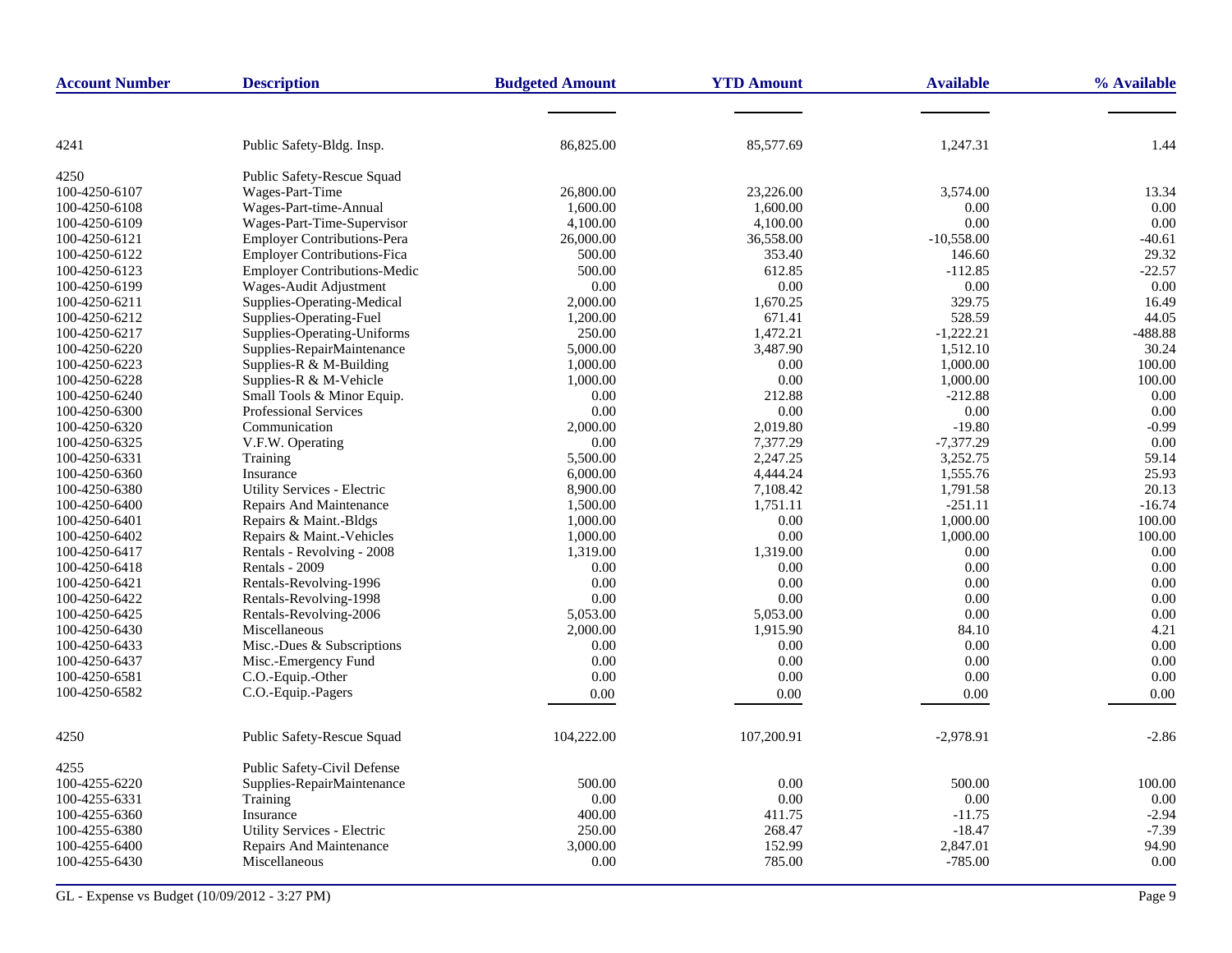| <b>Account Number</b> | <b>Description</b>                  | <b>Budgeted Amount</b> | <b>YTD Amount</b> | <b>Available</b> | % Available |
|-----------------------|-------------------------------------|------------------------|-------------------|------------------|-------------|
| 100-4255-6433         | Misc.-Dues & Subscriptions          | 1,400.00               | 0.00              | 1,400.00         | 100.00      |
| 100-4255-6580         | C.O.-Equip.-Other                   | $0.00\,$               |                   |                  | 0.00        |
|                       |                                     |                        | 0.00              | 0.00             |             |
| 4255                  | Public Safety-Civil Defense         | 5,550.00               | 1,618.21          | 3,931.79         | 70.84       |
| 4260                  | Public Safety-Traffic Signs         |                        |                   |                  |             |
| 100-4260-6220         | Supplies-RepairMaintenance          | 5,000.00               | 1,539.88          | 3,460.12         | 69.20       |
| 100-4260-6300         | <b>Professional Services</b>        | 0.00                   | 0.00              | 0.00             | 0.00        |
| 100-4260-6360         | Insurance                           | 400.00                 | 413.50            | $-13.50$         | $-3.38$     |
| 100-4260-6380         | <b>Utility Services</b>             | 4,200.00               | 5,339.19          | $-1,139.19$      | $-27.12$    |
| 4260                  | Public Safety-Traffic Signs         | 9,600.00               | 7,292.57          | 2,307.43         | 24.04       |
| 4270                  | Public Safety-Animal Control        |                        |                   |                  |             |
| 100-4270-6220         | Supplies-RepairMaintenance          | 250.00                 | 303.02            | $-53.02$         | $-21.21$    |
| 100-4270-6360         | Insurance                           | 100.00                 | 132.00            | $-32.00$         | $-32.00$    |
| 100-4270-6380         | <b>Utility Services</b>             | 1,200.00               | 1,439.14          | $-239.14$        | $-19.93$    |
| 100-4270-6430         | Miscellaneous                       | 200.00                 | 0.00              | 200.00           | 100.00      |
| 100-4270-6530         | C.O. Other Imp                      | 0.00                   | 43,932.88         | -43,932.88       | 0.00        |
|                       |                                     |                        |                   |                  |             |
| 4270                  | Public Safety-Animal Control        | 1,750.00               | 45,807.04         | $-44,057.04$     | $-2,517.55$ |
| 4280                  | <b>Safety Program</b>               |                        |                   |                  |             |
| 100-4280-6300         | Professional Services               | 0.00                   | 0.00              | 0.00             | 0.00        |
| 100-4280-6331         | Training                            | 0.00                   | 0.00              | 0.00             | 0.00        |
| 100-4280-6430         | Miscellaneous                       | 0.00                   | 0.00              | 0.00             | 0.00        |
| 4280                  | <b>Safety Program</b>               | 0.00                   | 0.00              | 0.00             | 0.00        |
| 4309                  | <b>Public Works Management</b>      |                        |                   |                  |             |
|                       | Center                              |                        |                   |                  |             |
| 100-4309-6101         | Wages-Full-Time-Supervisor          | 0.00                   | 0.00              | 0.00             | 0.00        |
| 100-4309-6102         | Wages-Full-Time-Regular             | 0.00                   | 0.00              | 0.00             | 0.00        |
| 100-4309-6106         | Wages-Full-Time-Overtime            | 0.00                   | 0.00              | 0.00             | 0.00        |
| 100-4309-6112         | Other Pay-Sick Leave Pay            | 0.00                   | 0.00              | 0.00             | 0.00        |
| 100-4309-6121         | <b>Employer Contributions-Pera</b>  | 0.00                   | 0.00              | 0.00             | 0.00        |
| 100-4309-6122         | <b>Employer Contributions-Fica</b>  | 0.00                   | 0.00              | 0.00             | 0.00        |
| 100-4309-6123         | <b>Employer Contributions-Medic</b> | 0.00                   | $0.00\,$          | 0.00             | 0.00        |
| 100-4309-6125         | Employer Contributions-Indv.        | 0.00                   | 0.00              | 0.00             | 0.00        |
| 100-4309-6131         | Employer Paid Ins.-Health           | 0.00                   | 0.00              | 0.00             | 0.00        |
| 100-4309-6132         | Employer Paid Ins.-Dental           | 0.00                   | 0.00              | 0.00             | 0.00        |
| 100-4309-6133         | Employer Paid Ins.-Life             | 0.00                   | 0.00              | 0.00             | 0.00        |
| 100-4309-6134         | <b>Employer Paid Ins-Disability</b> | 0.00                   | 0.00              | 0.00             | 0.00        |
| 100-4309-6148         | Cafeteria Plan Service Chgs.        | 0.00                   | 0.00              | 0.00             | 0.00        |
| 100-4309-6199         | Wages-Audit Adjustment              | 0.00                   | 0.00              | 0.00             | 0.00        |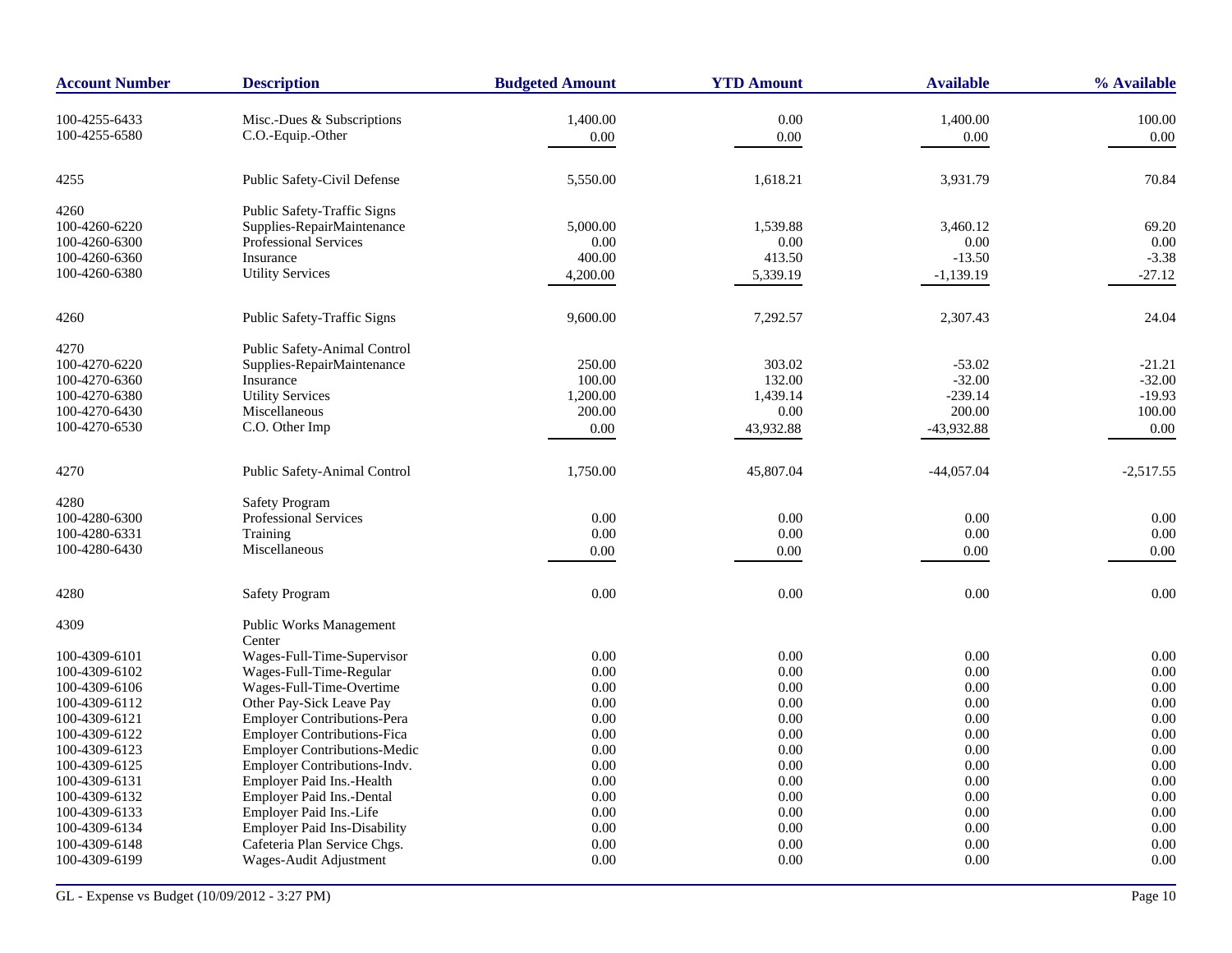| <b>Account Number</b> | <b>Description</b>                       | <b>Budgeted Amount</b> | <b>YTD Amount</b> | <b>Available</b> | % Available |
|-----------------------|------------------------------------------|------------------------|-------------------|------------------|-------------|
| 100-4309-6200         | <b>Office Supplies</b>                   | 0.00                   | 1,156.61          | $-1,156.61$      | 0.00        |
| 100-4309-6220         | Supplies-RepairMaintenance               | 3,000.00               | 391.09            | 2,608.91         | 86.96       |
| 100-4309-6331         | Training                                 | 0.00                   | 0.00              | 0.00             | 0.00        |
| 100-4309-6360         | Insurance                                | 0.00                   | 0.00              | 0.00             | 0.00        |
| 100-4309-6401         | Repairs & Maint - Building               | 0.00                   | 419.51            | $-419.51$        | 0.00        |
| 100-4309-6413         | Rentals - Office Equipment               | 1,000.00               | 1,442.95          | $-442.95$        | $-44.30$    |
| 100-4309-6417         | Rentals - Revolving - 2008               | 3,782.00               | 3,782.00          | 0.00             | 0.00        |
| 100-4309-6430         | Miscellaneous                            |                        |                   | 2,250.55         | 45.01       |
|                       | Misc.-Dues & Subscriptions               | 5,000.00               | 2,749.45          |                  |             |
| 100-4309-6433         |                                          | 0.00                   | 0.00              | 0.00             | 0.00        |
| 4309                  | <b>Public Works Management</b><br>Center | 12,782.00              | 9,941.61          | 2,840.39         | 22.22       |
| 4311                  | Public Works-Engineering                 |                        |                   |                  |             |
| 100-4311-6300         | <b>Professional Services</b>             | 25,000.00              | 12,418.85         | 12,581.15        | 50.32       |
| 100-4311-6306         | Prof. Serv.-Capital Imp. Plan            | 0.00                   | 0.00              | 0.00             | 0.00        |
| 100-4311-6360         | Insurance                                | 100.00                 | 0.00              | 100.00           | $100.00\,$  |
| 4311                  | Public Works-Engineering                 | 25,100.00              | 12,418.85         | 12,681.15        | 50.52       |
| 4312                  | Public Works-Streets & Alley             |                        |                   |                  |             |
| 100-4312-6101         | Wages-Full Time-Supervisior              | 67,440.00              | 67,699.77         | $-259.77$        | $-0.39$     |
| 100-4312-6103         | Wages-Full Time-Maintenance              | 156,952.00             | 137,548.36        | 19,403.64        | 12.36       |
| 100-4312-6106         | Wages-Full Time-Overtime                 | 12,000.00              | 13,721.92         | $-1,721.92$      | $-14.35$    |
| 100-4312-6107         | Wages-Part-Time                          | 35,000.00              | 37,975.91         | $-2,975.91$      | $-8.50$     |
| 100-4312-6108         | Wages-Part-Time-Overtime                 | 500.00                 | 1,502.45          | $-1,002.45$      | $-200.49$   |
| 100-4312-6111         | Other Pay-On Call                        | 0.00                   | 0.00              | 0.00             | 0.00        |
| 100-4312-6112         | Other Pay-Sick Leave Pay                 | 2,379.00               | 1,391.18          | 987.82           | 41.52       |
| 100-4312-6116         | Pager Allowance                          | 7,244.00               | 4,829.28          | 2,414.72         | 33.33       |
| 100-4312-6121         | <b>Employer Contributions-Pera</b>       | 15,635.00              | 15,779.08         | $-144.08$        | $-0.92$     |
| 100-4312-6122         | <b>Employer Contributions-Fica</b>       | 14,509.00              | 16,201.35         | $-1,692.35$      | $-11.66$    |
| 100-4312-6123         | <b>Employer Contributions-Medic</b>      | 3,393.00               | 3,788.92          | $-395.92$        | $-11.67$    |
| 100-4312-6131         | Employer Paid Ins.-Health                | 60,155.00              | 57,924.44         | 2,230.56         | 3.71        |
| 100-4312-6132         | Employer Paid Ins.-Dental                | 4,960.00               | 4,902.60          | 57.40            | 1.16        |
| 100-4312-6133         | Employer Paid Ins.-Life                  | 780.00                 | 736.75            | 43.25            | 5.54        |
| 100-4312-6134         | <b>Employer Paid Ins-Disability</b>      | 1,077.00               | 1,038.91          | 38.09            | 3.54        |
| 100-4312-6148         | Cafeteria Plan Service Chgs.             | 400.00                 | 279.00            | 121.00           | 30.25       |
| 100-4312-6199         | Wages-Audit Adjustment                   | 0.00                   | 0.00              | 0.00             | 0.00        |
| 100-4312-6200         | Supplies-Office Supplies                 | 400.00                 | 101.05            | 298.95           | 74.74       |
| 100-4312-6210         | <b>Supplies-Operating Supplies</b>       | 0.00                   | 0.00              | 0.00             | 0.00        |
| 100-4312-6211         | Supplies-Operating-Road Oil              | 500.00                 | 1,924.71          | $-1,424.71$      | $-284.94$   |
| 100-4312-6212         | Supplies-Operating-Fuel                  | 68,000.00              | 43,571.38         | 24,428.62        | 35.92       |
| 100-4312-6213         | Supplies-Operating-Hot Mix               | 25,000.00              | 28,685.04         | $-3,685.04$      | $-14.74$    |
| 100-4312-6214         | Supplies-Operating-Dust Ctl              | 0.00                   | 0.00              | 0.00             | 0.00        |
| 100-4312-6215         | Supplies-Operating-Gravel                | 4,000.00               | 2,002.10          | 1,997.90         | 49.95       |
| 100-4312-6217         | Supplies - Uniform Allowance             | 0.00                   | 1,080.01          | $-1,080.01$      | 0.00        |
| 100-4312-6221         | Supplies-R $&$ M-Eqiupment               | 65,000.00              | 34,615.90         | 30,384.10        | 46.74       |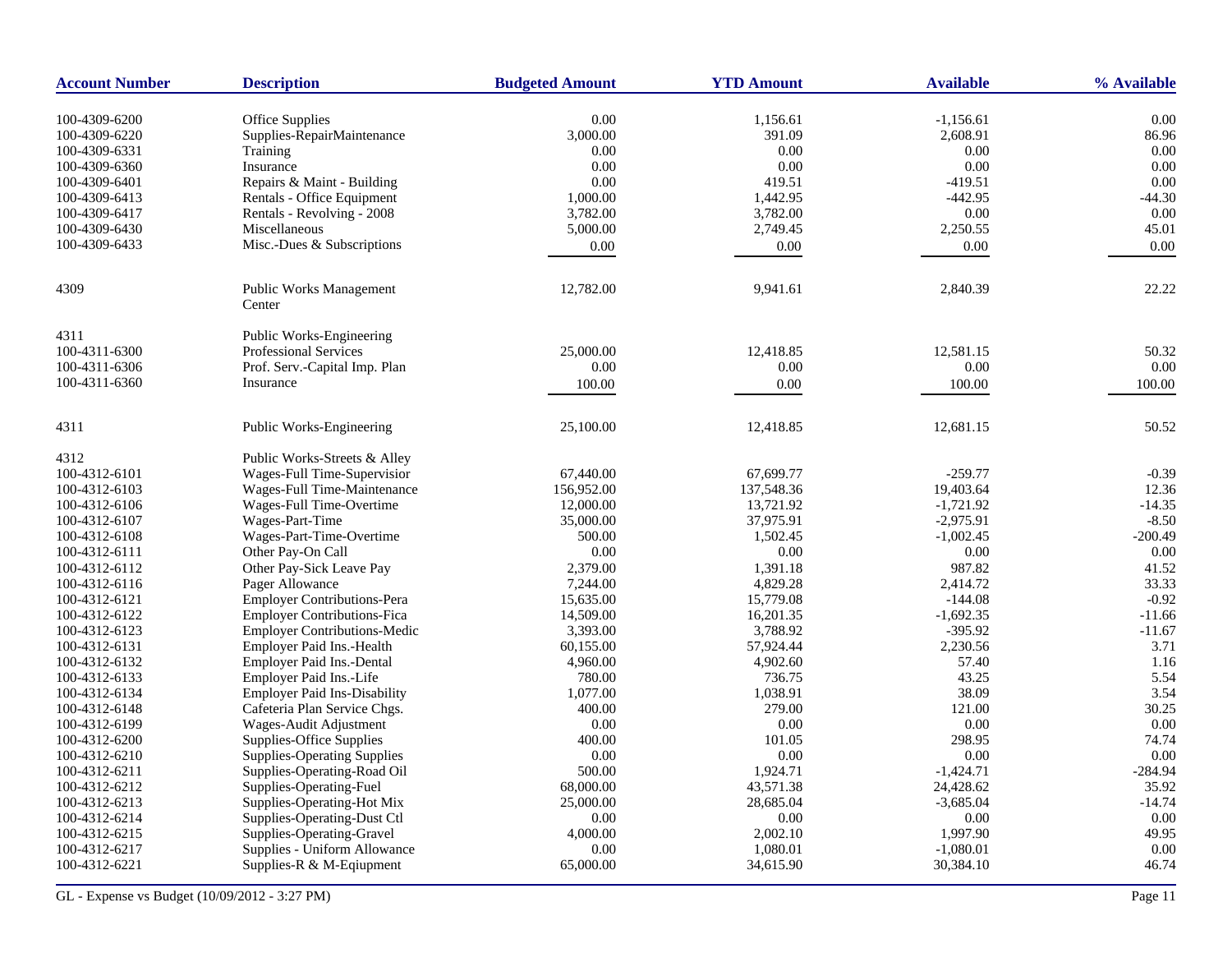| <b>Account Number</b> | <b>Description</b>               | <b>Budgeted Amount</b> | <b>YTD Amount</b> | <b>Available</b> | % Available |
|-----------------------|----------------------------------|------------------------|-------------------|------------------|-------------|
| 100-4312-6240         | Small Tools & Minor Equip.       | 1,500.00               | 246.79            | 1,253.21         | 83.55       |
| 100-4312-6300         | <b>Professional Services</b>     | 1,500.00               | $0.00\,$          | 1,500.00         | 100.00      |
| 100-4312-6331         | Training                         | 1,200.00               | 200.00            | 1,000.00         | 83.33       |
| 100-4312-6360         | Insurance                        | 17,000.00              | 21,207.97         | $-4,207.97$      | $-24.75$    |
| 100-4312-6380         | <b>Utility Services</b>          | 800.00                 | 0.00              | 800.00           | 100.00      |
| 100-4312-6400         | Repairs And Maintenance          | 12,000.00              | 11,095.14         | 904.86           | 7.54        |
| 100-4312-6410         | Rentals                          | 4,000.00               | 2,527.50          | 1,472.50         | 36.81       |
| 100-4312-6416         | Rentals - Revolving - 2009       | 0.00                   | $0.00\,$          | 0.00             | 0.00        |
| 100-4312-6417         | Rentals - Revolving - 2008       | 2,930.00               | 2,930.00          | 0.00             | 0.00        |
| 100-4312-6418         | Rentals-Revolving-2007           | 713.00                 | 713.00            | 0.00             | 0.00        |
| 100-4312-6419         | Rentals-Revolving-2000           | 0.00                   | 0.00              | 0.00             | 0.00        |
| 100-4312-6421         | Rentals-Revolving-2003           | 0.00                   | 0.00              | 0.00             | 0.00        |
| 100-4312-6422         | Rentals-Revolving-2004           | 5,195.00               | 5,195.00          | 0.00             | 0.00        |
| 100-4312-6423         | Rentals-Revolving-2001           | 0.00                   | 0.00              | 0.00             | 0.00        |
| 100-4312-6424         | Rentals-Revolving-2002           | 0.00                   | 0.00              | 0.00             | 0.00        |
| 100-4312-6425         | Rentals-Revolving-2006           | 6,405.00               | 6,405.00          | 0.00             | 0.00        |
| 100-4312-6427         | Rentals-Revolving-2005           | 0.00                   | 0.00              | 0.00             | 0.00        |
| 100-4312-6430         | Miscellaneous                    | 8,000.00               | 2,708.96          | 5,291.04         | 66.14       |
| 100-4312-6438         | Misc.-Sealcoat Project           | 0.00                   | 0.00              | 0.00             | 0.00        |
| 100-4312-6442         | <b>Uncollectible Accounts</b>    | 0.00                   | 6.189.62          | $-6,189.62$      | 0.00        |
| 100-4312-6455         | Misc.-New Employee Costs         | 0.00                   | 0.00              | 0.00             | 0.00        |
| 100-4312-6530         | C.O.-Curb & Gutter               | 0.00                   | 0.00              | 0.00             | 0.00        |
|                       |                                  |                        |                   |                  |             |
| 4312                  | Public Works-Streets & Alley     | 606,567.00             | 536,719.09        | 69,847.91        | 11.52       |
| 4313                  | <b>Public Works-Sidewalks</b>    |                        |                   |                  |             |
| 100-4313-6300         | <b>Professional Services</b>     | 0.00                   | 0.00              | 0.00             | 0.00        |
| 100-4313-6360         | Insurance                        | 0.00                   | 0.00              | 0.00             | 0.00        |
| 100-4313-6400         | Repairs And Maintenance          | 2,500.00               | 13,218.34         | $-10,718.34$     | $-428.73$   |
| 100-4313-6539         | C.O.-Other Imp.-Contract A       | 0.00                   | 0.00              | 0.00             | 0.00        |
| 100-4313-6540         | C.O.-Other Imp.-Contract Btr     | 0.00                   | 0.00              | 0.00             | 0.00        |
|                       |                                  |                        |                   |                  |             |
| 4313                  | Public Works-Sidewalks           | 2,500.00               | 13,218.34         | $-10,718.34$     | $-428.73$   |
| 4314                  | <b>Public Works-Snow Removal</b> |                        |                   |                  |             |
| 100-4314-6215         | Supplies-Operating-Gravel        | 1,500.00               | 2.910.54          | $-1.410.54$      | $-94.04$    |
| 100-4314-6216         | Supplies-Operating-SaltChlo      | 14,000.00              | 15,220.42         | $-1,220.42$      | $-8.72$     |
| 100-4314-6220         | Supplies-RepairMaintenance       | 4,000.00               | 6,838.64          | $-2,838.64$      | $-70.97$    |
| 100-4314-6240         | Small Tools & Minor Equip.       | 100.00                 | 0.00              | 100.00           | 100.00      |
| 100-4314-6360         | Insurance                        | 900.00                 | 0.00              | 900.00           | 100.00      |
| 100-4314-6400         | Repairs And Maintenance          | 3,000.00               | 10,770.81         | $-7,770.81$      | $-259.03$   |
| 100-4314-6410         | Rentals                          | 1,000.00               | 0.00              | 1,000.00         | 100.00      |
| 100-4314-6418         | Rentals-Revolving-2007           | 3,963.00               | 3,963.00          | 0.00             | 0.00        |
| 100-4314-6423         | Rentals-Revolving-1994           | 0.00                   | 0.00              | 0.00             | 0.00        |
| 100-4314-6424         | Rentals-Revolving-2002           | 0.00                   | 0.00              | 0.00             | 0.00        |
| 100-4314-6425         | Rentals-Revolving-2006           | 5,440.00               | 5,440.00          | 0.00             | 0.00        |
| 100-4314-6427         | Rentals-Revolving-2005           | 0.00                   | 0.00              | 0.00             | 0.00        |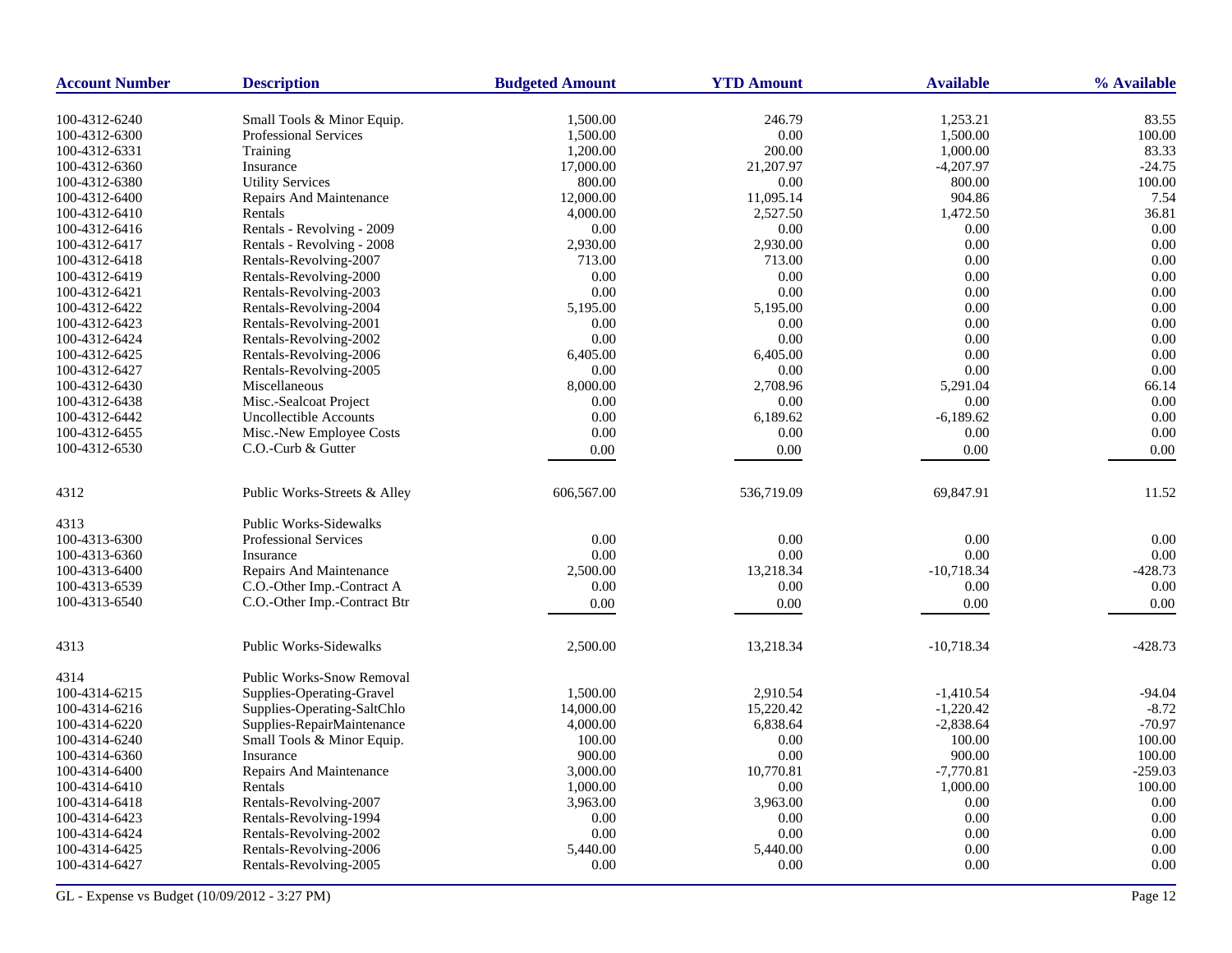| <b>Account Number</b> | <b>Description</b>                  | <b>Budgeted Amount</b> | <b>YTD Amount</b> | <b>Available</b> | % Available |
|-----------------------|-------------------------------------|------------------------|-------------------|------------------|-------------|
| 100-4314-6430         | Miscellaneous                       | 1,000.00               | 1,000.00          | 0.00             | 0.00        |
| 4314                  | <b>Public Works-Snow Removal</b>    | 34,903.00              | 46,143.41         | $-11,240.41$     | $-32.20$    |
| 4315                  | Public Works-Storm Drainage         |                        |                   |                  |             |
| 100-4315-6220         | Supplies-RepairMaintenance          | 8,000.00               | 1,370.32          | 6,629.68         | 82.87       |
| 100-4315-6240         | Small Tools & Minor Equip.          | 0.00                   | 0.00              | 0.00             | 0.00        |
| 100-4315-6300         | <b>Professional Services</b>        | 0.00                   | 0.00              | 0.00             | 0.00        |
| 100-4315-6360         | Insurance                           | 0.00                   | 0.00              | 0.00             | 0.00        |
| 100-4315-6400         | <b>Repairs And Maintenance</b>      | 4,000.00               | 9,663.24          | $-5,663.24$      | $-141.58$   |
| 100-4315-6430         | Miscellaneous                       | 0.00                   | 565.00            | $-565.00$        | 0.00        |
| 100-4315-6510         | C.O.-Land                           | 0.00                   | 0.00              | 0.00             | 0.00        |
| 100-4315-6530         | C.O.-Other Imp.                     | 0.00                   | 0.00              | $0.00\,$         | 0.00        |
| 4315                  | Public Works-Storm Drainage         | 12,000.00              | 11,598.56         | 401.44           | 3.35        |
| 4316                  | Public Works-Street Lighting        |                        |                   |                  |             |
| 100-4316-6360         | Insurance                           | 75.00                  | 69.25             | 5.75             | 7.67        |
| 100-4316-6380         | <b>Utility Services</b>             | 3,000.00               | 2,779.32          | 220.68           | 7.36        |
| 100-4316-6400         | Repairs And Maintenance             | 1,000.00               | $0.00\,$          | 1,000.00         | 100.00      |
| 100-4316-6530         | C.O.-Other Imp.                     | 0.00                   | 0.00              | 0.00             | 0.00        |
| 4316                  | <b>Public Works-Street Lighting</b> | 4,075.00               | 2,848.57          | 1,226.43         | 30.10       |
| 4317                  | <b>Public Works-Parking Lots</b>    |                        |                   |                  |             |
| 100-4317-6220         | Supplies-RepairMaintenance          | 0.00                   | $0.00\,$          | 0.00             | 0.00        |
| 100-4317-6360         | Insurance                           | 0.00                   | 0.00              | 0.00             | 0.00        |
| 100-4317-6400         | Repairs And Maintenance             | 0.00                   | 0.00              | 0.00             | 0.00        |
| 100-4317-6410         | Rentals                             | 0.00                   | 0.00              | 0.00             | 0.00        |
| 4317                  | Public Works-Parking Lots           | 0.00                   | 0.00              | 0.00             | 0.00        |
|                       |                                     |                        |                   |                  |             |
| 4318                  | Public Works-City Garage            |                        |                   |                  |             |
| 100-4318-6103         | Wages-Full-Time-Maintenance         | 44,633.00              | 44,804.84         | $-171.84$        | $-0.39$     |
| 100-4318-6106         | Wages-Full-Time-Overtime            | 2,500.00               | 627.64            | 1,872.36         | 74.89       |
| 100-4318-6111         | Other Pay-Severance Pay             | 0.00                   | 0.00              | 0.00             | 0.00        |
| 100-4318-6112         | Other Pay-Sick Leave Pay            | 995.00                 | 2,025.15          | $-1,030.15$      | $-103.53$   |
| 100-4318-6116         | Pager Allowance                     | 0.00                   | 0.00              | 0.00             | 0.00        |
| 100-4318-6121         | <b>Employer Contributions-Pera</b>  | 3,414.00               | 3,152.06          | 261.94           | 7.67        |
| 100-4318-6122         | <b>Employer Contributions-Fica</b>  | 3,198.00               | 2,750.08          | 447.92           | 14.01       |
| 100-4318-6123         | <b>Employer Contributions-Medic</b> | 748.00                 | 643.15            | 104.85           | 14.02       |
| 100-4318-6131         | Employer Paid Ins.-Health           | 13,602.00              | 13,418.62         | 183.38           | 1.35        |
| 100-4318-6132         | Employer Paid Ins.-Dental           | 934.00                 | 896.24            | 37.76            | 4.04        |
| 100-4318-6133         | Employer Paid Ins.-Life             | 156.00                 | 159.26            | $-3.26$          | $-2.09$     |
| 100-4318-6134         | <b>Employer Paid Ins-Disability</b> | 214.00                 | 219.60            | $-5.60$          | $-2.62$     |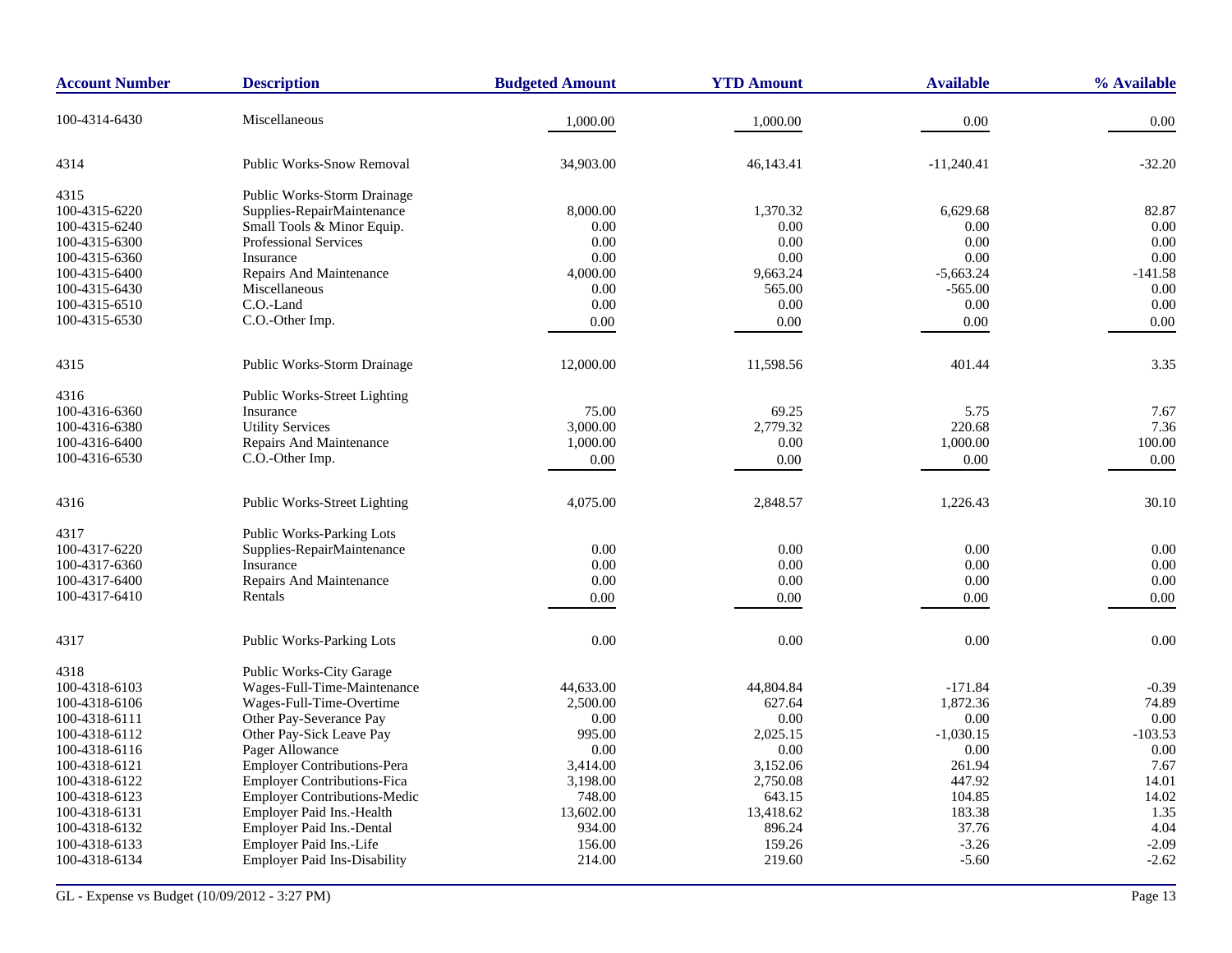| <b>Account Number</b> | <b>Description</b>                                               | <b>Budgeted Amount</b> | <b>YTD Amount</b> | <b>Available</b> | % Available |
|-----------------------|------------------------------------------------------------------|------------------------|-------------------|------------------|-------------|
| 100-4318-6199         | Wages-Audit Adjustment                                           | 0.00                   | 0.00              | 0.00             | 0.00        |
| 100-4318-6220         | Supplies-RepairMaintenance                                       | 12,000.00              | 13,663.62         | $-1,663.62$      | $-13.86$    |
| 100-4318-6240         | Small Tools & Minor Equip.                                       | 500.00                 | 0.00              | 500.00           | 100.00      |
| 100-4318-6320         | Communication                                                    | 2,800.00               | 2,685.14          | 114.86           | 4.10        |
| 100-4318-6331         | Training                                                         | 200.00                 | 0.00              | 200.00           | 100.00      |
| 100-4318-6360         | Insurance                                                        | 5,000.00               | 3,969.11          | 1,030.89         | 20.62       |
| 100-4318-6380         | <b>Utility Services</b>                                          | 7,000.00               | 5,459.49          | 1,540.51         | 22.01       |
| 100-4318-6383         | <b>Utility Services - Gas</b>                                    | 13,200.00              | 8,762.05          | 4,437.95         | 33.62       |
| 100-4318-6400         | Repairs And Maintenance                                          | 20,000.00              | 4,125.71          | 15,874.29        | 79.37       |
| 100-4318-6404         | Repairs & Maint.-Mach.Equip                                      | 250.00                 | 0.00              | 250.00           | 100.00      |
| 100-4318-6419         | Rentals-Revolving-2000                                           | 0.00                   | 0.00              | 0.00             | 0.00        |
| 100-4318-6422         | Rentals-Revolving-1998                                           | 0.00                   | 0.00              | 0.00             | 0.00        |
| 100-4318-6423         | Rentals-Revolving-2001                                           | 0.00                   | 0.00              | 0.00             | 0.00        |
|                       |                                                                  |                        | 0.00              | $0.00\,$         | 0.00        |
| 100-4318-6425         | Rentals-Revolving-2006                                           | 0.00                   |                   |                  |             |
| 100-4318-6430         | Miscellaneous                                                    | 500.00                 | 476.57            | 23.43            | 4.69        |
| 100-4318-6580         | C.O.-Equip.-Other                                                | 0.00                   | 0.00              | 0.00             | 0.00        |
| 4318                  | Public Works-City Garage                                         | 131,844.00             | 107,838.33        | 24,005.67        | 18.21       |
| 4319                  | Public Works-Compost Site                                        |                        |                   |                  |             |
| 100-4319-6107         | Wages-Part-Time                                                  | 12,000.00              | 12,049.04         | $-49.04$         | $-0.41$     |
| 100-4319-6108         | Wages-Part-Time-Overtime                                         | 0.00                   | 106.51            | $-106.51$        | 0.00        |
| 100-4319-6122         | <b>Employer Contributions-Fica</b>                               | 750.00                 | 753.68            | $-3.68$          | $-0.49$     |
| 100-4319-6123         | <b>Employer Contributions-Medic</b>                              | 175.00                 | 176.25            | $-1.25$          | $-0.71$     |
| 100-4319-6199         | Wages-Audit Adjustment                                           | $0.00\,$               | 0.00              | $0.00\,$         | 0.00        |
| 100-4319-6220         | Supplies-RepairMaintenance                                       | 300.00                 | 870.82            | $-570.82$        | $-190.27$   |
| 100-4319-6360         | Insurance                                                        | 150.00                 | 150.00            | 0.00             | 0.00        |
| 100-4319-6380         | <b>Utility Services</b>                                          | 100.00                 | 80.37             | 19.63            | 19.63       |
| 100-4319-6400         | Repairs And Maintenance                                          | 5,000.00               | 2,073.24          | 2,926.76         | 58.54       |
| 100-4319-6410         | Rentals                                                          | 500.00                 | 511.43            | $-11.43$         | $-2.29$     |
| 100-4319-6417         | Rentals - Revolving - 2008                                       | 2,053.00               | 2,053.00          | $0.00\,$         | 0.00        |
| 100-4319-6430         | Miscellaneous                                                    | 0.00                   | 0.00              | 0.00             | 0.00        |
| 100-4319-6441         | Misc.-Solid Waste Services                                       | 0.00                   | 0.00              | 0.00             | 0.00        |
| 4319                  | Public Works-Compost Site                                        | 21,028.00              | 18,824.34         | 2,203.66         | 10.48       |
| 4320                  | Public Works-Storm Damage                                        |                        |                   |                  |             |
| 100-4320-6220         | Supplies-RepairMaintenance                                       | 0.00                   | 0.00              | 0.00             | 0.00        |
| 100-4320-6400         |                                                                  | 0.00                   |                   | 0.00             | 0.00        |
|                       | Repairs And Maintenance                                          |                        | 0.00              |                  |             |
| 100-4320-6430         | Miscellaneous                                                    | 0.00                   | 0.00              | 0.00             | 0.00        |
| 100-4320-6431         | Misc.-Other Than Fema                                            | 0.00                   | 0.00              | 0.00             | 0.00        |
| 4320                  | Public Works-Storm Damage                                        | $0.00\,$               | $0.00\,$          | $0.00\,$         | $0.00\,$    |
| 4322<br>100-4322-6210 | Sanitation-Street Cleaning<br><b>Supplies-Operating Supplies</b> | $0.00\,$               | $0.00\,$          | $0.00\,$         | $0.00\,$    |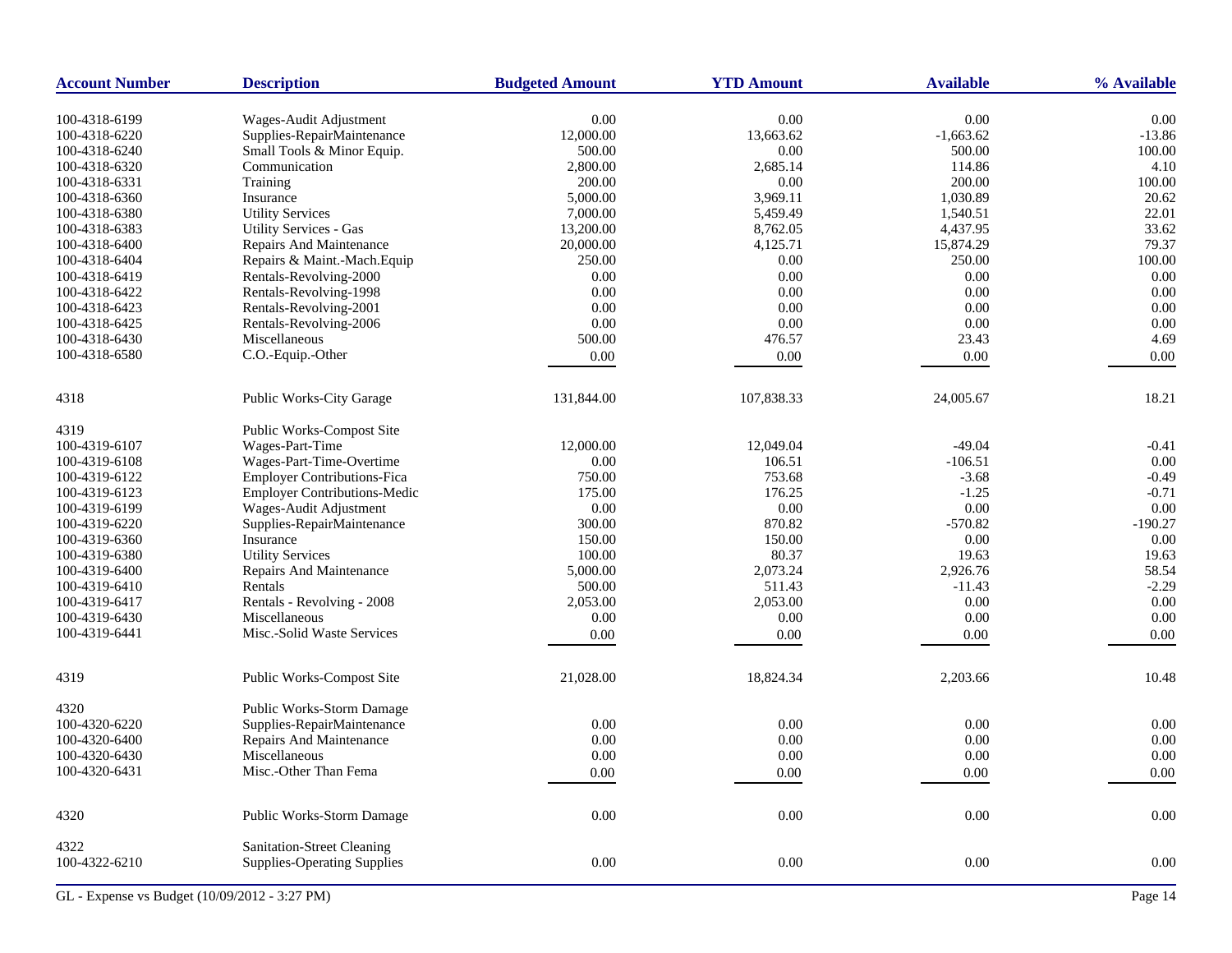| <b>Account Number</b>                         | <b>Description</b>                      | <b>Budgeted Amount</b> | <b>YTD Amount</b>    | <b>Available</b>      | % Available |
|-----------------------------------------------|-----------------------------------------|------------------------|----------------------|-----------------------|-------------|
| 100-4322-6220                                 |                                         |                        |                      |                       | $-70.55$    |
| 100-4322-6360                                 | Supplies-RepairMaintenance<br>Insurance | 3,500.00<br>600.00     | 5,969.42<br>$0.00\,$ | $-2,469.42$<br>600.00 | 100.00      |
| 100-4322-6380                                 | <b>Utility Services</b>                 | 300.00                 | 174.55               | 125.45                | 41.82       |
| 100-4322-6400                                 | Repairs And Maintenance                 |                        |                      |                       |             |
|                                               |                                         | 100.00                 | 77.89                | 22.11                 | 22.11       |
| 4322                                          | Sanitation-Street Cleaning              | 4,500.00               | 6,221.86             | $-1,721.86$           | $-38.26$    |
| 4326                                          | Sanitation-Weed Control                 |                        |                      |                       |             |
| 100-4326-6220                                 | Supplies-RepairMaintenance              | 200.00                 | 20.00                | 180.00                | 90.00       |
| 100-4326-6331                                 | Training                                | 200.00                 | 0.00                 | 200.00                | 100.00      |
| 100-4326-6360                                 | Insurance                               | 30.00                  | 0.00                 | 30.00                 | 100.00      |
| 4326                                          | Sanitation-Weed Control                 | 430.00                 | 20.00                | 410.00                | 95.35       |
|                                               |                                         |                        |                      |                       |             |
| 4327                                          | Sanitation-Insect & Pest                |                        |                      |                       |             |
| 100-4327-6220                                 | Supplies-RepairMaintenance              | 16,000.00              | 0.00                 | 16,000.00             | 100.00      |
| 100-4327-6360                                 | Insurance                               | 30.00                  | 0.00                 | 30.00                 | 100.00      |
| 100-4327-6400                                 | Repairs And Maintenance                 | 100.00                 | 0.00                 | 100.00                | 100.00      |
| 100-4327-6430                                 | Miscellaneous                           | 250.00                 | 0.00                 | 250.00                | 100.00      |
| 4327                                          | Sanitation-Insect & Pest                | 16,380.00              | 0.00                 | 16,380.00             | 100.00      |
| 4411                                          | Health & Welfare-Pub. Health            |                        |                      |                       |             |
| 100-4411-6432                                 | Misc.-Elected Or Appointed              | 200.00                 | 0.00                 | 200.00                | 100.00      |
| 4411                                          | Health & Welfare-Pub. Health            | 200.00                 | 0.00                 | 200.00                | 100.00      |
| 4511                                          | Culture-Rec.-Playgrds-Fields            |                        |                      |                       |             |
| 100-4511-6220                                 | Supplies-RepairMaintenance              | 13,000.00              | 4,005.29             | 8,994.71              | 69.19       |
| 100-4511-6320                                 | Communication                           | 1,000.00               | 640.97               | 359.03                | 35.90       |
| 100-4511-6360                                 | Insurance                               | 9,000.00               | 9,179.78             | $-179.78$             | $-2.00$     |
| 100-4511-6380                                 | <b>Utility Services</b>                 | 5,000.00               | 2,746.23             | 2,253.77              | 45.08       |
| 100-4511-6400                                 | Repairs And Maintenance                 | 7,000.00               | 2,759.28             | 4,240.72              | 60.58       |
| 100-4511-6410                                 | Rentals                                 | 1,200.00               | 877.19               | 322.81                | 26.90       |
| 100-4511-6417                                 | Rentals - Revolving - 2008              | 1,392.00               | 1,392.00             | 0.00                  | 0.00        |
| 100-4511-6418                                 | Rentals-Revolving-2007                  | 2,383.00               | 2,383.00             | 0.00                  | $0.00\,$    |
| 100-4511-6421                                 | Rentals-Revolving-2003                  | 0.00                   | 0.00                 | 0.00                  | 0.00        |
| 100-4511-6422                                 | Rentals-Revolving-2004                  | 6,287.00               | 6,287.00             | 0.00                  | 0.00        |
| 100-4511-6530                                 | C.O.-Other Imp.                         | $0.00\,$               | $0.00\,$             | 0.00                  | $0.00\,$    |
| 4511                                          | Culture-Rec.-Playgrds-Fields            | 46,262.00              | 30,270.74            | 15,991.26             | 34.57       |
| 4512                                          | Culture-Rec.-Pools & Beach              |                        |                      |                       |             |
| 100-4512-6107                                 | Wages-Part-Time                         | 0.00                   | 0.00                 | 0.00                  | 0.00        |
| 100-4512-6108                                 | Wages-Part Time-Overtime                | 0.00                   | 0.00                 | 0.00                  | 0.00        |
| GL - Expense vs Budget (10/09/2012 - 3:27 PM) |                                         |                        |                      |                       | Page 15     |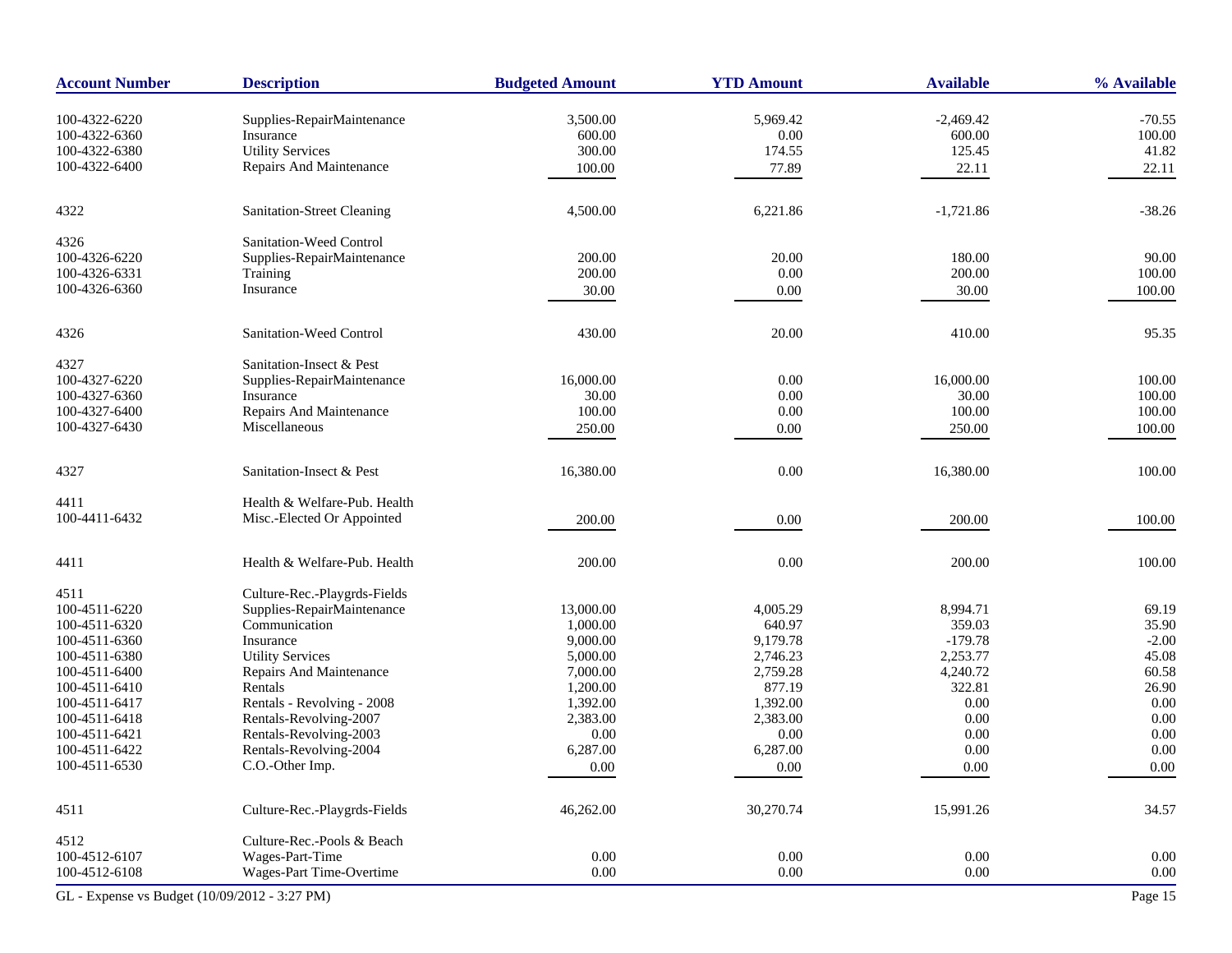| <b>Account Number</b> | <b>Description</b>                  | <b>Budgeted Amount</b> | <b>YTD Amount</b> | <b>Available</b> | % Available  |
|-----------------------|-------------------------------------|------------------------|-------------------|------------------|--------------|
| 100-4512-6109         | Wages-Part Time-Supervisor          | $0.00\,$               | 0.00              | $0.00\,$         | 0.00         |
| 100-4512-6121         | <b>Employer Contributions-Pera</b>  | 0.00                   | 0.00              | 0.00             | 0.00         |
| 100-4512-6122         | <b>Employer Contributions-Fica</b>  | 0.00                   | 0.00              | 0.00             | 0.00         |
| 100-4512-6123         | <b>Employer Contributions-Medic</b> | 0.00                   | 0.00              | 0.00             | 0.00         |
| 100-4512-6199         | Wages-Audit Adjustment              | 0.00                   | 0.00              | 0.00             | 0.00         |
| 100-4512-6219         | Supplies-Op.-Concessions            | 0.00                   | 0.00              | 0.00             | 0.00         |
| 100-4512-6220         | Supplies-RepairMaintenance          | 150.00                 | 66.31             | 83.69            | 55.79        |
| 100-4512-6240         | Small Tools & Minor Equip.          | 0.00                   | 0.00              | 0.00             | 0.00         |
| 100-4512-6320         | Communication                       | $0.00\,$               | 0.00              | 0.00             | 0.00         |
| 100-4512-6360         | Insurance                           | 350.00                 | 0.00              | 350.00           | 100.00       |
| 100-4512-6380         | <b>Utility Services</b>             | 350.00                 | 0.00              | 350.00           | 100.00       |
| 100-4512-6400         | Repairs And Maintenance             | 2,200.00               | 5,486.89          | $-3,286.89$      | $-149.40$    |
| 100-4512-6410         | Rentals                             | 1,000.00               | 301.95            | 698.05           | 69.81        |
| 100-4512-6430         | Miscellaneous                       | 0.00                   | 0.00              | 0.00             | 0.00         |
| 100-4512-6441         | Misc.-Taxes                         | 0.00                   | 0.00              | 0.00             | 0.00         |
| 100-4512-6580         | Lake Ripley Restoration             | 10,000.00              | 3,587.50          |                  | 64.13        |
|                       |                                     |                        |                   | 6,412.50         |              |
| 4512                  | Culture-Rec.-Pools & Beach          | 14,050.00              | 9,442.65          | 4,607.35         | 32.79        |
| 4514                  | Culture-Rec.-Tennis Courts          |                        |                   |                  |              |
| 100-4514-6220         | Supplies-RepairMaintenance          | 1,500.00               | 1,037.95          | 462.05           | 30.80        |
| 100-4514-6360         | Insurance                           | 400.00                 | 344.25            | 55.75            | 13.94        |
| 100-4514-6380         | <b>Utility Services</b>             | 1,000.00               | 1,452.49          | $-452.49$        | $-45.25$     |
| 100-4514-6400         | Repairs And Maintenance             | 0.00                   | 0.00              | 0.00             | 0.00         |
| 100-4514-6410         | Rentals                             | 0.00                   | 0.00              | 0.00             | 0.00         |
| 100-4514-6430         | Miscellaneous                       | 50.00                  | 0.00              | 50.00            | 100.00       |
| 100-4514-6530         | C.O.-Other Imp.                     | 0.00                   | 0.00              | 0.00             | 0.00         |
| 4514                  | Culture-Rec.-Tennis Courts          | 2,950.00               | 2,834.69          | 115.31           | 3.91         |
| 4515                  | Culture-Rec.-Skating Rinks          |                        |                   |                  |              |
| 100-4515-6220         | Supplies-RepairMaintenance          | 500.00                 | 1,809.44          | $-1,309.44$      | $-261.89$    |
| 100-4515-6320         | Communication                       | 0.00                   | 0.00              | 0.00             | 0.00         |
| 100-4515-6360         | Insurance                           | 800.00                 | 743.00            | 57.00            | 7.13         |
| 100-4515-6380         | <b>Utility Services</b>             | 2,200.00               | 2,911.48          | $-711.48$        | $-32.34$     |
| 100-4515-6400         | Repairs And Maintenance             | 300.00                 | 0.00              | 300.00           | 100.00       |
| 100-4515-6410         | Rentals                             | 500.00                 | 0.00              | 500.00           | 100.00       |
| 100-4515-6423         | Rentals-Revolving-1994              | 0.00                   | 0.00              | 0.00             | 0.00         |
| 100-4515-6430         | Miscellaneous                       | 0.00                   | 0.00              | 0.00             | 0.00         |
| 100-4515-6530         | C.O.-Other Imp.                     | 0.00                   | 0.00              | 0.00             | 0.00         |
| 4515                  | Culture-Rec.-Skating Rinks          | 4,300.00               | 5,463.92          | $-1,163.92$      | $-27.07$     |
|                       |                                     |                        |                   |                  |              |
| 4516                  | Culture-Rec.-Comm. Gardens          |                        |                   |                  |              |
| 100-4516-6220         | Supplies-RepairMaintenance          | 0.00<br>0.00           | 0.00<br>0.00      | 0.00<br>0.00     | 0.00<br>0.00 |
| 100-4516-6360         | Insurance                           |                        |                   |                  |              |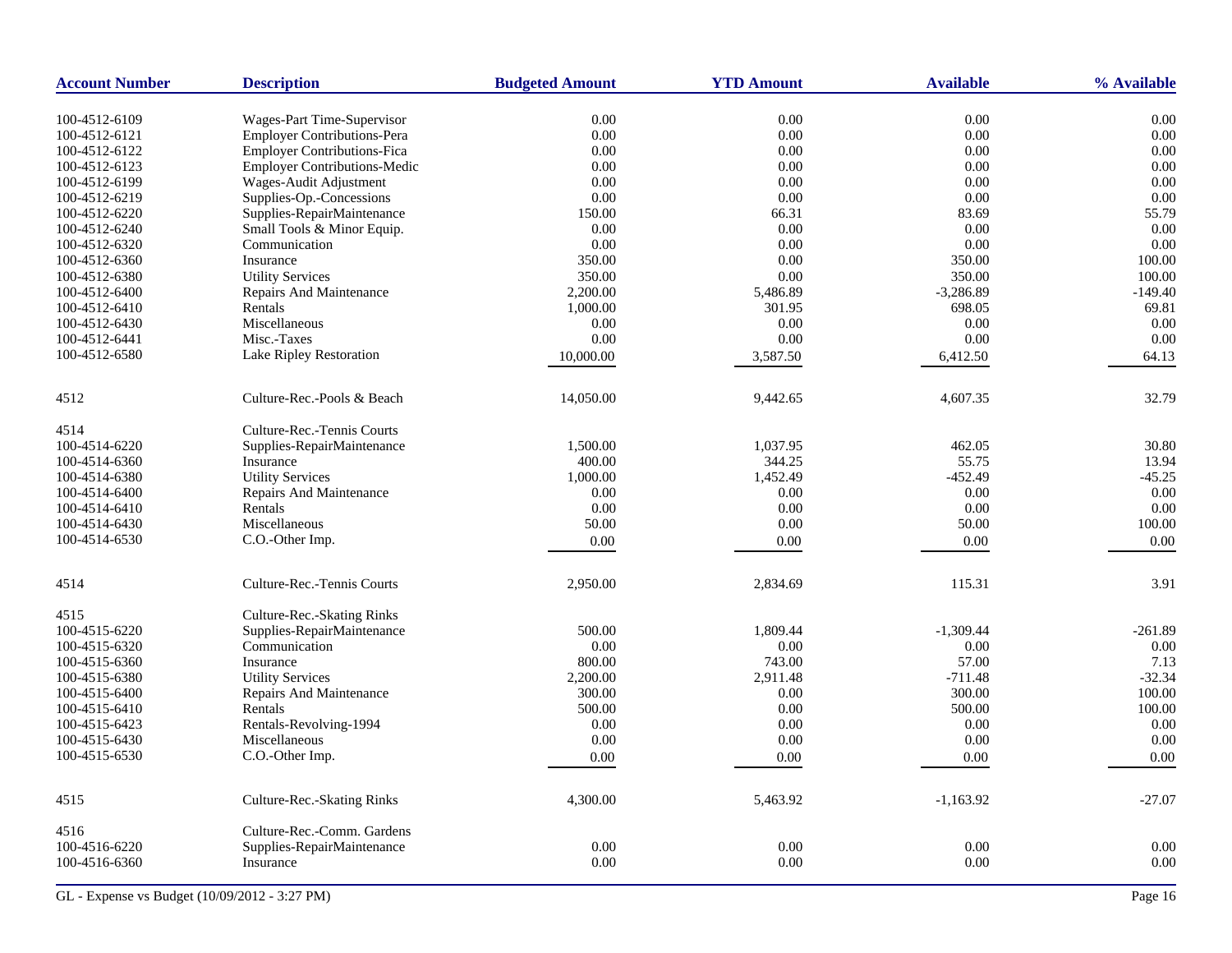| 110.99<br>$-10.99$<br>100-4516-6380<br><b>Utility Services</b><br>100.00<br>$-10.99$<br>Repairs And Maintenance<br>0.00<br>0.00<br>0.00<br>0.00<br>100-4516-6400<br>100-4516-6530<br>C.O.-Other Imp.<br>0.00<br>0.00<br>0.00<br>0.00<br>100.00<br>110.99<br>$-10.99$<br>$-10.99$<br>4516<br>Culture-Rec.-Comm. Gardens<br>Culture-Rec.-G.A.R. Hall<br>4517<br>Supplies-RepairMaintenance<br>700.00<br>309.42<br>390.58<br>55.80<br>100-4517-6220<br>100-4517-6325<br>200.00<br>0.00<br>200.00<br>100.00<br>Communication - Alarm System<br>1,600.00<br>1,718.00<br>$-118.00$<br>$-7.38$<br>100-4517-6360<br>Insurance<br>9.71<br>100-4517-6380<br><b>Utility Services</b><br>11,000.00<br>9,931.77<br>1,068.23<br><b>Utility Services - Gas</b><br>0.00<br>0.00<br>0.00<br>0.00<br>100-4517-6383<br>Repairs And Maintenance<br>$-2.67$<br>100-4517-6400<br>5,000.00<br>5,133.73<br>$-133.73$<br>Miscellaneous<br>100-4517-6430<br>0.00<br>0.00<br>0.00<br>0.00<br>Culture-Rec.-G.A.R. Hall<br>18,500.00<br>17,092.92<br>1,407.08<br>7.61<br>4517<br>Culture-Rec.-Band<br>4518<br>100-4518-6360<br>15.00<br>0.00<br>15.00<br>100.00<br>Insurance<br>100-4518-6430<br>Miscellaneous<br>250.00<br>0.00<br>250.00<br>100.00<br>Misc.- Music In The Park<br>100-4518-6431<br>4,500.00<br>3,600.00<br>900.00<br>20.00<br>4518<br>Culture-Rec.-Band<br>4,765.00<br>3,600.00<br>1,165.00<br>24.45<br>4519<br>Culture-Rec.-Camping Areas<br>Supplies-RepairMaintenance<br>1,059.33<br>3,940.67<br>78.81<br>100-4519-6220<br>5,000.00<br>0.00<br>0.00<br>0.00<br>0.00<br>100-4519-6240<br>Small Tools & Minor Equip.<br>5,122.00<br>878.00<br>14.63<br>100-4519-6300<br><b>Professional Services</b><br>6,000.00<br>1,000.00<br>638.76<br>361.24<br>36.12<br>100-4519-6320<br>Communication<br>0.00<br>100-4519-6340<br>Advertising<br>0.00<br>0.00<br>0.00<br>915.25<br>$-15.25$<br>$-1.69$<br>100-4519-6360<br>Insurance<br>900.00<br>3,482.39<br><b>Utility Services</b><br>3,000.00<br>-482.39<br>$-16.08$<br>100-4519-6380<br>Repairs And Maintenance<br>4,500.00<br>3,856.14<br>643.86<br>14.31<br>100-4519-6400<br>565.30<br>$-13.06$<br>100-4519-6410<br>Rentals<br>500.00<br>$-65.30$<br>100-4519-6423<br>Rentals-Revolving-2001<br>0.00<br>0.00<br>0.00<br>0.00<br>Miscellaneous<br>3,500.00<br>453.20<br>87.05<br>100-4519-6430<br>3,046.80<br>$-12.04$<br>100-4519-6441<br>Misc.-Sales Taxes<br>2,400.00<br>2,689.00<br>$-289.00$<br>100-4519-6530<br>C.O.-Other Imp.<br>0.00<br>0.00<br>0.00<br>0.00<br>26,800.00<br>18,781.37<br>8,018.63<br>29.92<br>4519<br>Culture-Rec.-Camping Areas<br>4522<br>Culture-Rec.-Park Areas<br>100-4522-6101<br>Wages-Full-Time-Supervisor<br>0.00<br>0.00<br>0.00<br>0.00<br>0.00<br>100-4522-6103<br>Wages-Full-Time-Maintenance<br>0.00<br>0.00<br>0.00<br>Wages-Full-Time-Overtime<br>0.00<br>100.00<br>100.00<br>100-4522-6106<br>100.00 | <b>Account Number</b> | <b>Description</b> | <b>Budgeted Amount</b> | <b>YTD Amount</b> | <b>Available</b> | % Available |
|-----------------------------------------------------------------------------------------------------------------------------------------------------------------------------------------------------------------------------------------------------------------------------------------------------------------------------------------------------------------------------------------------------------------------------------------------------------------------------------------------------------------------------------------------------------------------------------------------------------------------------------------------------------------------------------------------------------------------------------------------------------------------------------------------------------------------------------------------------------------------------------------------------------------------------------------------------------------------------------------------------------------------------------------------------------------------------------------------------------------------------------------------------------------------------------------------------------------------------------------------------------------------------------------------------------------------------------------------------------------------------------------------------------------------------------------------------------------------------------------------------------------------------------------------------------------------------------------------------------------------------------------------------------------------------------------------------------------------------------------------------------------------------------------------------------------------------------------------------------------------------------------------------------------------------------------------------------------------------------------------------------------------------------------------------------------------------------------------------------------------------------------------------------------------------------------------------------------------------------------------------------------------------------------------------------------------------------------------------------------------------------------------------------------------------------------------------------------------------------------------------------------------------------------------------------------------------------------------------------------------------------------------------------------------------------------------------------------------------------------------------------------------------------------------------------------------------------------------------------------------------------|-----------------------|--------------------|------------------------|-------------------|------------------|-------------|
|                                                                                                                                                                                                                                                                                                                                                                                                                                                                                                                                                                                                                                                                                                                                                                                                                                                                                                                                                                                                                                                                                                                                                                                                                                                                                                                                                                                                                                                                                                                                                                                                                                                                                                                                                                                                                                                                                                                                                                                                                                                                                                                                                                                                                                                                                                                                                                                                                                                                                                                                                                                                                                                                                                                                                                                                                                                                                   |                       |                    |                        |                   |                  |             |
|                                                                                                                                                                                                                                                                                                                                                                                                                                                                                                                                                                                                                                                                                                                                                                                                                                                                                                                                                                                                                                                                                                                                                                                                                                                                                                                                                                                                                                                                                                                                                                                                                                                                                                                                                                                                                                                                                                                                                                                                                                                                                                                                                                                                                                                                                                                                                                                                                                                                                                                                                                                                                                                                                                                                                                                                                                                                                   |                       |                    |                        |                   |                  |             |
|                                                                                                                                                                                                                                                                                                                                                                                                                                                                                                                                                                                                                                                                                                                                                                                                                                                                                                                                                                                                                                                                                                                                                                                                                                                                                                                                                                                                                                                                                                                                                                                                                                                                                                                                                                                                                                                                                                                                                                                                                                                                                                                                                                                                                                                                                                                                                                                                                                                                                                                                                                                                                                                                                                                                                                                                                                                                                   |                       |                    |                        |                   |                  |             |
|                                                                                                                                                                                                                                                                                                                                                                                                                                                                                                                                                                                                                                                                                                                                                                                                                                                                                                                                                                                                                                                                                                                                                                                                                                                                                                                                                                                                                                                                                                                                                                                                                                                                                                                                                                                                                                                                                                                                                                                                                                                                                                                                                                                                                                                                                                                                                                                                                                                                                                                                                                                                                                                                                                                                                                                                                                                                                   |                       |                    |                        |                   |                  |             |
|                                                                                                                                                                                                                                                                                                                                                                                                                                                                                                                                                                                                                                                                                                                                                                                                                                                                                                                                                                                                                                                                                                                                                                                                                                                                                                                                                                                                                                                                                                                                                                                                                                                                                                                                                                                                                                                                                                                                                                                                                                                                                                                                                                                                                                                                                                                                                                                                                                                                                                                                                                                                                                                                                                                                                                                                                                                                                   |                       |                    |                        |                   |                  |             |
|                                                                                                                                                                                                                                                                                                                                                                                                                                                                                                                                                                                                                                                                                                                                                                                                                                                                                                                                                                                                                                                                                                                                                                                                                                                                                                                                                                                                                                                                                                                                                                                                                                                                                                                                                                                                                                                                                                                                                                                                                                                                                                                                                                                                                                                                                                                                                                                                                                                                                                                                                                                                                                                                                                                                                                                                                                                                                   |                       |                    |                        |                   |                  |             |
|                                                                                                                                                                                                                                                                                                                                                                                                                                                                                                                                                                                                                                                                                                                                                                                                                                                                                                                                                                                                                                                                                                                                                                                                                                                                                                                                                                                                                                                                                                                                                                                                                                                                                                                                                                                                                                                                                                                                                                                                                                                                                                                                                                                                                                                                                                                                                                                                                                                                                                                                                                                                                                                                                                                                                                                                                                                                                   |                       |                    |                        |                   |                  |             |
|                                                                                                                                                                                                                                                                                                                                                                                                                                                                                                                                                                                                                                                                                                                                                                                                                                                                                                                                                                                                                                                                                                                                                                                                                                                                                                                                                                                                                                                                                                                                                                                                                                                                                                                                                                                                                                                                                                                                                                                                                                                                                                                                                                                                                                                                                                                                                                                                                                                                                                                                                                                                                                                                                                                                                                                                                                                                                   |                       |                    |                        |                   |                  |             |
|                                                                                                                                                                                                                                                                                                                                                                                                                                                                                                                                                                                                                                                                                                                                                                                                                                                                                                                                                                                                                                                                                                                                                                                                                                                                                                                                                                                                                                                                                                                                                                                                                                                                                                                                                                                                                                                                                                                                                                                                                                                                                                                                                                                                                                                                                                                                                                                                                                                                                                                                                                                                                                                                                                                                                                                                                                                                                   |                       |                    |                        |                   |                  |             |
|                                                                                                                                                                                                                                                                                                                                                                                                                                                                                                                                                                                                                                                                                                                                                                                                                                                                                                                                                                                                                                                                                                                                                                                                                                                                                                                                                                                                                                                                                                                                                                                                                                                                                                                                                                                                                                                                                                                                                                                                                                                                                                                                                                                                                                                                                                                                                                                                                                                                                                                                                                                                                                                                                                                                                                                                                                                                                   |                       |                    |                        |                   |                  |             |
|                                                                                                                                                                                                                                                                                                                                                                                                                                                                                                                                                                                                                                                                                                                                                                                                                                                                                                                                                                                                                                                                                                                                                                                                                                                                                                                                                                                                                                                                                                                                                                                                                                                                                                                                                                                                                                                                                                                                                                                                                                                                                                                                                                                                                                                                                                                                                                                                                                                                                                                                                                                                                                                                                                                                                                                                                                                                                   |                       |                    |                        |                   |                  |             |
|                                                                                                                                                                                                                                                                                                                                                                                                                                                                                                                                                                                                                                                                                                                                                                                                                                                                                                                                                                                                                                                                                                                                                                                                                                                                                                                                                                                                                                                                                                                                                                                                                                                                                                                                                                                                                                                                                                                                                                                                                                                                                                                                                                                                                                                                                                                                                                                                                                                                                                                                                                                                                                                                                                                                                                                                                                                                                   |                       |                    |                        |                   |                  |             |
|                                                                                                                                                                                                                                                                                                                                                                                                                                                                                                                                                                                                                                                                                                                                                                                                                                                                                                                                                                                                                                                                                                                                                                                                                                                                                                                                                                                                                                                                                                                                                                                                                                                                                                                                                                                                                                                                                                                                                                                                                                                                                                                                                                                                                                                                                                                                                                                                                                                                                                                                                                                                                                                                                                                                                                                                                                                                                   |                       |                    |                        |                   |                  |             |
|                                                                                                                                                                                                                                                                                                                                                                                                                                                                                                                                                                                                                                                                                                                                                                                                                                                                                                                                                                                                                                                                                                                                                                                                                                                                                                                                                                                                                                                                                                                                                                                                                                                                                                                                                                                                                                                                                                                                                                                                                                                                                                                                                                                                                                                                                                                                                                                                                                                                                                                                                                                                                                                                                                                                                                                                                                                                                   |                       |                    |                        |                   |                  |             |
|                                                                                                                                                                                                                                                                                                                                                                                                                                                                                                                                                                                                                                                                                                                                                                                                                                                                                                                                                                                                                                                                                                                                                                                                                                                                                                                                                                                                                                                                                                                                                                                                                                                                                                                                                                                                                                                                                                                                                                                                                                                                                                                                                                                                                                                                                                                                                                                                                                                                                                                                                                                                                                                                                                                                                                                                                                                                                   |                       |                    |                        |                   |                  |             |
|                                                                                                                                                                                                                                                                                                                                                                                                                                                                                                                                                                                                                                                                                                                                                                                                                                                                                                                                                                                                                                                                                                                                                                                                                                                                                                                                                                                                                                                                                                                                                                                                                                                                                                                                                                                                                                                                                                                                                                                                                                                                                                                                                                                                                                                                                                                                                                                                                                                                                                                                                                                                                                                                                                                                                                                                                                                                                   |                       |                    |                        |                   |                  |             |
|                                                                                                                                                                                                                                                                                                                                                                                                                                                                                                                                                                                                                                                                                                                                                                                                                                                                                                                                                                                                                                                                                                                                                                                                                                                                                                                                                                                                                                                                                                                                                                                                                                                                                                                                                                                                                                                                                                                                                                                                                                                                                                                                                                                                                                                                                                                                                                                                                                                                                                                                                                                                                                                                                                                                                                                                                                                                                   |                       |                    |                        |                   |                  |             |
|                                                                                                                                                                                                                                                                                                                                                                                                                                                                                                                                                                                                                                                                                                                                                                                                                                                                                                                                                                                                                                                                                                                                                                                                                                                                                                                                                                                                                                                                                                                                                                                                                                                                                                                                                                                                                                                                                                                                                                                                                                                                                                                                                                                                                                                                                                                                                                                                                                                                                                                                                                                                                                                                                                                                                                                                                                                                                   |                       |                    |                        |                   |                  |             |
|                                                                                                                                                                                                                                                                                                                                                                                                                                                                                                                                                                                                                                                                                                                                                                                                                                                                                                                                                                                                                                                                                                                                                                                                                                                                                                                                                                                                                                                                                                                                                                                                                                                                                                                                                                                                                                                                                                                                                                                                                                                                                                                                                                                                                                                                                                                                                                                                                                                                                                                                                                                                                                                                                                                                                                                                                                                                                   |                       |                    |                        |                   |                  |             |
|                                                                                                                                                                                                                                                                                                                                                                                                                                                                                                                                                                                                                                                                                                                                                                                                                                                                                                                                                                                                                                                                                                                                                                                                                                                                                                                                                                                                                                                                                                                                                                                                                                                                                                                                                                                                                                                                                                                                                                                                                                                                                                                                                                                                                                                                                                                                                                                                                                                                                                                                                                                                                                                                                                                                                                                                                                                                                   |                       |                    |                        |                   |                  |             |
|                                                                                                                                                                                                                                                                                                                                                                                                                                                                                                                                                                                                                                                                                                                                                                                                                                                                                                                                                                                                                                                                                                                                                                                                                                                                                                                                                                                                                                                                                                                                                                                                                                                                                                                                                                                                                                                                                                                                                                                                                                                                                                                                                                                                                                                                                                                                                                                                                                                                                                                                                                                                                                                                                                                                                                                                                                                                                   |                       |                    |                        |                   |                  |             |
|                                                                                                                                                                                                                                                                                                                                                                                                                                                                                                                                                                                                                                                                                                                                                                                                                                                                                                                                                                                                                                                                                                                                                                                                                                                                                                                                                                                                                                                                                                                                                                                                                                                                                                                                                                                                                                                                                                                                                                                                                                                                                                                                                                                                                                                                                                                                                                                                                                                                                                                                                                                                                                                                                                                                                                                                                                                                                   |                       |                    |                        |                   |                  |             |
|                                                                                                                                                                                                                                                                                                                                                                                                                                                                                                                                                                                                                                                                                                                                                                                                                                                                                                                                                                                                                                                                                                                                                                                                                                                                                                                                                                                                                                                                                                                                                                                                                                                                                                                                                                                                                                                                                                                                                                                                                                                                                                                                                                                                                                                                                                                                                                                                                                                                                                                                                                                                                                                                                                                                                                                                                                                                                   |                       |                    |                        |                   |                  |             |
|                                                                                                                                                                                                                                                                                                                                                                                                                                                                                                                                                                                                                                                                                                                                                                                                                                                                                                                                                                                                                                                                                                                                                                                                                                                                                                                                                                                                                                                                                                                                                                                                                                                                                                                                                                                                                                                                                                                                                                                                                                                                                                                                                                                                                                                                                                                                                                                                                                                                                                                                                                                                                                                                                                                                                                                                                                                                                   |                       |                    |                        |                   |                  |             |
|                                                                                                                                                                                                                                                                                                                                                                                                                                                                                                                                                                                                                                                                                                                                                                                                                                                                                                                                                                                                                                                                                                                                                                                                                                                                                                                                                                                                                                                                                                                                                                                                                                                                                                                                                                                                                                                                                                                                                                                                                                                                                                                                                                                                                                                                                                                                                                                                                                                                                                                                                                                                                                                                                                                                                                                                                                                                                   |                       |                    |                        |                   |                  |             |
|                                                                                                                                                                                                                                                                                                                                                                                                                                                                                                                                                                                                                                                                                                                                                                                                                                                                                                                                                                                                                                                                                                                                                                                                                                                                                                                                                                                                                                                                                                                                                                                                                                                                                                                                                                                                                                                                                                                                                                                                                                                                                                                                                                                                                                                                                                                                                                                                                                                                                                                                                                                                                                                                                                                                                                                                                                                                                   |                       |                    |                        |                   |                  |             |
|                                                                                                                                                                                                                                                                                                                                                                                                                                                                                                                                                                                                                                                                                                                                                                                                                                                                                                                                                                                                                                                                                                                                                                                                                                                                                                                                                                                                                                                                                                                                                                                                                                                                                                                                                                                                                                                                                                                                                                                                                                                                                                                                                                                                                                                                                                                                                                                                                                                                                                                                                                                                                                                                                                                                                                                                                                                                                   |                       |                    |                        |                   |                  |             |
|                                                                                                                                                                                                                                                                                                                                                                                                                                                                                                                                                                                                                                                                                                                                                                                                                                                                                                                                                                                                                                                                                                                                                                                                                                                                                                                                                                                                                                                                                                                                                                                                                                                                                                                                                                                                                                                                                                                                                                                                                                                                                                                                                                                                                                                                                                                                                                                                                                                                                                                                                                                                                                                                                                                                                                                                                                                                                   |                       |                    |                        |                   |                  |             |
|                                                                                                                                                                                                                                                                                                                                                                                                                                                                                                                                                                                                                                                                                                                                                                                                                                                                                                                                                                                                                                                                                                                                                                                                                                                                                                                                                                                                                                                                                                                                                                                                                                                                                                                                                                                                                                                                                                                                                                                                                                                                                                                                                                                                                                                                                                                                                                                                                                                                                                                                                                                                                                                                                                                                                                                                                                                                                   |                       |                    |                        |                   |                  |             |
|                                                                                                                                                                                                                                                                                                                                                                                                                                                                                                                                                                                                                                                                                                                                                                                                                                                                                                                                                                                                                                                                                                                                                                                                                                                                                                                                                                                                                                                                                                                                                                                                                                                                                                                                                                                                                                                                                                                                                                                                                                                                                                                                                                                                                                                                                                                                                                                                                                                                                                                                                                                                                                                                                                                                                                                                                                                                                   |                       |                    |                        |                   |                  |             |
|                                                                                                                                                                                                                                                                                                                                                                                                                                                                                                                                                                                                                                                                                                                                                                                                                                                                                                                                                                                                                                                                                                                                                                                                                                                                                                                                                                                                                                                                                                                                                                                                                                                                                                                                                                                                                                                                                                                                                                                                                                                                                                                                                                                                                                                                                                                                                                                                                                                                                                                                                                                                                                                                                                                                                                                                                                                                                   |                       |                    |                        |                   |                  |             |
|                                                                                                                                                                                                                                                                                                                                                                                                                                                                                                                                                                                                                                                                                                                                                                                                                                                                                                                                                                                                                                                                                                                                                                                                                                                                                                                                                                                                                                                                                                                                                                                                                                                                                                                                                                                                                                                                                                                                                                                                                                                                                                                                                                                                                                                                                                                                                                                                                                                                                                                                                                                                                                                                                                                                                                                                                                                                                   |                       |                    |                        |                   |                  |             |
|                                                                                                                                                                                                                                                                                                                                                                                                                                                                                                                                                                                                                                                                                                                                                                                                                                                                                                                                                                                                                                                                                                                                                                                                                                                                                                                                                                                                                                                                                                                                                                                                                                                                                                                                                                                                                                                                                                                                                                                                                                                                                                                                                                                                                                                                                                                                                                                                                                                                                                                                                                                                                                                                                                                                                                                                                                                                                   |                       |                    |                        |                   |                  |             |
|                                                                                                                                                                                                                                                                                                                                                                                                                                                                                                                                                                                                                                                                                                                                                                                                                                                                                                                                                                                                                                                                                                                                                                                                                                                                                                                                                                                                                                                                                                                                                                                                                                                                                                                                                                                                                                                                                                                                                                                                                                                                                                                                                                                                                                                                                                                                                                                                                                                                                                                                                                                                                                                                                                                                                                                                                                                                                   |                       |                    |                        |                   |                  |             |
|                                                                                                                                                                                                                                                                                                                                                                                                                                                                                                                                                                                                                                                                                                                                                                                                                                                                                                                                                                                                                                                                                                                                                                                                                                                                                                                                                                                                                                                                                                                                                                                                                                                                                                                                                                                                                                                                                                                                                                                                                                                                                                                                                                                                                                                                                                                                                                                                                                                                                                                                                                                                                                                                                                                                                                                                                                                                                   |                       |                    |                        |                   |                  |             |
|                                                                                                                                                                                                                                                                                                                                                                                                                                                                                                                                                                                                                                                                                                                                                                                                                                                                                                                                                                                                                                                                                                                                                                                                                                                                                                                                                                                                                                                                                                                                                                                                                                                                                                                                                                                                                                                                                                                                                                                                                                                                                                                                                                                                                                                                                                                                                                                                                                                                                                                                                                                                                                                                                                                                                                                                                                                                                   |                       |                    |                        |                   |                  |             |
|                                                                                                                                                                                                                                                                                                                                                                                                                                                                                                                                                                                                                                                                                                                                                                                                                                                                                                                                                                                                                                                                                                                                                                                                                                                                                                                                                                                                                                                                                                                                                                                                                                                                                                                                                                                                                                                                                                                                                                                                                                                                                                                                                                                                                                                                                                                                                                                                                                                                                                                                                                                                                                                                                                                                                                                                                                                                                   |                       |                    |                        |                   |                  |             |
|                                                                                                                                                                                                                                                                                                                                                                                                                                                                                                                                                                                                                                                                                                                                                                                                                                                                                                                                                                                                                                                                                                                                                                                                                                                                                                                                                                                                                                                                                                                                                                                                                                                                                                                                                                                                                                                                                                                                                                                                                                                                                                                                                                                                                                                                                                                                                                                                                                                                                                                                                                                                                                                                                                                                                                                                                                                                                   |                       |                    |                        |                   |                  |             |
|                                                                                                                                                                                                                                                                                                                                                                                                                                                                                                                                                                                                                                                                                                                                                                                                                                                                                                                                                                                                                                                                                                                                                                                                                                                                                                                                                                                                                                                                                                                                                                                                                                                                                                                                                                                                                                                                                                                                                                                                                                                                                                                                                                                                                                                                                                                                                                                                                                                                                                                                                                                                                                                                                                                                                                                                                                                                                   |                       |                    |                        |                   |                  |             |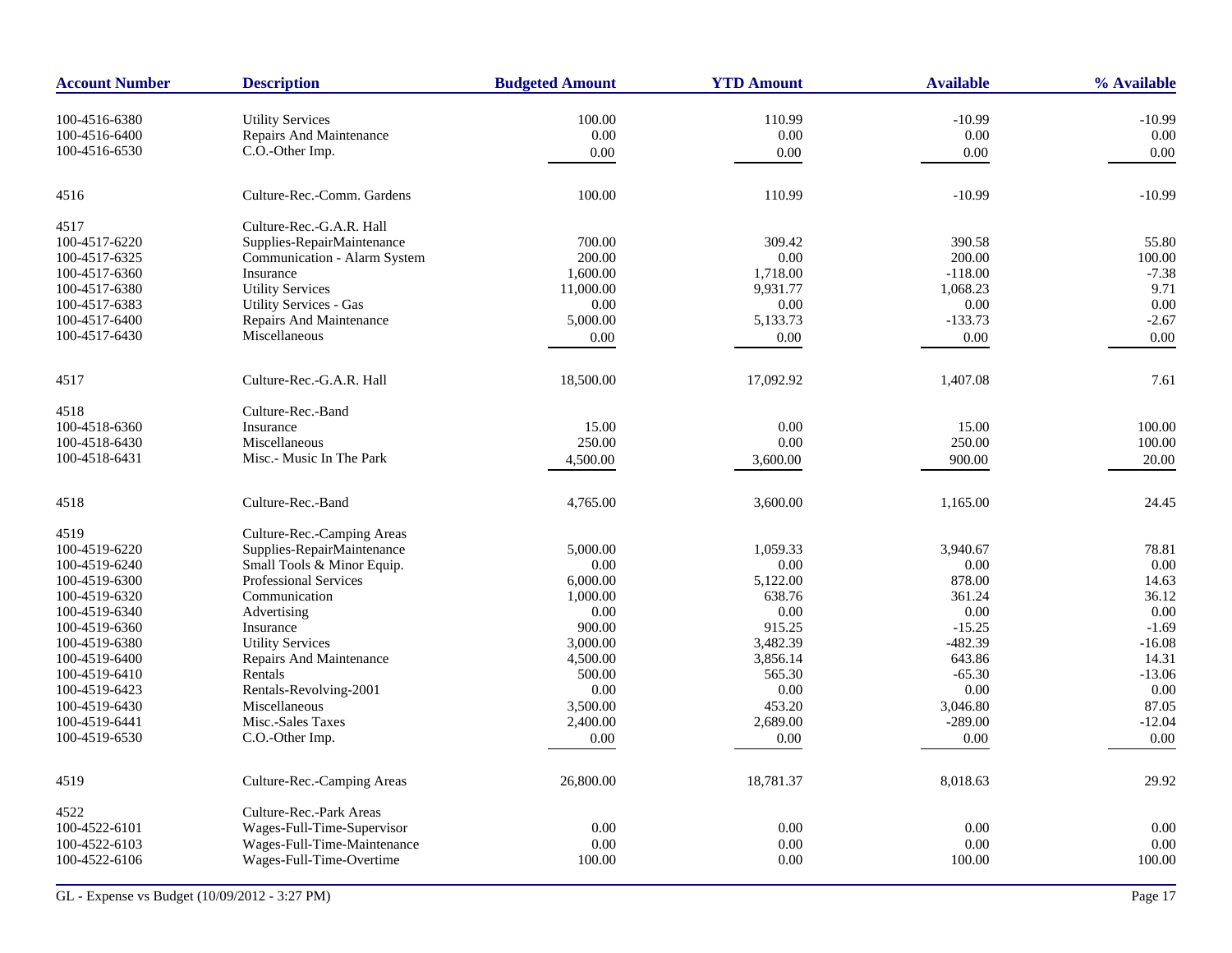| <b>Account Number</b> | <b>Description</b>                  | <b>Budgeted Amount</b> | <b>YTD Amount</b> | <b>Available</b> | % Available |
|-----------------------|-------------------------------------|------------------------|-------------------|------------------|-------------|
| 100-4522-6107         | Wages-Part-Time                     | 55,000.00              | 47,764.23         | 7,235.77         | 13.16       |
| 100-4522-6108         | Wages-Part-Time-Overtime            | 1,500.00               | 853.05            | 646.95           | 43.13       |
| 100-4522-6112         | Other Pay-Sick Leave Pay            | 0.00                   | 0.00              | 0.00             | 0.00        |
| 100-4522-6121         | <b>Employer Contributions-Pera</b>  | 0.00                   | 0.00              | 0.00             | 0.00        |
| 100-4522-6122         | <b>Employer Contributions-Fica</b>  | 3,500.00               | 3,014.27          | 485.73           | 13.88       |
| 100-4522-6123         | <b>Employer Contributions-Medic</b> | 700.00                 | 704.93            | $-4.93$          | $-0.70$     |
| 100-4522-6131         | Employer Paid Ins.-Health           | 0.00                   | 0.00              | 0.00             | 0.00        |
| 100-4522-6132         | <b>Employer Paid Ins.-Dental</b>    | 0.00                   | 0.00              | 0.00             | 0.00        |
| 100-4522-6133         | Employer Paid Ins.-Life             | 0.00                   | 0.00              | 0.00             | 0.00        |
| 100-4522-6134         | <b>Employer Paid Ins-Disability</b> | 0.00                   | 0.00              | 0.00             | 0.00        |
| 100-4522-6199         | Wages-Audit Adjustment              | 0.00                   | 0.00              | 0.00             | 0.00        |
| 100-4522-6220         | Supplies-RepairMaintenance          | 35,000.00              | 28,275.20         | 6,724.80         | 19.21       |
| 100-4522-6240         | Small Tools & Minor Equip.          | 1,000.00               | 0.00              | 1,000.00         | 100.00      |
| 100-4522-6320         | Communication                       | 1,000.00               | 191.70            | 808.30           | 80.83       |
| 100-4522-6331         | Training                            | 750.00                 | 0.00              | 750.00           | 100.00      |
| 100-4522-6360         | Insurance                           | 14,000.00              | 12,073.10         | 1,926.90         | 13.76       |
| 100-4522-6380         | <b>Utility Services</b>             | 5,000.00               | 2,838.81          | 2,161.19         | 43.22       |
| 100-4522-6400         | <b>Repairs And Maintenance</b>      | 5,000.00               | 4,873.35          | 126.65           | 2.53        |
| 100-4522-6410         | Rentals                             | 2,300.00               | 5,752.19          | $-3,452.19$      | $-150.10$   |
| 100-4522-6418         | Rentals - Revolving - 2009          | 0.00                   | 0.00              | 0.00             | 0.00        |
| 100-4522-6419         | Rentals-Revolving-2000              | 0.00                   | 0.00              | 0.00             | 0.00        |
| 100-4522-6421         | Rentals-Revolving-2003              | 0.00                   | 0.00              | 0.00             | 0.00        |
| 100-4522-6422         | Rentals-Revolving-2004              | 0.00                   | 0.00              | 0.00             | 0.00        |
| 100-4522-6423         | Rentals-Revolving-2001              | 0.00                   | 0.00              | 0.00             | 0.00        |
| 100-4522-6425         | Rentals-Revolving-2006              | 13,685.00              | 13,685.00         | 0.00             | 0.00        |
| 100-4522-6427         | Rentals-Revolving-2005              | 0.00                   | 0.00              | 0.00             | 0.00        |
| 100-4522-6430         | Miscellaneous                       | 200.00                 | 1,030.40          | $-830.40$        | $-415.20$   |
| 100-4522-6510         | C.O.-Land                           | 0.00                   | 0.00              | 0.00             | 0.00        |
| 100-4522-6530         | C.O.-Other Imp.                     | 0.00                   | 0.00              | 0.00             | 0.00        |
|                       |                                     |                        |                   |                  |             |
| 4522                  | Culture-Rec.-Park Areas             | 138,735.00             | 121,056.23        | 17,678.77        | 12.74       |
| 4524                  | Culture-Rec.-Shade Trees            |                        |                   |                  |             |
| 100-4524-6101         | Wages-Full-Time-Supervisor          | 0.00                   | 0.00              | 0.00             | 0.00        |
| 100-4524-6103         | Wages-Full-Time-Maintenance         | 0.00                   | 0.00              | 0.00             | 0.00        |
| 100-4524-6106         | Wages-Full-Time-Overtime            | 0.00                   | 0.00              | 0.00             | 0.00        |
| 100-4524-6107         | Wages-Part-Time                     | 0.00                   | 0.00              | 0.00             | 0.00        |
| 100-4524-6112         | Other Pay-Sick Leave Pay            | 0.00                   | $0.00\,$          | 0.00             | 0.00        |
| 100-4524-6121         | Employer Contributions-Pera         | 0.00                   | 0.00              | 0.00             | 0.00        |
| 100-4524-6122         | <b>Employer Contributions-Fica</b>  | 0.00                   | 0.00              | 0.00             | 0.00        |
| 100-4524-6123         | <b>Employer Contributions-Medic</b> | 0.00                   | 0.00              | 0.00             | 0.00        |
| 100-4524-6131         | Employer Paid Ins.-Health           | 0.00                   | 0.00              | 0.00             | 0.00        |
| 100-4524-6132         | Employer Paid Ins.-Dental           | 0.00                   | 0.00              | 0.00             | 0.00        |
| 100-4524-6133         | Employer Paid Ins.-Life             | 0.00                   | 0.00              | 0.00             | 0.00        |
| 100-4524-6134         | <b>Employer Paid Ins-Disability</b> | 0.00                   | 0.00              | 0.00             | 0.00        |
| 100-4524-6199         | Wages-Audit Adjustment              | 0.00                   | 0.00              | 0.00             | 0.00        |
| 100-4524-6210         | <b>Supplies-Operating Supplies</b>  | 0.00                   | 0.00              | 0.00             | 0.00        |
| 100-4524-6220         | Supplies-RepairMaintenance          | 4,500.00               | 1,145.28          | 3,354.72         | 74.55       |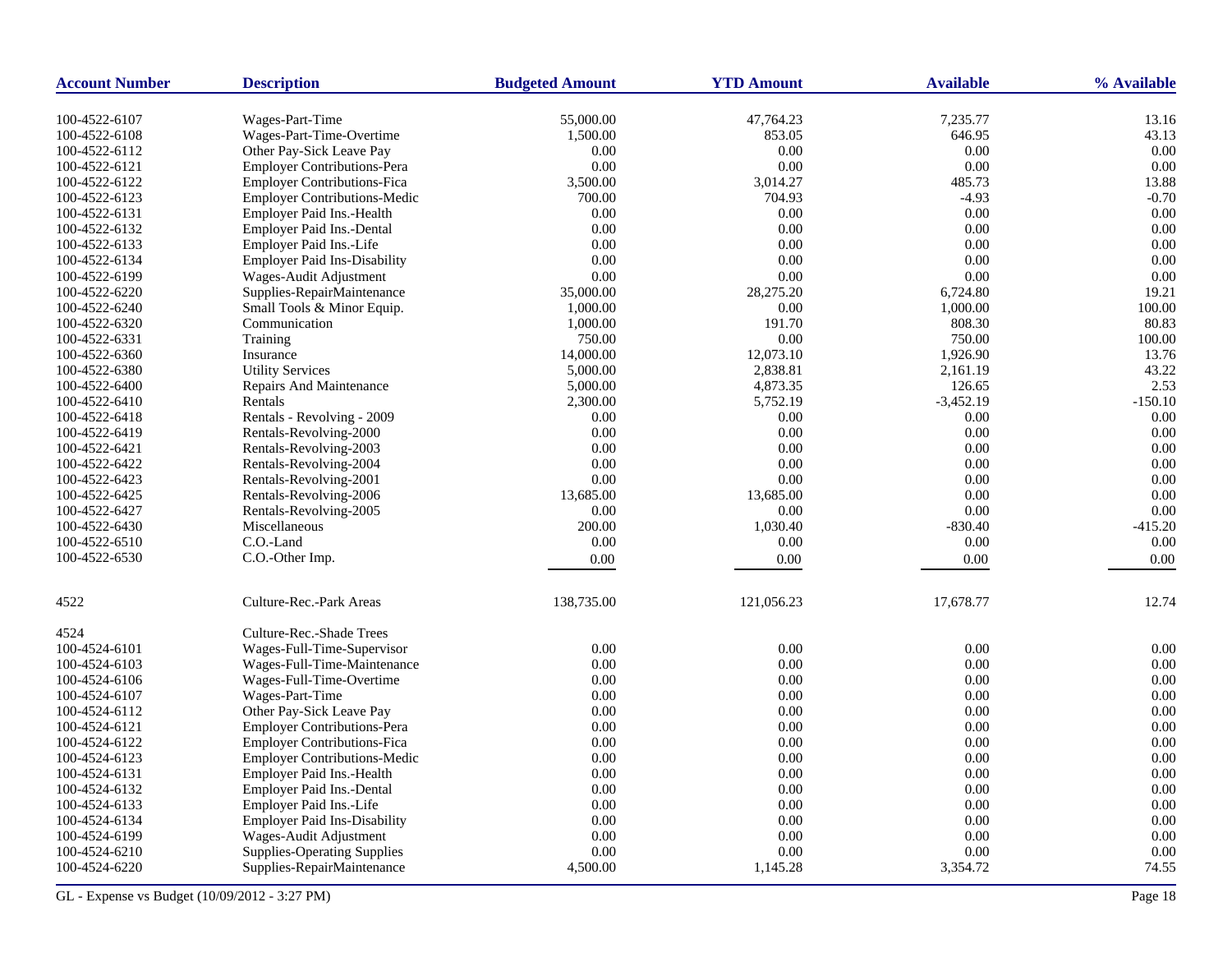| <b>Account Number</b>          | <b>Description</b>                                         | <b>Budgeted Amount</b> | <b>YTD Amount</b> | <b>Available</b>   | % Available    |
|--------------------------------|------------------------------------------------------------|------------------------|-------------------|--------------------|----------------|
|                                |                                                            | 0.00                   |                   |                    |                |
| 100-4524-6240<br>100-4524-6300 | Small Tools & Minor Equip.<br><b>Professional Services</b> | 7,500.00               | 3,169.03<br>0.00  | $-3,169.03$        | 0.00<br>100.00 |
| 100-4524-6331                  | Training                                                   | 300.00                 | 165.00            | 7,500.00<br>135.00 | 45.00          |
|                                |                                                            |                        |                   |                    |                |
| 100-4524-6360                  | Insurance                                                  | 300.00                 | 0.00              | 300.00             | 100.00         |
| 100-4524-6400                  | Repairs And Maintenance                                    | 1,800.00               | 12,178.14         | $-10,378.14$       | $-576.56$      |
| 100-4524-6408                  | Repairs & Maint.-TreeStumps                                | 0.00                   | 24,209.05         | $-24,209.05$       | 0.00           |
| 100-4524-6410                  | Rentals                                                    | 0.00                   | 0.00              | 0.00               | 0.00           |
| 100-4524-6424                  | Rentals - Revolving - 2009                                 | 0.00                   | 0.00              | 0.00               | 0.00           |
| 100-4524-6425                  | Rentals-Revolving-2006                                     | 0.00                   | 0.00              | 0.00               | 0.00           |
| 100-4524-6430                  | Miscellaneous                                              | 100.00                 | 484.00            | $-384.00$          | $-384.00$      |
| 4524                           | Culture-Rec.-Shade Trees                                   | 14,500.00              | 41,350.50         | $-26,850.50$       | $-185.18$      |
| 4525                           | Culture-Rec.-Forestry                                      |                        |                   |                    |                |
| 100-4525-6220                  | Supplies-RepairMaintenance                                 | 0.00                   | 0.00              | 0.00               | 0.00           |
| 100-4525-6360                  | Insurance                                                  | 0.00                   | 0.00              | $0.00\,$           | 0.00           |
| 100-4525-6430                  | Miscellaneous                                              | 0.00                   | 0.00              | 0.00               | 0.00           |
|                                |                                                            |                        |                   |                    |                |
| 4525                           | Culture-Rec.-Forestry                                      | 0.00                   | 0.00              | 0.00               | 0.00           |
| 4526                           | <b>Community Beautification</b>                            |                        |                   |                    |                |
| 100-4526-6210                  | <b>Supplies-Operating Supplies</b>                         | 0.00                   | 0.00              | 0.00               | 0.00           |
| 4526                           | <b>Community Beautification</b>                            | $0.00\,$               | 0.00              | 0.00               | 0.00           |
| 4550                           | Culture-Rec.-Library                                       |                        |                   |                    |                |
| 100-4550-6200                  | Supplies-Office Supplies                                   | 0.00                   | 0.00              | 0.00               | 0.00           |
| 100-4550-6210                  | <b>Supplies-Operating Supplies</b>                         | 0.00                   | 0.00              | 0.00               | 0.00           |
| 100-4550-6220                  | Supplies-RepairMaintenance                                 | 7,500.00               | 3,786.15          | 3,713.85           | 49.52          |
| 100-4550-6240                  | Small Tools & Minor Equip.                                 | 0.00                   | 0.00              | 0.00               | 0.00           |
| 100-4550-6300                  | <b>Professional Services</b>                               | 3,000.00               | 0.00              | 3,000.00           | 100.00         |
| 100-4550-6320                  | Communication                                              | 2,300.00               | 2,549.71          | $-249.71$          | $-10.86$       |
| 100-4550-6331                  | Training                                                   | 100.00                 | 0.00              | 100.00             | 100.00         |
| 100-4550-6360                  | Insurance                                                  | 2,000.00               | 2,348.00          | $-348.00$          | $-17.40$       |
| 100-4550-6380                  | <b>Utility Services</b>                                    | 7,500.00               | 8,939.26          | $-1,439.26$        | $-19.19$       |
| 100-4550-6383                  | Utility Services - Gas                                     | 7,000.00               | 2,910.05          | 4,089.95           | 58.43          |
| 100-4550-6400                  | Repairs And Maintenance                                    | 6,000.00               | 4,427.80          | 1,572.20           | 26.20          |
| 100-4550-6401                  | Repairs & Maint.-Bldgs                                     | 1,000.00               | 346.13            | 653.87             | 65.39          |
| 100-4550-6407                  | Repairs & Maint.-Contractual                               | 18,200.00              | 17,507.26         | 692.74             | 3.81           |
| 100-4550-6418                  | Rentals-Revolving-2007                                     | 2,120.00               | 2,120.00          | 0.00               | 0.00           |
| 100-4550-6422                  | Rentals-Revolving-1998                                     | 0.00                   | 0.00              | 0.00               | 0.00           |
| 100-4550-6423                  |                                                            | 0.00                   |                   | 0.00               | 0.00           |
|                                | Rentals-Revolving-1994                                     |                        | 0.00              |                    |                |
| 100-4550-6427                  | Rentals-Revolving-1997                                     | 0.00                   | 0.00              | 0.00               | 0.00           |
| 100-4550-6430                  | Miscellaneous                                              | 1,000.00               | 581.00            | 419.00             | 41.90          |
| 100-4550-6520                  | C.O.-Buildings                                             | 250.00<br>$0.00\,$     | 0.00              | 250.00<br>$0.00\,$ | 100.00<br>0.00 |
| 100-4550-6530                  | C.O.-Other Imp.                                            |                        | 0.00              |                    |                |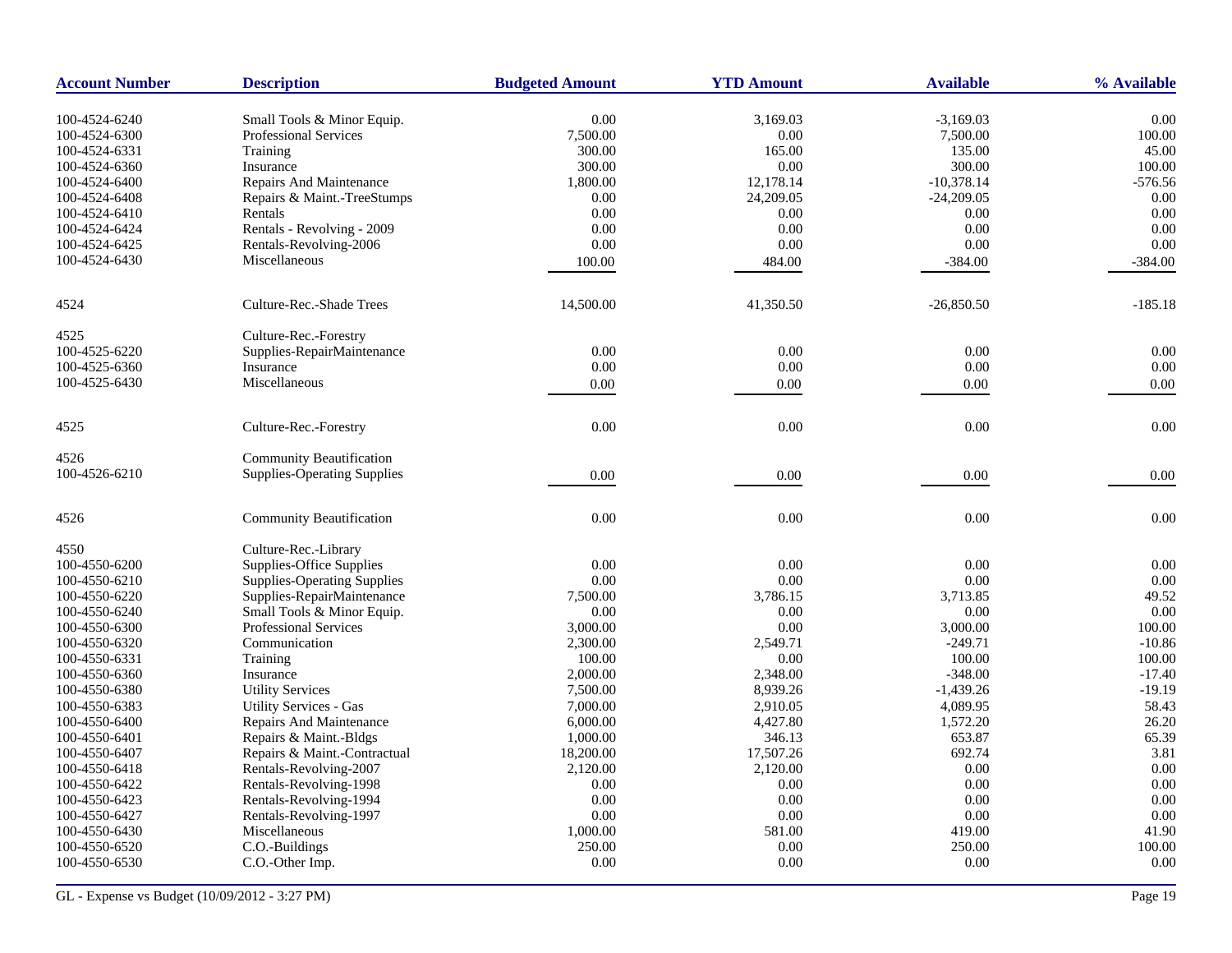| <b>Account Number</b> | <b>Description</b>            | <b>Budgeted Amount</b> | <b>YTD Amount</b> | <b>Available</b> | % Available |
|-----------------------|-------------------------------|------------------------|-------------------|------------------|-------------|
| 100-4550-6560         | C.O.-Pioneerland - Automation | 0.00                   | 0.00              | 0.00             | 0.00        |
| 100-4550-6580         | C.O.-Equip.-Other             | 0.00                   | 0.00              | 0.00             | 0.00        |
| 100-4550-6739         | Transfers-Gov.-Perm.-Library  | 133,032.00             | 133,032.00        | 0.00             | 0.00        |
|                       |                               |                        |                   |                  |             |
| 4550                  | Culture-Rec.-Library          | 191,002.00             | 178,547.36        | 12,454.64        | 6.52        |
| 4551                  | Culture-Rec.-Summer Rec.      |                        |                   |                  |             |
| 100-4551-6746         | Transfer-Gov.-Perm-Dist.#465  | 30,000.00              | 30,000.00         | 0.00             | 0.00        |
| 4551                  | Culture-Rec.-Summer Rec.      | 30,000.00              | 30,000.00         | 0.00             | 0.00        |
| 4924                  | Misc.-Unallocated Insurance   |                        |                   |                  |             |
| 100-4924-6360         | Insurance                     | 28,000.00              | 28,667.70         | $-667.70$        | $-2.38$     |
| 100-4924-6740         | Transfer-Gov.-Perm.-Pub.U.    | 0.00                   | 0.00              | 0.00             | 0.00        |
| 4924                  | Misc.-Unallocated Insurance   | 28,000.00              | 28,667.70         | $-667.70$        | $-2.38$     |
| 4925                  | Misc.-Advertising             |                        |                   |                  |             |
| 100-4925-6449         | Misc.-Christmas Garlands      | 2,000.00               | 3.405.76          | $-1.405.76$      | $-70.29$    |
| 100-4925-6450         | Misc.-Watercade               | 12,000.00              | 8,344.00          | 3,656.00         | 30.47       |
| 100-4925-6451         | Misc.-Chamber Of Commerce     | 1,000.00               | 0.00              | 1,000.00         | 100.00      |
| 100-4925-6452         | Misc.-Community Profile       | 0.00                   | 0.00              | 0.00             | 0.00        |
| 100-4925-6453         | Misc.-Adverising              | 0.00                   | 0.00              | 0.00             | 0.00        |
| 100-4925-6454         | Misc.- Music In Central Pk    | $0.00\,$               | 0.00              | 0.00             | 0.00        |
| 4925                  | Misc.-Advertising             | 15,000.00              | 11,749.76         | 3,250.24         | 21.67       |
| 4926                  | Misc.-Misc. General Expense   |                        |                   |                  |             |
| 100-4926-6300         | Prof. Services-Technology     | 0.00                   | 0.00              | 0.00             | 0.00        |
| 100-4926-6424         | Rentals-Back Hoe              | 0.00                   | 0.00              | 0.00             | 0.00        |
| 100-4926-6430         | Miscellaneous                 | 6,000.00               | 4,818.14          | 1,181.86         | 19.70       |
| 100-4926-6433         | Misc.-Dues & Subscriptions    | 18,000.00              | 15,401.00         | 2,599.00         | 14.44       |
| 100-4926-6437         | Misc-Retiree Health Insurance | 13,602.00              | 4,669.28          | 8,932.72         | 65.67       |
| 100-4926-6440         | Misc.-Contingency Funds-A     | 389,031.00             | 0.00              | 389,031.00       | 100.00      |
| 100-4926-6441         | Misc.-S. W. Foundation        | 5,500.00               | 5,500.00          | 0.00             | 0.00        |
| 100-4926-6451         | Misc.-Chamber Of Commerce     | 1,000.00               | 1,128.00          | $-128.00$        | $-12.80$    |
| 100-4926-6452         | Misc.-Technology              | 0.00                   | 0.00              | 0.00             | 0.00        |
| 100-4926-6453         | Misc.-Auditorium              | 0.00                   | 0.00              | 0.00             | 0.00        |
| 100-4926-6454         | Misc.-Cable Television        | 1,500.00               | 1,805.73          | $-305.73$        | $-20.38$    |
| 100-4926-6455         | Cable Franchise               | 0.00                   | 0.00              | 0.00             | 0.00        |
| 100-4926-6456         | Misc.-Gopher State One Call   | 2,500.00               | 2,049.70          | 450.30           | 18.01       |
| 100-4926-6458         | Misc.-Safety Consulting       | 25,000.00              | 25,025.00         | $-25.00$         | $-0.10$     |
| 100-4926-6461         | Misc.-Tax Abatement(Motel)    | 0.00                   | 0.00              | 0.00             | 0.00        |
| 100-4926-6462         | Misc.-School Counselling      | 0.00                   | 0.00              | 0.00             | 0.00        |
| 100-4926-6463         | Misc.-Library Remodel-Barils  | 0.00                   | 0.00              | 0.00             | 0.00        |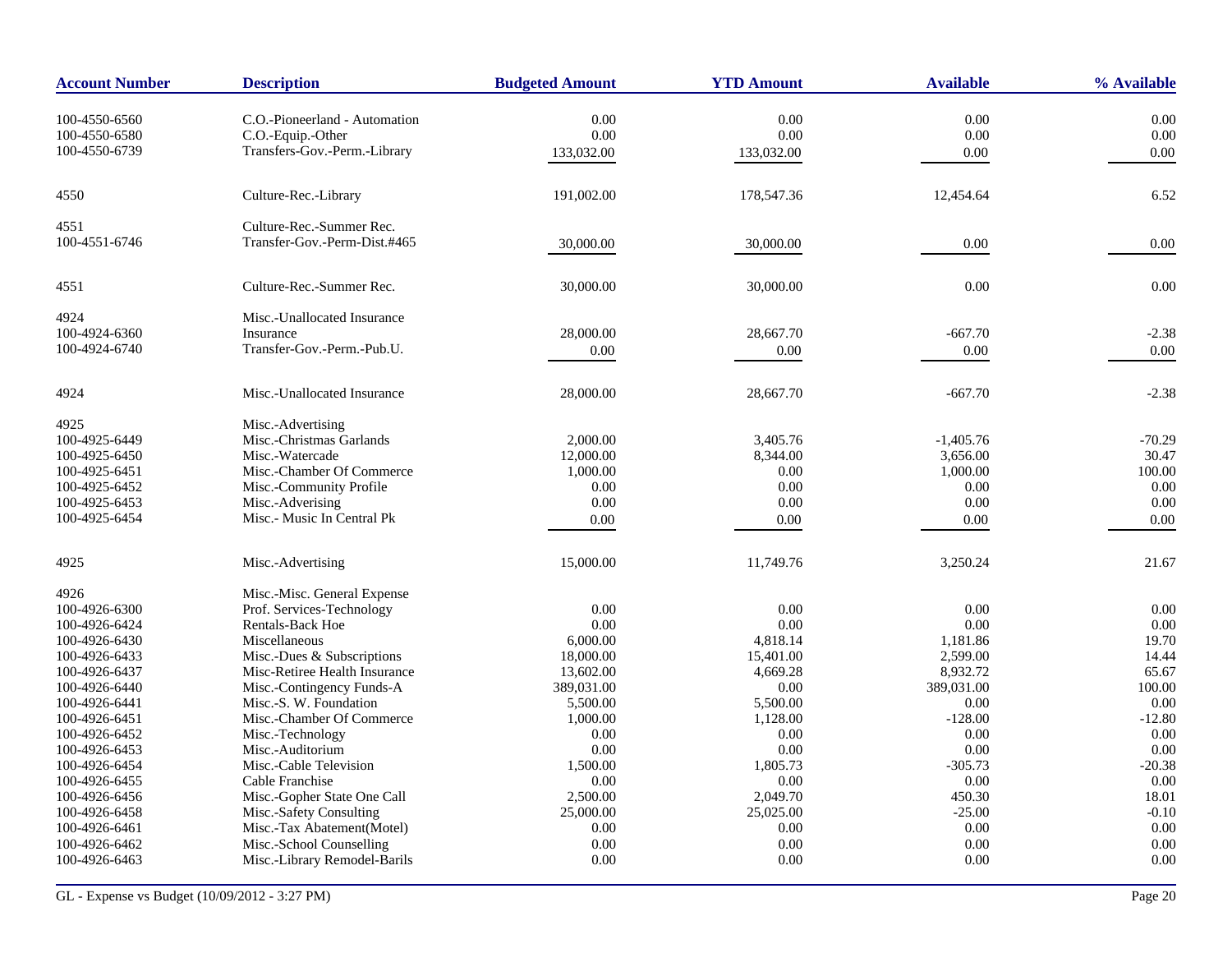| <b>Account Number</b> | <b>Description</b>                             | <b>Budgeted Amount</b> | <b>YTD Amount</b> | <b>Available</b> | % Available |
|-----------------------|------------------------------------------------|------------------------|-------------------|------------------|-------------|
| 100-4926-6464         | Misc.-Contract Services                        | 0.00                   | 0.00              | 0.00             | 0.00        |
| 100-4926-6465         | Misc.-New Industrial Park                      | 0.00                   | 0.00              | 0.00             | 0.00        |
| 100-4926-6466         | Misc. - Darwin Taxes-Annex                     | 0.00                   | 0.00              | 0.00             | 0.00        |
| 100-4926-6467         | Misc.-Habitat For Humanity                     | 0.00                   | 0.00              | 0.00             | 0.00        |
| 100-4926-6468         | Misc.-Home Page-Chamber                        | 0.00                   | 0.00              | 0.00             | 0.00        |
| 100-4926-6469         | Misc.-Lfd. Township Tax-Annex                  | 0.00                   | 0.00              | 0.00             | 0.00        |
| 100-4926-6475         | Misc.- Oil Recycling                           | 2,000.00               | 2,292.50          | $-292.50$        | $-14.63$    |
| 100-4926-6476         | Misc.-Vendor Sales Tax                         | 0.00                   | 0.00              | 0.00             | 0.00        |
| 100-4926-6477         | Misc.-Vendor Use Tax                           | 0.00                   | 0.00              | 0.00             | 0.00        |
| 100-4926-6478         | Misc.-Cable-Local Access                       | 12,000.00              | 1,657.61          | 10,342.39        | 86.19       |
| 100-4926-6479         |                                                | 0.00                   | 0.00              | 0.00             | 0.00        |
| 100-4926-6580         | Misc.-L.P.U.-Energy Grant<br>C.O.-Equip.-Other | 0.00                   | 0.00              | 0.00             | 0.00        |
| 100-4926-6624         |                                                |                        |                   |                  |             |
|                       | Rentals-Rev.Fund-2000-Ding.                    | 0.00                   | 0.00              | 0.00             | 0.00        |
| 4926                  | Misc.-Misc. General Expense                    | 476,133.00             | 64,346.96         | 411,786.04       | 86.49       |
| 4932                  | Misc.-Transfers                                |                        |                   |                  |             |
| 100-4932-6712         | Transfer-Optimist Park Grand                   | 0.00                   | 0.00              | 0.00             | 0.00        |
| 100-4932-6715         | Transfer-Res. For Auditorium                   | 22,000.00              | 22,000.00         | 0.00             | 0.00        |
| 100-4932-6718         | <b>Transfer-Operating Revolving</b>            | 0.00                   | 0.00              | 0.00             | 0.00        |
| 100-4932-6719         | Transfer-Dial-A-Ride                           | 103,000.00             | 103,000.00        | 0.00             | 0.00        |
| 100-4932-6721         | Repay-Int.-Perm-Coi-93                         | 0.00                   | 0.00              | 0.00             | 0.00        |
| 100-4932-6722         | Repay-Int.-Perm-Coi-95                         | 0.00                   | 0.00              | 0.00             | 0.00        |
| 100-4932-6723         | Repay Coi-99                                   | 0.00                   | 0.00              | 0.00             | 0.00        |
| 100-4932-6724         | Repay Coi-2001                                 | 0.00                   | 0.00              | 0.00             | 0.00        |
| 100-4932-6725         | Repay-Int.-Perm-Fire Pumper                    | 0.00                   | 0.00              | 0.00             | 0.00        |
| 100-4932-6726         | Transfers-C.O.I-2003                           | 0.00                   | 0.00              | 0.00             | 0.00        |
| 100-4932-6727         | Transfer - FireRescue Bldg.                    | $0.00\,$               | 0.00              | 0.00             | 0.00        |
| 100-4932-6728         | Transfers-Int.-Perm-Civic.A.                   | 0.00                   | 0.00              | 0.00             | 0.00        |
| 100-4932-6747         | Transfer - Operating Rev.                      | 0.00                   | 0.00              | 0.00             | 0.00        |
| 100-4932-6748         | Transfer - Gen Fund Revolving                  | 0.00                   | 300,000.00        | $-300,000.00$    | 0.00        |
| 100-4932-6749         | Transfer-Capital Imp. Fund                     | 0.00                   | 507,135.47        | $-507, 135.47$   | 0.00        |
| 100-4932-6750         | Transfer-C of I - 2007                         | 0.00                   | 0.00              | 0.00             | 0.00        |
| 100-4932-6751         | Transfer-C of I - 2006                         | 0.00                   | 25.00             | $-25.00$         | 0.00        |
| 100-4932-6755         | Transfer-Airport Improvement                   | 0.00                   | 0.00              | 0.00             | 0.00        |
| 100-4932-6758         | Transfers-Cemetery                             | 10,000.00              | 10,000.00         | 0.00             | 0.00        |
| 100-4932-6759         | Transfer-Res. Local Match                      | 0.00                   | 0.00              | 0.00             | 0.00        |
| 100-4932-6761         | Transfer-Wastewater Imp.                       | 0.00                   | 0.00              | 0.00             | 0.00        |
| 100-4932-6762         | Transfer - West Fifth St. Imp.                 | 0.00                   | 0.00              | 0.00             | 0.00        |
| 100-4932-6763         | Transfer-Airport                               | 0.00                   | 0.00              | 0.00             | 0.00        |
| 100-4932-6764         | Transfer-Hazardous Bldg. Rev                   | 0.00                   | 0.00              | 0.00             | 0.00        |
| 100-4932-6765         | Transfer-EDA Lease Purchase                    | 0.00                   | 0.00              | 0.00             | 0.00        |
| 100-4932-6766         | Transfer-TIF                                   | 0.00                   | 0.00              | 0.00             | 0.00        |
| 100-4932-6768         | Transfer - G.O. Bonds-2007A                    | 0.00                   | 0.00              | 0.00             | 0.00        |
| 100-4932-6769         | Transfer-Reserve for JOBZ                      | 0.00                   | 0.00              | 0.00             | 0.00        |
| 100-4932-6777         | Transfer-Community                             | 0.00                   | 0.00              | 0.00             | 0.00        |
| 100-4932-6778         | Development<br><b>Transfer Account</b>         | 0.00                   | 0.00              | 0.00             | 0.00        |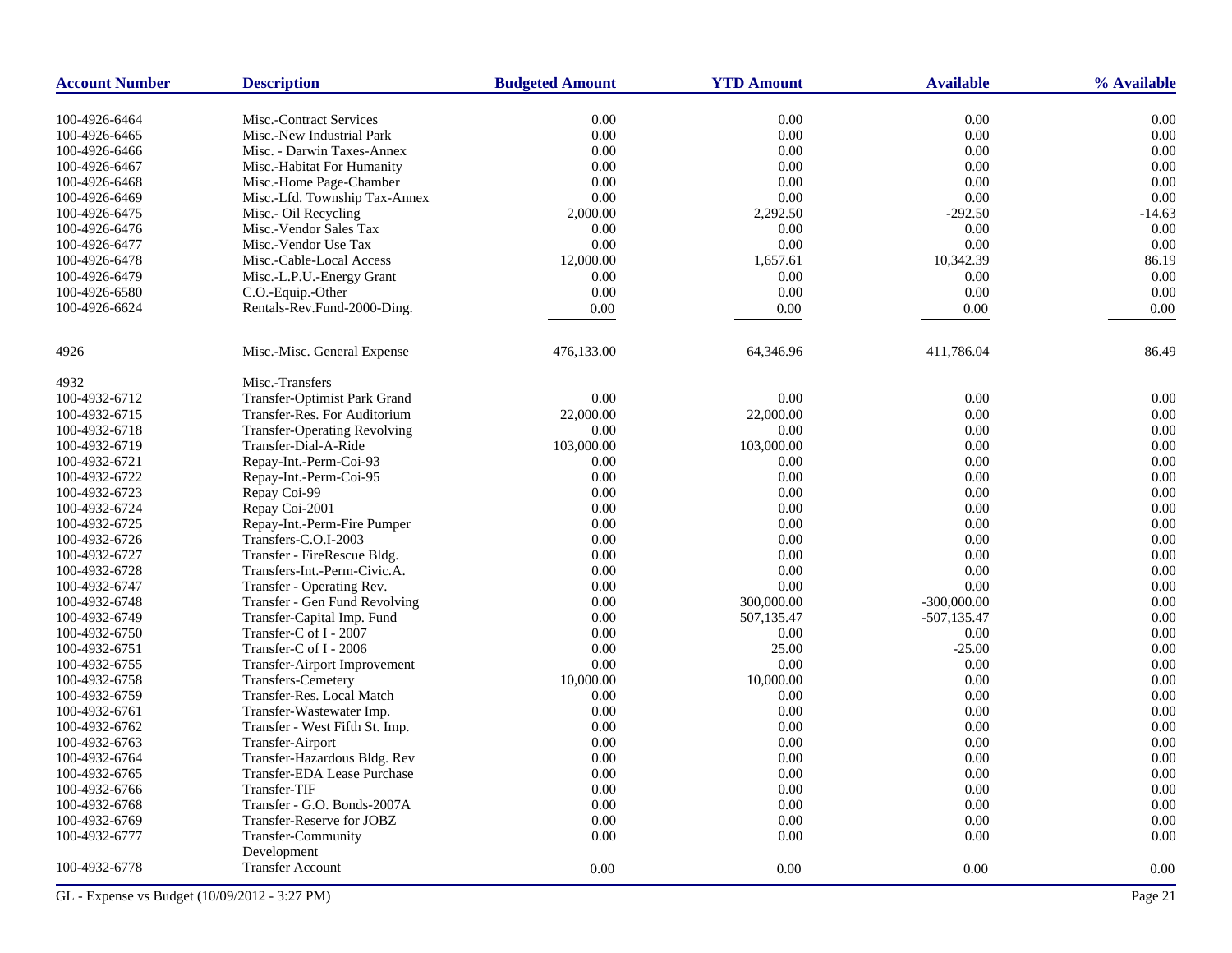| <b>Account Number</b> | <b>Description</b>  | <b>Budgeted Amount</b> | <b>YTD Amount</b> | <b>Available</b> | % Available |
|-----------------------|---------------------|------------------------|-------------------|------------------|-------------|
|                       |                     |                        |                   |                  |             |
| 4932                  | Misc.-Transfers     | 135,000.00             | 942,160.47        | $-807,160.47$    | $-597.90$   |
| <b>100</b>            | <b>General Fund</b> | 4,365,652.00           | 4,615,031.04      | -249,379.04      | $-5.71$     |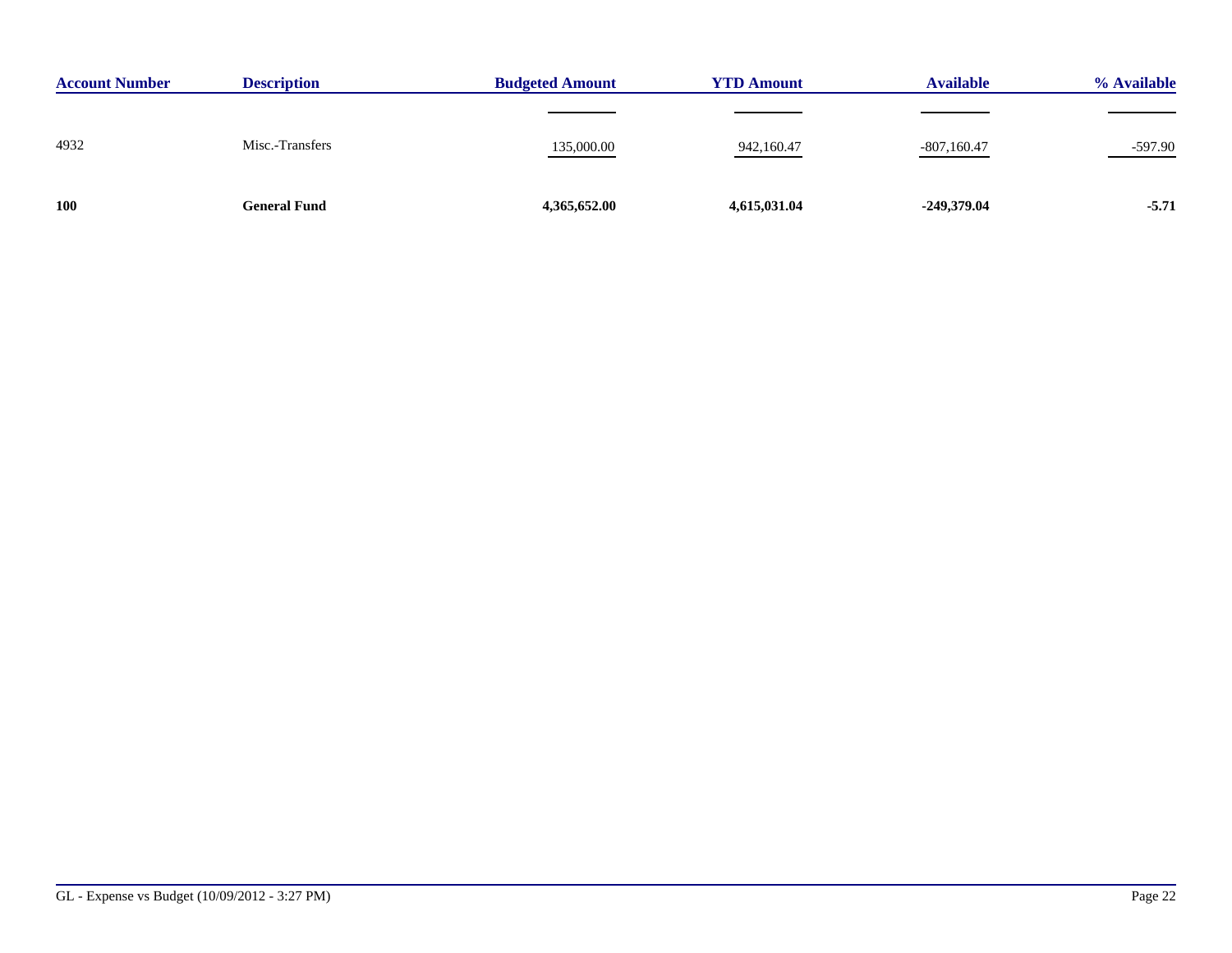User: BethKargas Printed: 10/09/12 15:27:06 Period 01 - 12 Fiscal Year 2009

 $LITCHTFIELD<sub>a</sub>  
\n $\frac{M-T}{\sqrt{2n}}\frac{1}{2abc}\sum_{k}^{N}E_{k}^{S}D_{k}^{S} + \frac{1}{2}$$ 

| <b>Account Number</b> | <b>Description</b>                  | <b>Budgeted Amount</b> | <b>YTD Amount</b> | <b>Available</b> | % Available |
|-----------------------|-------------------------------------|------------------------|-------------------|------------------|-------------|
|                       |                                     |                        |                   |                  |             |
| 602                   | <b>Water Fund</b>                   |                        |                   |                  |             |
| 4960                  | Production                          |                        |                   |                  |             |
| 602-4960-6201         | Supplies-Station                    | 3,600.00               | 0.00              | 3,600.00         | 100.00      |
| 602-4960-6210         | <b>Supplies-Operating Supplies</b>  | 30,000.00              | 32,501.62         | $-2,501.62$      | $-8.34$     |
| 602-4960-6220         | Supplies-RepairMaintenance          | 8,000.00               | 797.04            | 7,202.96         | 90.04       |
| 602-4960-6380         | Utility Services - Electric         | 56,000.00              | 68,031.35         | $-12,031.35$     | $-21.48$    |
| 602-4960-6400         | Repairs And Maintenance             | 30,000.00              | 1,206.00          | 28,794.00        | 95.98       |
| 602-4960-6402         | Repairs & Maint.-Building           | 4,500.00               | 0.00              | 4,500.00         | 100.00      |
| 4960                  | Production                          | 132,100.00             | 102,536.01        | 29,563.99        | 22.38       |
| 4961                  | Distribution                        |                        |                   |                  |             |
| 602-4961-6101         | Wages-Full-Time-Supervisor          | 57,631.00              | 57,256.82         | 374.18           | 0.65        |
| 602-4961-6102         | Wages-Full-Time-Regular             | 44,633.00              | 45,663.19         | $-1,030.19$      | $-2.31$     |
| 602-4961-6106         | Wages-Full-Time-Overtime            | 2,500.00               | 5,054.06          | $-2,554.06$      | $-102.16$   |
| 602-4961-6111         | Other Pay-Severance Pay             | 0.00                   | 0.00              | 0.00             | 0.00        |
| 602-4961-6112         | Other Pay-Sick Leave Pay            | 715.00                 | 686.66            | 28.34            | 3.96        |
| 602-4961-6116         | Pager Allowance                     | 17,850.00              | 9,269.91          | 8,580.09         | 48.07       |
| 602-4961-6121         | <b>Employer Contributions-Pera</b>  | 7,304.00               | 8,133.36          | $-829.36$        | $-11.35$    |
| 602-4961-6122         | <b>Employer Contributions-Fica</b>  | 6,754.00               | 7,025.96          | $-271.96$        | $-4.03$     |
| 602-4961-6123         | <b>Employer Contributions-Medic</b> | 1,579.00               | 1,643.18          | $-64.18$         | $-4.06$     |
| 602-4961-6131         | Employer Paid Ins.-Health           | 27,205.00              | 28,487.08         | $-1,282.08$      | $-4.71$     |
| 602-4961-6132         | Employer Paid Ins.-Dental           | 2,652.00               | 2,734.22          | $-82.22$         | $-3.10$     |
| 602-4961-6133         | Employer Paid Ins.-Life             | 312.00                 | 354.91            | $-42.91$         | $-13.75$    |
| 602-4961-6134         | <b>Employer Paid Ins-Disability</b> | 491.00                 | 556.86            | $-65.86$         | $-13.41$    |
| 602-4961-6148         | Cafeteria Plan Service Chgs.        | 1,000.00               | 108.00            | 892.00           | 89.20       |
| 602-4961-6199         | Wages-Audit Adjustment              | 0.00                   | $-8,714.19$       | 8,714.19         | 0.00        |
| 602-4961-6210         | <b>Supplies-Operating Supplies</b>  | 5,000.00               | 0.00              | 5,000.00         | 100.00      |
| 602-4961-6212         | Supplies-Operating-Fuel             | 2,700.00               | 1,890.24          | 809.76           | 29.99       |
| 602-4961-6220         | Supplies-RepairMaintenance          | 30,000.00              | 26,787.41         | 3,212.59         | 10.71       |
| 602-4961-6331         | Training                            | 4,000.00               | 1,659.63          | 2,340.37         | 58.51       |
| 602-4961-6400         | Repairs And Maintenance             | 50,000.00              | 66,953.56         | $-16,953.56$     | $-33.91$    |
| 602-4961-6410         | Rentals                             | 0.00                   | 2,100.00          | $-2,100.00$      | 0.00        |
| 602-4961-6416         | Rentals - Revolving - 2009          | 0.00                   | 0.00              | 0.00             | 0.00        |
| 602-4961-6417         | Rentals - Revolving - 2008          | 2,232.00               | 2,232.00          | 0.00             | 0.00        |
| 602-4961-6418         | Rentals-Revolving-2007              | 17,728.00              | 17,728.00         | 0.00             | 0.00        |
| 602-4961-6421         | Rentals-Revolving-2003              | 0.00                   | 0.00              | 0.00             | 0.00        |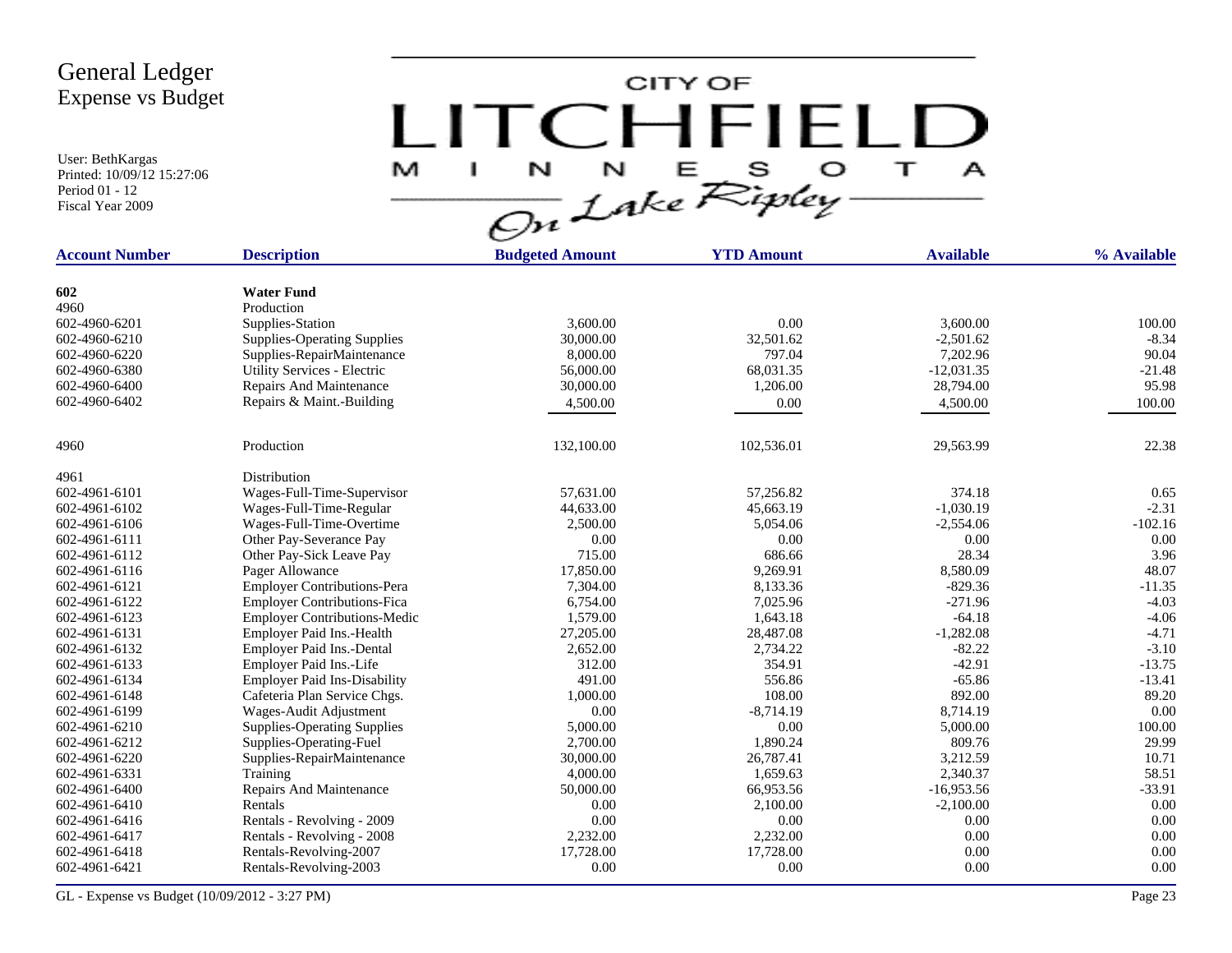| <b>Account Number</b> | <b>Description</b>             | <b>Budgeted Amount</b> | <b>YTD Amount</b> | <b>Available</b> | % Available |
|-----------------------|--------------------------------|------------------------|-------------------|------------------|-------------|
| 602-4961-6422         | Rentals-Revolving-2004         | 7,605.00               | 7,605.00          | 0.00             | 0.00        |
| 602-4961-6427         | Rentals-Revolving-2005         | 0.00                   | 0.00              | 0.00             | 0.00        |
| 602-4961-6430         | Miscellaneous                  | 4,000.00               | 5,967.08          | $-1,967.08$      | $-49.18$    |
| 602-4961-6435         | Misc.-State Surcharge          | 25,000.00              | 16,044.00         | 8,956.00         | 35.82       |
| 602-4961-6476         | Misc.- Sales Tax               | 15,000.00              | 9,048.00          | 5,952.00         | 39.68       |
| 602-4961-6477         | Misc.-Vendor Use Tax           | 200.00                 | 0.00              | 200.00           | 100.00      |
| 602-4961-6530         | C.O.-Other Imp.                | 0.00                   | 0.00              | 0.00             | 0.00        |
|                       |                                |                        |                   |                  |             |
| 4961                  | Distribution                   | 334,091.00             | 316,274.94        | 17,816.06        | 5.33        |
| 4962                  | Administration                 |                        |                   |                  |             |
| 602-4962-6212         | Supplies-Operating-Fuel        | 1,000.00               | 0.00              | 1,000.00         | 100.00      |
| 602-4962-6300         | Professional Services          | 10,000.00              | 20,275.62         | $-10,275.62$     | $-102.76$   |
| 602-4962-6321         | Communication - Telephone      | 2,000.00               | 3,494.79          | $-1,494.79$      | $-74.74$    |
| 602-4962-6360         | Insurance                      | 12,000.00              | 12,151.18         | $-151.18$        | $-1.26$     |
| 602-4962-6400         | Repairs And Maintenance        | 1,000.00               | 931.29            | 68.71            | 6.87        |
| 602-4962-6430         | Miscellaneous                  | 3,000.00               | 1,628.79          | 1,371.21         | 45.71       |
| 602-4962-6437         | Misc-Retiree Health Insurance  | 13,602.00              | 14,002.27         | $-400.27$        | $-2.94$     |
|                       |                                |                        |                   |                  |             |
| 4962                  | Administration                 | 42,602.00              | 52,483.94         | $-9,881.94$      | $-23.20$    |
| 4966                  | General Financial              |                        |                   |                  |             |
| 602-4966-6429         | Depreciation Expense           | 0.00                   | 338,420.75        | $-338,420.75$    | 0.00        |
| 602-4966-6440         | Misc.-Contingency Funds        | 45,099.00              | 0.00              | 45,099.00        | 100.00      |
| 602-4966-6444         | Misc.-Accounting               | 10,000.00              | 10,000.00         | 0.00             | 0.00        |
| 602-4966-6445         | Misc.-Audit                    | 8,000.00               | 8,000.00          | 0.00             | 0.00        |
| 602-4966-6446         | Misc.-Interest                 | 0.00                   | 0.00              | 0.00             | 0.00        |
| 602-4966-6600         | DebtvServ.-Principal           | 0.00                   | 0.00              | 0.00             | 0.00        |
| 602-4966-6610         | Deb Serv.-Interesr             | 0.00                   | 3,622.64          | $-3,622.64$      | 0.00        |
| 602-4966-6721         | Transfer - General Fund        | 0.00                   | 0.00              | 0.00             | 0.00        |
| 602-4966-6722         | Transfer-Gen. Water Serviceman | 0.00                   | 0.00              | 0.00             | 0.00        |
| 602-4966-6723         | <b>Transfers-Meter Reading</b> | 0.00                   | 0.00              | 0.00             | 0.00        |
| 602-4966-6724         | Transfer-Receptionist          | 10,000.00              | 10,000.00         | 0.00             | 0.00        |
| 602-4966-6725         | Transfers-Safety Program       | 5,000.00               | 5,000.00          | 0.00             | 0.00        |
| 602-4966-6726         | Transfer - Technology          | 10,000.00              | 10,000.00         | 0.00             | 0.00        |
| 602-4966-6729         | Transfer-Gen(2007 C of I)      | 3,619.00               | 3,619.00          | 0.00             | 0.00        |
| 602-4966-6746         | Transfer-Pfa                   | 298,944.00             | 94,944.00         | 204,000.00       | 68.24       |
| 602-4966-6747         | Transfer-Bonds-5Th Street      | 21,412.00              | 0.00              | 21,412.00        | 100.00      |
| 602-4966-6756         | <b>Transfer-Sewer</b>          | 0.00                   | 0.00              | 0.00             | 0.00        |
|                       | WaterServiceman                |                        |                   |                  |             |
| 602-4966-6757         | Transfer-Infrastructure-Water  | $0.00\,$               | $-9,985.63$       | 9,985.63         | 0.00        |
| 602-4966-6758         | Transfer - Water Imp           | 0.00                   | 132.00            | $-132.00$        | 0.00        |
| 602-4966-6759         | Transfers-P.W. Mgmt Center     | 3,250.00               | 3,250.00          | 0.00             | 0.00        |
| 602-4966-6770         | Loss on Asset Disposal         | $0.00\,$               | 349.56            | $-349.56$        | 0.00        |
| 4966                  | General Financial              | 415,324.00             | 477,352.32        | $-62,028.32$     | $-14.93$    |
|                       |                                |                        |                   |                  |             |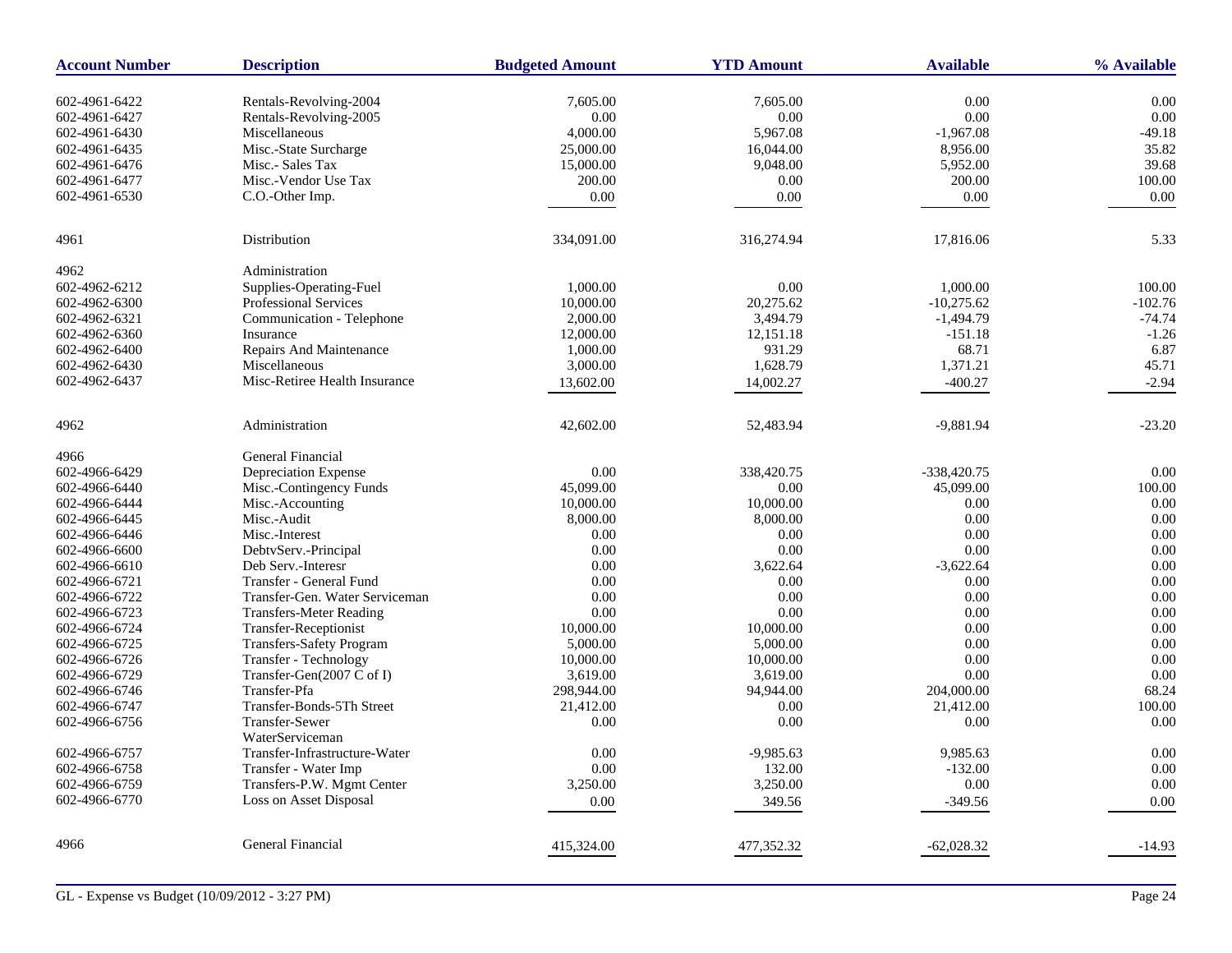| <b>Account Number</b> | <b>Description</b> | <b>Budgeted Amount</b> | <b>YTD Amount</b> | <b>Available</b> | <b>Available</b><br>$\frac{0}{\alpha}$ |
|-----------------------|--------------------|------------------------|-------------------|------------------|----------------------------------------|
|                       |                    |                        |                   |                  |                                        |
| 602                   | <b>Water Fund</b>  | 924,117.00             | 948,647.21        | $-24,530.21$     | $-2.65$                                |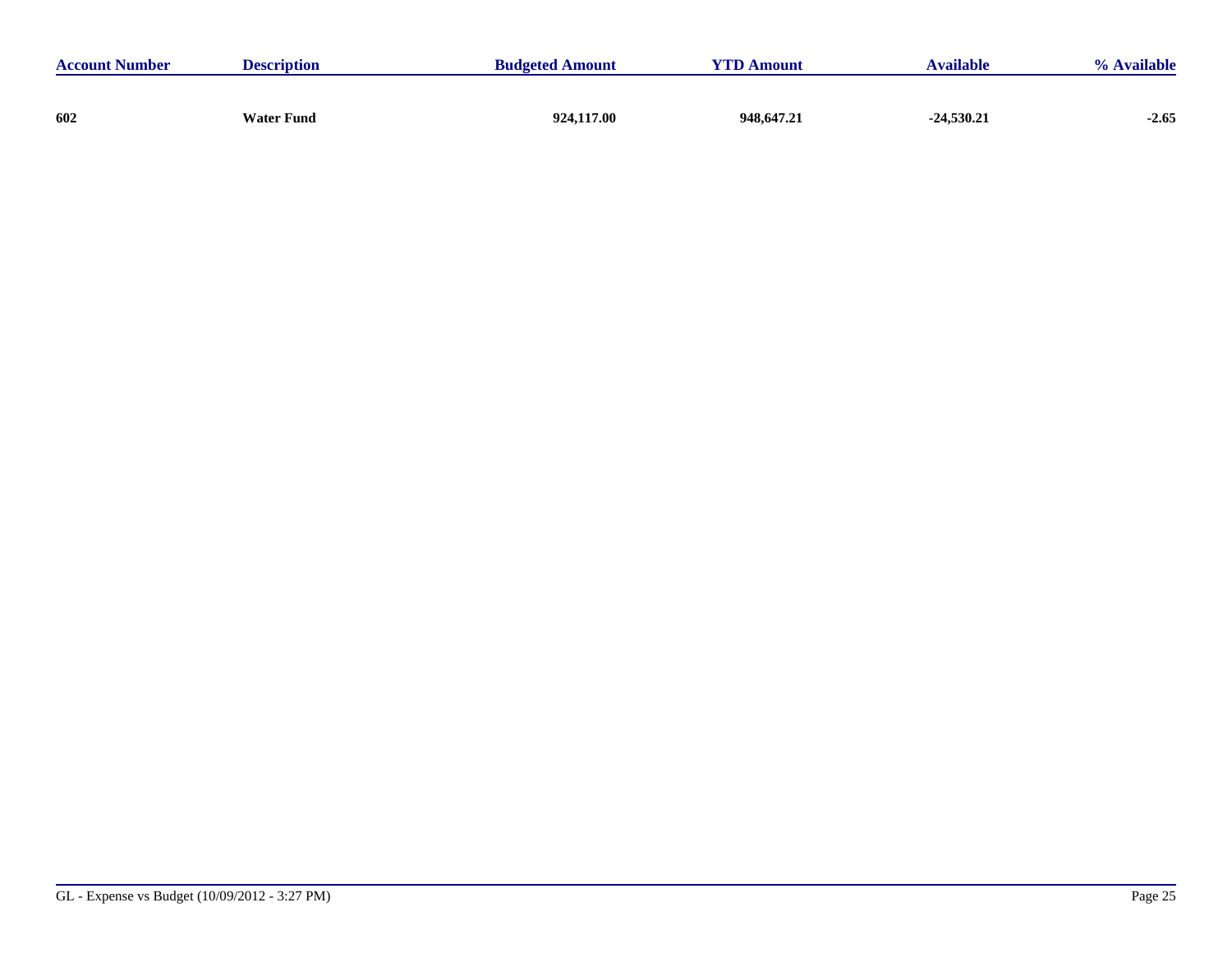User: BethKargas Printed: 10/09/12 15:27:06 Period 01 - 12 Fiscal Year 2009

# $LITCHTFIELD<sub>a</sub>\n $\frac{M-T}{\sqrt{2n}}\frac{1}{2abc}\sum_{k}^{N}E_{k}^{S}D_{k}^{S} + \frac{1}{2}$$

| <b>Account Number</b> | <b>Description</b>                  | <b>Budgeted Amount</b> | <b>YTD Amount</b> | <b>Available</b> | % Available |
|-----------------------|-------------------------------------|------------------------|-------------------|------------------|-------------|
| 604                   | <b>Electric Fund</b>                |                        |                   |                  |             |
| 0000                  |                                     |                        |                   |                  |             |
| 604-0000-5956         | Transfer-Infrastr.-Electric         | 0.00                   | $-131,058.69$     | 131,058.69       | 0.00        |
|                       |                                     |                        |                   |                  |             |
| 0000                  |                                     | 0.00                   | $-131,058.69$     | 131,058.69       | 0.00        |
| 4960                  | Production                          |                        |                   |                  |             |
| 604-4960-6101         | Wages-Full-Time-Supervisor          | 57,631.00              | 57,991.02         | $-360.02$        | $-0.62$     |
| 604-4960-6102         | Wages-Full-Time-Regular             | 105,452.00             | 106,047.49        | $-595.49$        | $-0.56$     |
| 604-4960-6103         | Wages-Full-Time-Maintenance         | 0.00                   | 0.00              | 0.00             | 0.00        |
| 604-4960-6106         | Wages-Full-Time-Overtime            | 5,000.00               | 3,031.86          | 1,968.14         | 39.36       |
| 604-4960-6107         | Wages-Part-Time                     | 0.00                   | 0.00              | 0.00             | 0.00        |
| 604-4960-6108         | Wages-Part-Time-Overtime            | 0.00                   | 0.00              | 0.00             | 0.00        |
| 604-4960-6112         | Other Pay-Sick Leave Pay            | 86.00                  | 0.00              | 86.00            | 100.00      |
| 604-4960-6116         | Pager Allowance                     | 21,090.00              | 8,922.76          | 12,167.24        | 57.69       |
| 604-4960-6121         | <b>Employer Contributions-Pera</b>  | 12,432.00              | 12,220.18         | 211.82           | 1.70        |
| 604-4960-6122         | <b>Employer Contributions-Fica</b>  | 11,424.00              | 10,356.26         | 1,067.74         | 9.35        |
| 604-4960-6123         | <b>Employer Contributions-Medic</b> | 2,672.00               | 2,421.97          | 250.03           | 9.36        |
| 604-4960-6131         | Employer Paid Ins.-Health           | 40,807.00              | 42,006.81         | $-1,199.81$      | $-2.94$     |
| 604-4960-6132         | Employer Paid Ins.-Dental           | 3,586.00               | 3,591.55          | $-5.55$          | $-0.15$     |
| 604-4960-6133         | Employer Paid Ins.-Life             | 468.00                 | 503.39            | $-35.39$         | $-7.56$     |
| 604-4960-6134         | <b>Employer Paid Ins-Disability</b> | 783.00                 | 845.65            | $-62.65$         | $-8.00$     |
| 604-4960-6148         | Cafeteria Plan Service Chgs.        | 200.00                 | 162.00            | 38.00            | 19.00       |
| 604-4960-6199         | Wages-Audit Adjustment              | 0.00                   | $-8,564.60$       | 8,564.60         | 0.00        |
| 604-4960-6201         | Supplies-Station                    | 1,000.00               | 0.00              | 1,000.00         | 100.00      |
| 604-4960-6210         | <b>Supplies-Operating Supplies</b>  | 6,000.00               | 0.00              | 6,000.00         | 100.00      |
| 604-4960-6212         | Supplies-Operating-Fuel             | 3,000.00               | 1,607.56          | 1,392.44         | 46.41       |
| 604-4960-6217         | Supplies-Operating-Uniforms         | 200.00                 | 688.07            | $-488.07$        | $-244.04$   |
| 604-4960-6220         | Supplies-RepairMaintenance          | 10,000.00              | 5,075.90          | 4,924.10         | 49.24       |
| 604-4960-6229         | Supplies-Diesels                    | 5,000.00               | 33,004.88         | $-28,004.88$     | $-560.10$   |
| 604-4960-6240         | Small Tools & Minor Equip.          | 2,000.00               | 377.00            | 1,623.00         | 81.15       |
| 604-4960-6300         | <b>Professional Services</b>        | 0.00                   | 1,410.53          | $-1,410.53$      | 0.00        |
| 604-4960-6302         | Professional-Legal                  | 0.00                   | 0.00              | 0.00             | 0.00        |
| 604-4960-6320         | Communication                       | 200.00                 | 0.00              | 200.00           | 100.00      |
| 604-4960-6321         | Communication - Telephone           | 0.00                   | 0.00              | 0.00             | 0.00        |
| 604-4960-6322         | Communication - Postage             | 0.00                   | 0.00              | 0.00             | 0.00        |
| 604-4960-6325         | Communication - Alarm System        | 0.00                   | 0.00              | 0.00             | 0.00        |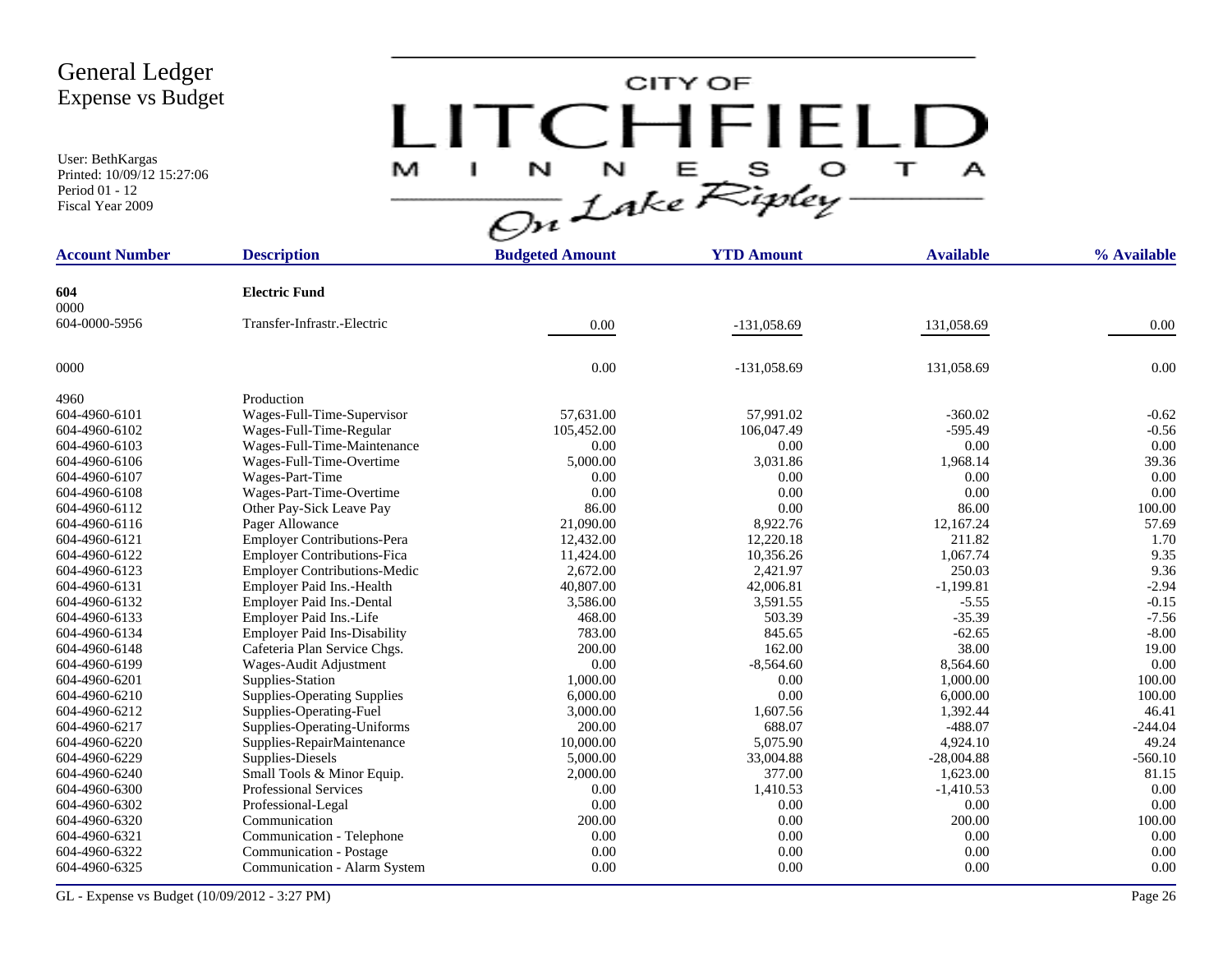| <b>Account Number</b> | <b>Description</b>                  | <b>Budgeted Amount</b> | <b>YTD Amount</b> | <b>Available</b> | % Available |
|-----------------------|-------------------------------------|------------------------|-------------------|------------------|-------------|
| 604-4960-6331         | Training                            | 3,000.00               | 713.73            | 2,286.27         | 76.21       |
| 604-4960-6333         | Transportation - Freight            | 4,000.00               | 0.00              | 4,000.00         | 100.00      |
| 604-4960-6355         | <b>Load Management Demand</b>       | 5,000.00               | 0.00              | 5,000.00         | 100.00      |
| 604-4960-6360         | Insurance                           | 22,000.00              | 12,903.65         | 9,096.35         | 41.35       |
| 604-4960-6380         | Utility Services - Electric         | 0.00                   | 0.00              | 0.00             | 0.00        |
| 604-4960-6383         | <b>Utility Services - Gas</b>       | 35,000.00              | 21,210.09         | 13,789.91        | 39.40       |
| 604-4960-6400         | Repairs And Maintenance             | 7,000.00               | 10,246.00         | $-3,246.00$      | $-46.37$    |
| 604-4960-6402         | Repairs & Maint.-Buildings          | 2,000.00               | 0.00              | 2,000.00         | 100.00      |
| 604-4960-6430         | Miscellaneous                       | 6,000.00               | 11,612.69         | $-5,612.69$      | $-93.54$    |
| 604-4960-6477         | Misc.-Vendor Use Tax                | 0.00                   | 0.00              | 0.00             | 0.00        |
|                       |                                     |                        |                   |                  |             |
| 4960                  | Production                          | 373,031.00             | 338,386.44        | 34,644.56        | 9.29        |
| 4961                  | Distribution                        |                        |                   |                  |             |
| 604-4961-6101         | Wages-Full-Time-Supervisor          | 67,440.00              | 68,072.63         | $-632.63$        | $-0.94$     |
| 604-4961-6102         | Wages-Full-Time-Regular             | 163,083.00             | 134,268.58        | 28,814.42        | 17.67       |
| 604-4961-6103         | Wages-Full-Time-Maintenance         | 0.00                   | 0.00              | 0.00             | 0.00        |
| 604-4961-6106         | Wages-Full-Time-Overtime            | 4,000.00               | 3,304.74          | 695.26           | 17.38       |
| 604-4961-6107         | Wages-Part-Time                     | 0.00                   | 7,543.13          | $-7,543.13$      | 0.00        |
| 604-4961-6108         | Wages - Part-Time Overtime          | 0.00                   | 470.25            | $-470.25$        | 0.00        |
| 604-4961-6111         | Other Pay-Severance Pay             | 0.00                   | $0.00\,$          | $0.00\,$         | 0.00        |
| 604-4961-6112         | Other Pay-Sick Leave Pay            | 1,504.00               | 1,475.26          | 28.74            | 1.91        |
| 604-4961-6116         | Pager Allowance                     | 21,740.00              | 6,399.68          | 15,340.32        | 70.56       |
| 604-4961-6121         | <b>Employer Contributions-Pera</b>  | 17,028.00              | 14,685.31         | 2,342.69         | 13.76       |
| 604-4961-6122         | <b>Employer Contributions-Fica</b>  | 15,734.00              | 13,612.81         | 2,121.19         | 13.48       |
| 604-4961-6123         | <b>Employer Contributions-Medic</b> | 3,680.00               | 3,183.59          | 496.41           | 13.49       |
| 604-4961-6131         | Employer Paid Ins.-Health           | 54,409.00              | 46,676.09         | 7,732.91         | 14.21       |
| 604-4961-6132         | Employer Paid Ins.-Dental           | 4,519.00               | 4,033.55          | 485.45           | 10.74       |
| 604-4961-6133         | Employer Paid Ins.-Life             | 624.00                 | 568.04            | 55.96            | 8.97        |
| 604-4961-6134         | <b>Employer Paid Ins-Disability</b> | 1,107.00               | 1,026.08          | 80.92            | 7.31        |
| 604-4961-6148         | Cafeteria Plan Service Chgs.        | 225.00                 | 199.50            | 25.50            | 11.33       |
| 604-4961-6199         | Wages-Audit Adjustment              | 0.00                   | $-6,702.37$       | 6,702.37         | 0.00        |
| 604-4961-6201         | Supplies-Station                    | 1,000.00               | 0.00              | 1,000.00         | 100.00      |
| 604-4961-6210         | Supplies-Operating Supplies         | 1,000.00               | 44.72             | 955.28           | 95.53       |
| 604-4961-6211         | Supplies-Transformers               | 1,000.00               | 0.00              | 1,000.00         | 100.00      |
| 604-4961-6212         | Supplies-Operating-Fuel             | 9,000.00               | 5,289.33          | 3.710.67         | 41.23       |
| 604-4961-6213         | Supplies-Line                       | 10,000.00              | 54,259.24         | $-44,259.24$     | $-442.59$   |
| 604-4961-6217         | Supplies-Operating-Uniforms         | 1,000.00               | 593.16            | 406.84           | 40.68       |
| 604-4961-6220         | Supplies-Street Lights              | 20,000.00              | 7,512.32          | 12,487.68        | 62.44       |
| 604-4961-6221         | Supplies-Repairs & Main.            | 50,000.00              | 25,524.36         | 24,475.64        | 48.95       |
| 604-4961-6240         | Small Tools & Minor Equip.          | 1,000.00               | 5,861.93          | $-4,861.93$      | $-486.19$   |
| 604-4961-6300         | Professional Services               | 1,000.00               | 205.00            | 795.00           | 79.50       |
| 604-4961-6331         | Training                            | 4,000.00               | 987.00            | 3,013.00         | 75.33       |
| 604-4961-6400         | Repairs And Maintenance             | 20,000.00              | 13,103.26         | 6,896.74         | 34.48       |
| 604-4961-6416         | Rentals - Revolving - 2009          | 0.00                   | 0.00              | $0.00\,$         | 0.00        |
| 604-4961-6417         | Rentals - Revolving - 2008          | 2,729.00               | 2,729.00          | $0.00\,$         | $0.00\,$    |
| 604-4961-6418         | Rentals-Revolving-2007              | 2,314.00               | 2,314.00          | $0.00\,$         | $0.00\,$    |
| 604-4961-6421         | Rentals-Revolving-2003              | $0.00\,$               | 0.00              | 0.00             | 0.00        |
| 604-4961-6422         | Rentals-Revolving-2004              | 7,605.00               | 7,605.00          | 0.00             | $0.00\,$    |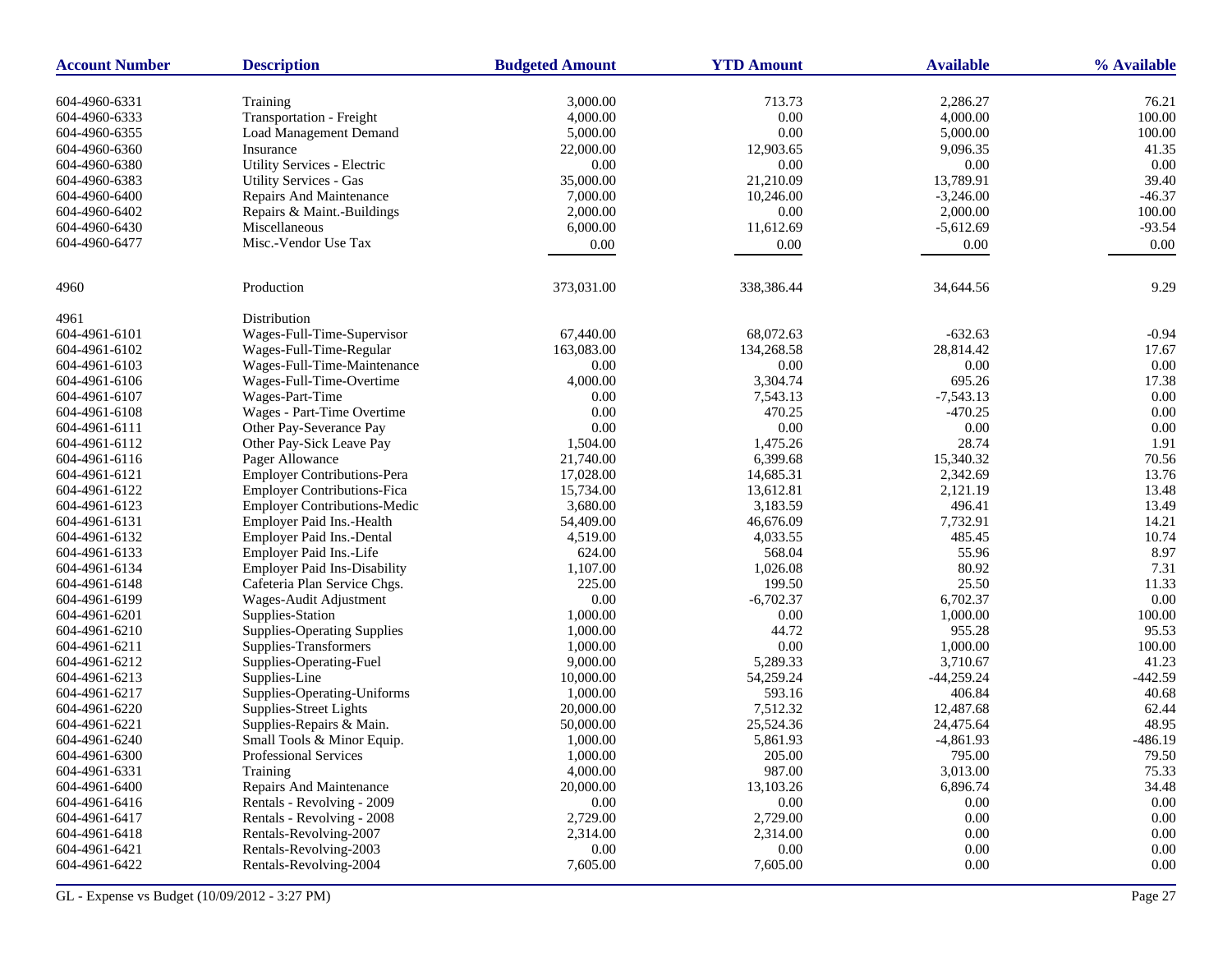| <b>Account Number</b> | <b>Description</b>                  | <b>Budgeted Amount</b> | <b>YTD Amount</b> | <b>Available</b> | % Available |
|-----------------------|-------------------------------------|------------------------|-------------------|------------------|-------------|
| 604-4961-6425         | Rentals-Revolving-2006              | 4,340.00               | 4,340.00          | 0.00             | 0.00        |
| 604-4961-6427         | Rentals-Revolving-2005              | 0.00                   | $0.00\,$          | 0.00             | 0.00        |
| 604-4961-6430         | Miscellaneous                       | 5,000.00               | 738.73            | 4,261.27         | 85.23       |
| 604-4961-6476         | Misc.- Sales Tax                    | 0.00                   | 0.00              | 0.00             | 0.00        |
| 604-4961-6477         | Misc.-Vendor Use Tax                | 0.00                   | 0.00              | 0.00             | 0.00        |
|                       |                                     |                        |                   |                  |             |
| 4961                  | Distribution                        | 496,081.00             | 429,923.92        | 66,157.08        | 13.34       |
| 4962                  | Administration                      |                        |                   |                  |             |
| 604-4962-6101         | Wages-Full-Time-Supervisor          | 57,631.00              | 58,025.69         | $-394.69$        | $-0.68$     |
| 604-4962-6102         | Wages-Full-Time-Regular             | 89,266.00              | 89,781.38         | $-515.38$        | $-0.58$     |
| 604-4962-6106         | Wages-Full-Time-Overtime            | 200.00                 | 241.40            | $-41.40$         | $-20.70$    |
| 604-4962-6107         | Wages-Part-Time                     | 0.00                   | 0.00              | 0.00             | 0.00        |
| 604-4962-6111         | Other Pay-Severance Pay             | 0.00                   | 0.00              | 0.00             | 0.00        |
| 604-4962-6112         | Other Pay-Sick Leave Pay            | 1,164.00               | 1,414.80          | $-250.80$        | $-21.55$    |
| 604-4962-6121         | <b>Employer Contributions-Pera</b>  | 9,916.00               | 10,250.61         | $-334.61$        | $-3.37$     |
| 604-4962-6122         | <b>Employer Contributions-Fica</b>  | 9,180.00               | 8,861.94          | 318.06           | 3.46        |
| 604-4962-6123         | <b>Employer Contributions-Medic</b> | 2,147.00               | 2,072.54          | 74.46            | 3.47        |
| 604-4962-6131         | Employer Paid Ins.-Health           | 40,807.00              | 42,006.81         | $-1,199.81$      | $-2.94$     |
| 604-4962-6132         | Employer Paid Ins.-Dental           | 3,586.00               | 3,198.50          | 387.50           | 10.81       |
| 604-4962-6133         | Employer Paid Ins.-Life             | 468.00                 | 503.04            | $-35.04$         | $-7.49$     |
| 604-4962-6134         | <b>Employer Paid Ins-Disability</b> | 705.00                 | 756.72            | $-51.72$         | $-7.34$     |
| 604-4962-6148         | Cafeteria Plan Service Chgs.        | 200.00                 | 162.00            | 38.00            | 19.00       |
| 604-4962-6199         | Wages-Audit Adjustment              | 0.00                   | $-7,213.07$       | 7,213.07         | 0.00        |
|                       | Supplies-Office Supplies            |                        | 197.25            | 1,802.75         | 90.14       |
| 604-4962-6200         |                                     | 2,000.00               |                   |                  |             |
| 604-4962-6212         | Supplies-Operating-Fuel             | 0.00                   | 54.04             | $-54.04$         | 0.00        |
| 604-4962-6214         | Supplies-Billing                    | 10,000.00              | 5,216.09          | 4,783.91         | 47.84       |
| 604-4962-6220         | Supplies-RepairMaintenance          | 200.00                 | 19.50             | 180.50           | 90.25       |
| 604-4962-6228         | Supplies-R & M-Vehicle              | 0.00                   | 0.00              | 0.00             | 0.00        |
| 604-4962-6300         | <b>Professional Services</b>        | 8,000.00               | 0.00              | 8,000.00         | 100.00      |
| 604-4962-6303         | <b>Outside Services</b>             | 20,000.00              | 10,751.34         | 9,248.66         | 46.24       |
| 604-4962-6320         | Communication                       | 9,000.00               | 4,697.11          | 4,302.89         | 47.81       |
| 604-4962-6322         | Communication - Postage             | 20,000.00              | 20,924.12         | $-924.12$        | $-4.62$     |
| 604-4962-6331         | Training                            | 500.00                 | 1,531.36          | $-1,031.36$      | $-206.27$   |
| 604-4962-6340         | Advertising                         | 0.00                   | $0.00\,$          | 0.00             | 0.00        |
| 604-4962-6360         | Insurance                           | 57,000.00              | 51,884.67         | 5,115.33         | 8.97        |
| 604-4962-6384         | <b>Safety Program</b>               | 0.00                   | 0.00              | 0.00             | 0.00        |
| 604-4962-6400         | Repairs And Maintenance             | 8,000.00               | 7,255.36          | 744.64           | 9.31        |
| 604-4962-6430         | Miscellaneous                       | 1,000.00               | 280.00            | 720.00           | 72.00       |
| 604-4962-6433         | Misc.-Dues & Subscriptions          | 20,000.00              | 20,639.33         | $-639.33$        | $-3.20$     |
| 604-4962-6437         | Misc-Retire Health Insurance        | 65,744.00              | 64,662.88         | 1,081.12         | 1.64        |
| 604-4962-6446         | <b>Interest Expense</b>             | 0.00                   | 0.00              | 0.00             | 0.00        |
| 604-4962-6455         | Misc. New Employee Costs            | 0.00                   | $0.00\,$          | $0.00\,$         | 0.00        |
| 604-4962-6458         | Misc.-Safety Consulting             | 0.00                   | $0.00\,$          | 0.00             | 0.00        |
| 604-4962-6476         | Misc.-Sales Tax                     | 175,000.00             | 289,897.13        | $-114,897.13$    | $-65.66$    |
| 604-4962-6477         | Misc.-Vendor Use Tax                | 1,000.00               | 1,682.00          | $-682.00$        | $-68.20$    |
|                       |                                     |                        |                   |                  |             |
| 4962                  | Administration                      | 612,714.00             | 689,754.54        | $-77,040.54$     | $-12.57$    |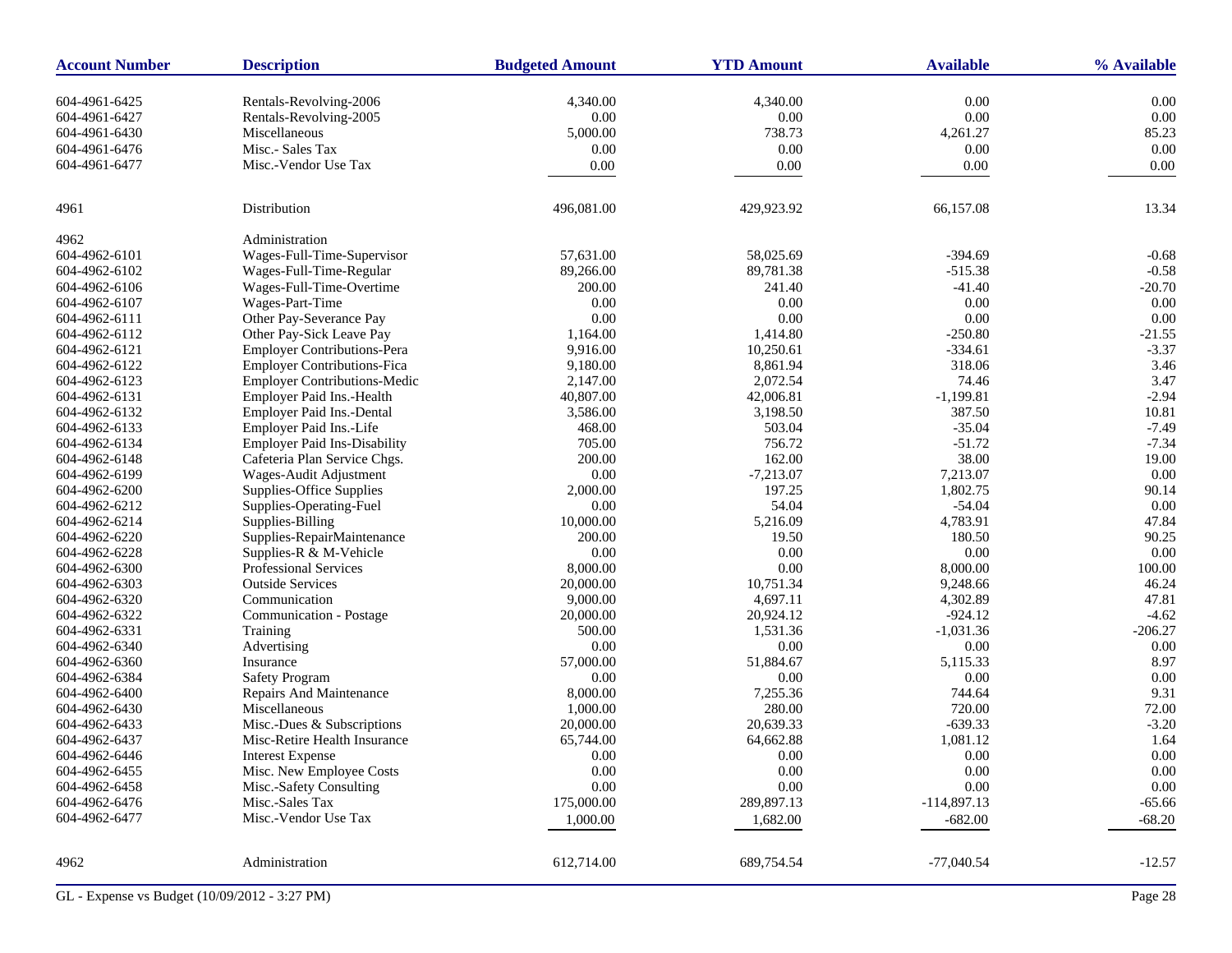| <b>Account Number</b> | <b>Description</b>                  | <b>Budgeted Amount</b> | <b>YTD Amount</b> | <b>Available</b> | % Available |
|-----------------------|-------------------------------------|------------------------|-------------------|------------------|-------------|
|                       |                                     |                        |                   |                  |             |
| 4963                  | Engineering                         |                        |                   |                  |             |
| 604-4963-6102         | Wages-Full-Time-Regular             | 0.00                   | 0.00              | $0.00\,$         | 0.00        |
| 604-4963-6107         | Wages-Part-Time                     | 0.00                   | 0.00              | 0.00             | 0.00        |
| 604-4963-6108         | Wages-Part-Time-Overtime            | 0.00                   | 0.00              | 0.00             | 0.00        |
| 604-4963-6111         | Other Pay-Severance Pay             | 0.00                   | 0.00              | 0.00             | 0.00        |
| 604-4963-6112         | Other Pay-Sick Leave Pay            | 0.00                   | 0.00              | 0.00             | 0.00        |
| 604-4963-6121         | <b>Employer Contributions-Pera</b>  | 0.00                   | 0.00              | 0.00             | 0.00        |
| 604-4963-6122         | <b>Employer Contributions-Fica</b>  | 0.00                   | 0.00              | 0.00             | 0.00        |
| 604-4963-6123         | <b>Employer Contributions-Medic</b> | 0.00                   | 0.00              | 0.00             | 0.00        |
| 604-4963-6131         | Employer Paid Ins.-Health           | 0.00                   | 0.00              | 0.00             | 0.00        |
| 604-4963-6132         | Employer Paid Ins.-Dental           | 0.00                   | 0.00              | 0.00             | 0.00        |
| 604-4963-6133         | Employer Paid Ins.-Life             | 0.00                   | 0.00              | 0.00             | 0.00        |
| 604-4963-6134         | <b>Employer Paid Ins-Disability</b> | 0.00                   | 0.00              | 0.00             | 0.00        |
| 604-4963-6148         | Cafeteria Plan Service Chgs.        | 0.00                   | 0.00              | 0.00             | 0.00        |
| 604-4963-6199         | Wages-Audit Adjustment              | $0.00\,$               | 0.00              | 0.00             | 0.00        |
| 604-4963-6203         | Supplies-Line                       | 3,000.00               | 0.00              | 3,000.00         | 100.00      |
| 604-4963-6210         | Supplies-Operating                  | 1,500.00               | 821.11            | 678.89           | 45.26       |
| 604-4963-6212         | Supplies-Operating-Fuel             | 700.00                 | 437.10            | 262.90           | 37.56       |
| 604-4963-6300         | Professional Services               | 30,000.00              | 23,691.50         | 6,308.50         | 21.03       |
| 604-4963-6331         | Training                            | 500.00                 | 0.00              | 500.00           | 100.00      |
| 604-4963-6400         | Repairs And Maintenance             | 800.00                 | 1,363.73          | $-563.73$        | $-70.47$    |
| 604-4963-6430         | Miscellaneous                       | 6,000.00               | 128.34            | 5,871.66         | 97.86       |
|                       |                                     |                        |                   |                  |             |
| 4963                  | Engineering                         | 42,500.00              | 26,441.78         | 16,058.22        | 37.78       |
| 4964                  | Meter Reading                       |                        |                   |                  |             |
| 604-4964-6101         | Wages-Full-Time-Supervisor          | 0.00                   | 0.00              | 0.00             | 0.00        |
| 604-4964-6102         | Wages-Full-Time-Regular             | 39,238.00              | 39,294.59         | $-56.59$         | $-0.14$     |
| 604-4964-6106         | Wages-Full-Time-Overtime            | 1,000.00               | 2,472.61          | $-1,472.61$      | $-147.26$   |
| 604-4964-6107         | Wages-Part-Time                     | 0.00                   | 0.00              | 0.00             | 0.00        |
| 604-4964-6112         | Other Pay-Sick Leave Pay            | 0.00                   | 0.00              | 0.00             | 0.00        |
| 604-4964-6116         | Pager Allowance                     | 0.00                   | 603.66            | $-603.66$        | 0.00        |
| 604-4964-6121         | Employer Contributions-Pera         | 2,649.00               | 2,953.96          | $-304.96$        | $-11.51$    |
| 604-4964-6122         | <b>Employer Contributions-Fica</b>  | 2,433.00               | 2,478.61          | $-45.61$         | $-1.87$     |
| 604-4964-6123         | <b>Employer Contributions-Medic</b> | 569.00                 | 579.63            | $-10.63$         | $-1.87$     |
| 604-4964-6131         | Employer Paid Ins.-Health           | 13,602.00              | 14,002.27         | $-400.27$        | $-2.94$     |
| 604-4964-6132         | Employer Paid Ins.-Dental           | 1,326.00               | 1,328.20          | $-2.20$          | $-0.17$     |
| 604-4964-6133         | Employer Paid Ins.-Life             | 156.00                 | 167.68            | $-11.68$         | $-7.49$     |
| 604-4964-6134         | <b>Employer Paid Ins-Disability</b> | 188.00                 | 203.37            | $-15.37$         | $-8.18$     |
| 604-4964-6148         | Cafeteria Plan Service Chgs.        | 125.00                 | 54.00             | 71.00            | 56.80       |
| 604-4964-6199         | Wages-Audit Adjustment              | 0.00                   | $-6,867.50$       | 6,867.50         | 0.00        |
| 604-4964-6204         | Supplies-Meters                     | 5,000.00               | 2,016.60          | 2,983.40         | 59.67       |
| 604-4964-6212         | Supplies-Operating-Fuel             | 1,700.00               | 115.60            | 1,584.40         | 93.20       |
| 604-4964-6217         | Supplies-Operating-Uniforms         | 500.00                 | 187.94            | 312.06           | 62.41       |
| 604-4964-6220         | Supplies-Repair & Maintenance       | 700.00                 | 678.56            | 21.44            | 3.06        |
| 604-4964-6400         | <b>Repairs And Maintenance</b>      | 3,000.00               | 2,317.11          | 682.89           | 22.76       |
| 604-4964-6430         | Miscellaneous                       | 100.00                 | 0.00              | 100.00           | 100.00      |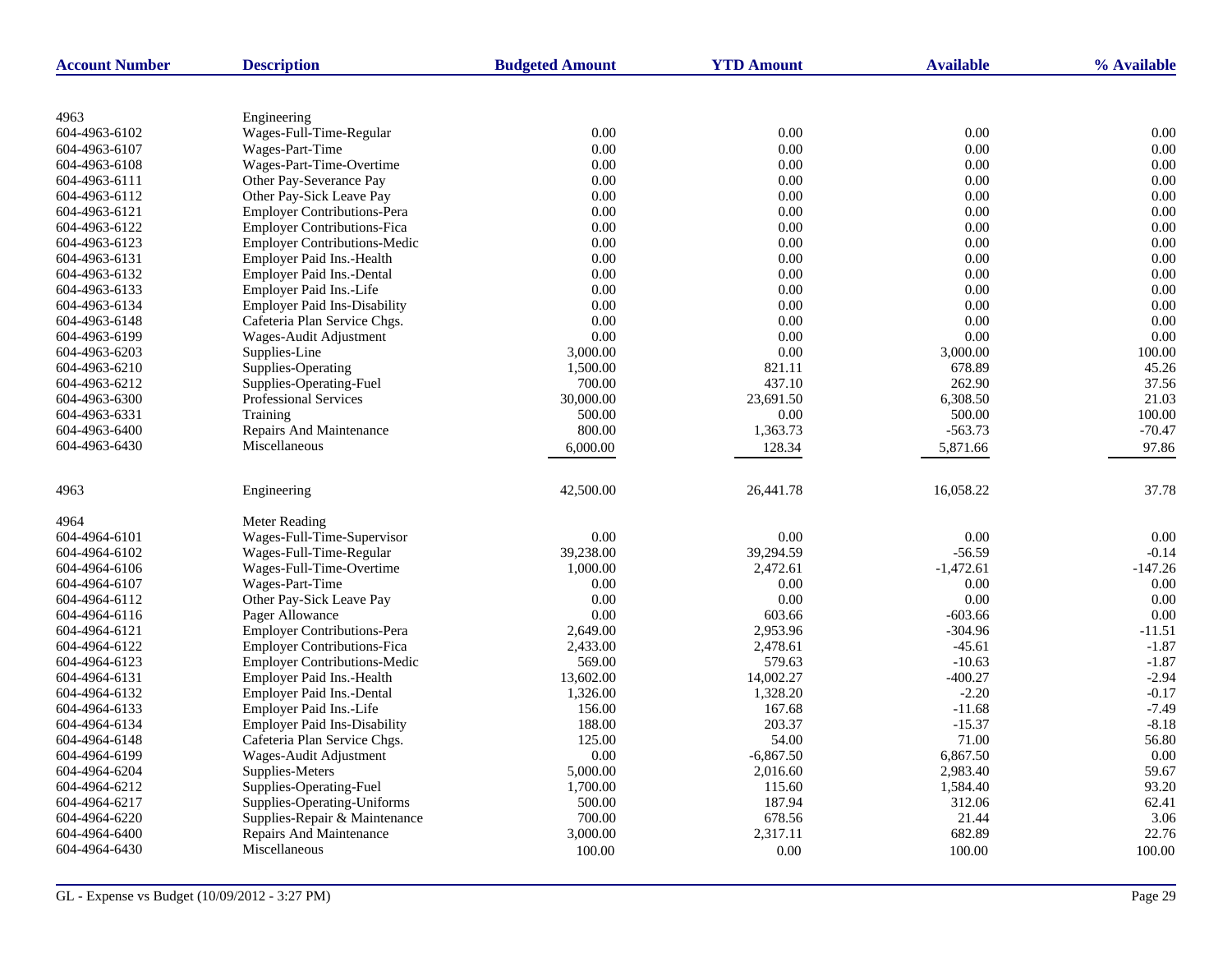| <b>Account Number</b> | <b>Description</b>                   | <b>Budgeted Amount</b> | <b>YTD Amount</b> | <b>Available</b> | % Available |
|-----------------------|--------------------------------------|------------------------|-------------------|------------------|-------------|
|                       |                                      |                        |                   |                  |             |
| 4964                  | Meter Reading                        | 72,286.00              | 62,586.89         | 9,699.11         | 13.42       |
| 4965                  | <b>Purchased Power</b>               |                        |                   |                  |             |
| 604-4965-6256         | Wapa                                 | 1.895.591.00           | 1,887,038.88      | 8.552.12         | 0.45        |
| 604-4965-6257         | Smmpa                                | 3,727,700.00           | 3,236,120.64      | 491,579.36       | 13.19       |
| 604-4965-6258         | Other                                | 0.00                   | 0.00              | 0.00             | 0.00        |
| 4965                  | <b>Purchased Power</b>               | 5,623,291.00           | 5,123,159.52      | 500,131.48       | 8.89        |
| 4966                  | <b>General Financial</b>             |                        |                   |                  |             |
| 604-4966-6428         | Depreciation - Local                 | 0.00                   | 294,445.92        | $-294,445.92$    | 0.00        |
| 604-4966-6440         | Misc.-Contingency Funds              | 303,125.00             | 0.00              | 303,125.00       | 100.00      |
| 604-4966-6445         | Misc.-Audit                          | 8,000.00               | 8,000.00          | 0.00             | 0.00        |
| 604-4966-6446         | Misc.-Interest                       | 3,000.00               | 0.00              | 3,000.00         | 100.00      |
| 604-4966-6721         | Transfers-Genera Fund                | 260,000.00             | 260,000.00        | 0.00             | 0.00        |
| 604-4966-6722         | Transfers - General Fund (LGA)       | 0.00                   | 0.00              | 0.00             | 0.00        |
| 604-4966-6725         | <b>Transfers-Safety</b>              | 10,000.00              | 10,000.00         | 0.00             | 0.00        |
| 604-4966-6726         | Transfer - Technology                | 10,000.00              | 10,000.00         | 0.00             | 0.00        |
| 604-4966-6727         | Transfers - Infrastructure           | 0.00                   | 86,413.00         | $-86,413.00$     | 0.00        |
| 604-4966-6729         | Transfer Gen(2007                    | 27,228.00              | 27,228.00         | 0.00             | 0.00        |
| 604-4966-6733         | <b>Transfer - Rate Stabilization</b> | 200,000.00             | 200,000.00        | 0.00             | 0.00        |
| 604-4966-6734         | Transfer-2008 Electric Rev. Bd       | 1,200,000.00           | 1,140,000.00      | 60,000.00        | 5.00        |
| 604-4966-6735         | Transfers-P.W. Mgmt Center           | 3,250.00               | 3,250.00          | 0.00             | 0.00        |
| 4966                  | General Financial                    | 2,024,603.00           | 2,039,336.92      | $-14,733.92$     | $-0.73$     |
| 4967                  | Load Management                      |                        |                   |                  |             |
| 604-4967-6220         | Supplies-RepairMaintenance           | 0.00                   | 3,346.05          | $-3,346.05$      | 0.00        |
| 604-4967-6300         | <b>Professional Services</b>         | 0.00                   | 0.00              | 0.00             | 0.00        |
| 604-4967-6400         | Repairs and Maintenance              | 5,000.00               | 4,247.75          | 752.25           | 15.05       |
| 604-4967-6438         | Heater-Customer Rebates              | 0.00                   | 0.00              | $0.00\,$         | 0.00        |
| 604-4967-6439         | <b>Energy Star-Customer Rebates</b>  | 17,000.00              | 4,310.94          | 12,689.06        | 74.64       |
| 604-4967-6447         | Recycling                            | 4,000.00               | 3,748.57          | 251.43           | 6.29        |
| 604-4967-6448         | <b>Water Heaters</b>                 | 133,333.00             | 70,302.21         | 63,030.79        | 47.27       |
| 604-4967-6745         | Transfers-Electric-Bonds             | 0.00                   | 0.00              | 0.00             | 0.00        |
| 604-4967-6749         | Transfer-Capital Imp.                | 0.00                   | 0.00              | 0.00             | 0.00        |
| 604-4967-6757         | Transfer Infrast. Repl.              | 0.00                   | 0.00              | 0.00             | 0.00        |
| 604-4967-6770         | Loss on Asset Disposal               | 0.00                   | 0.00              | 0.00             | 0.00        |
| 4967                  | <b>Load Management</b>               | 159,333.00             | 85,955.52         | 73,377.48        | 46.05       |
| 604                   | <b>Electric Fund</b>                 | 9,403,839.00           | 8,664,486.84      | 739,352.16       | 7.86        |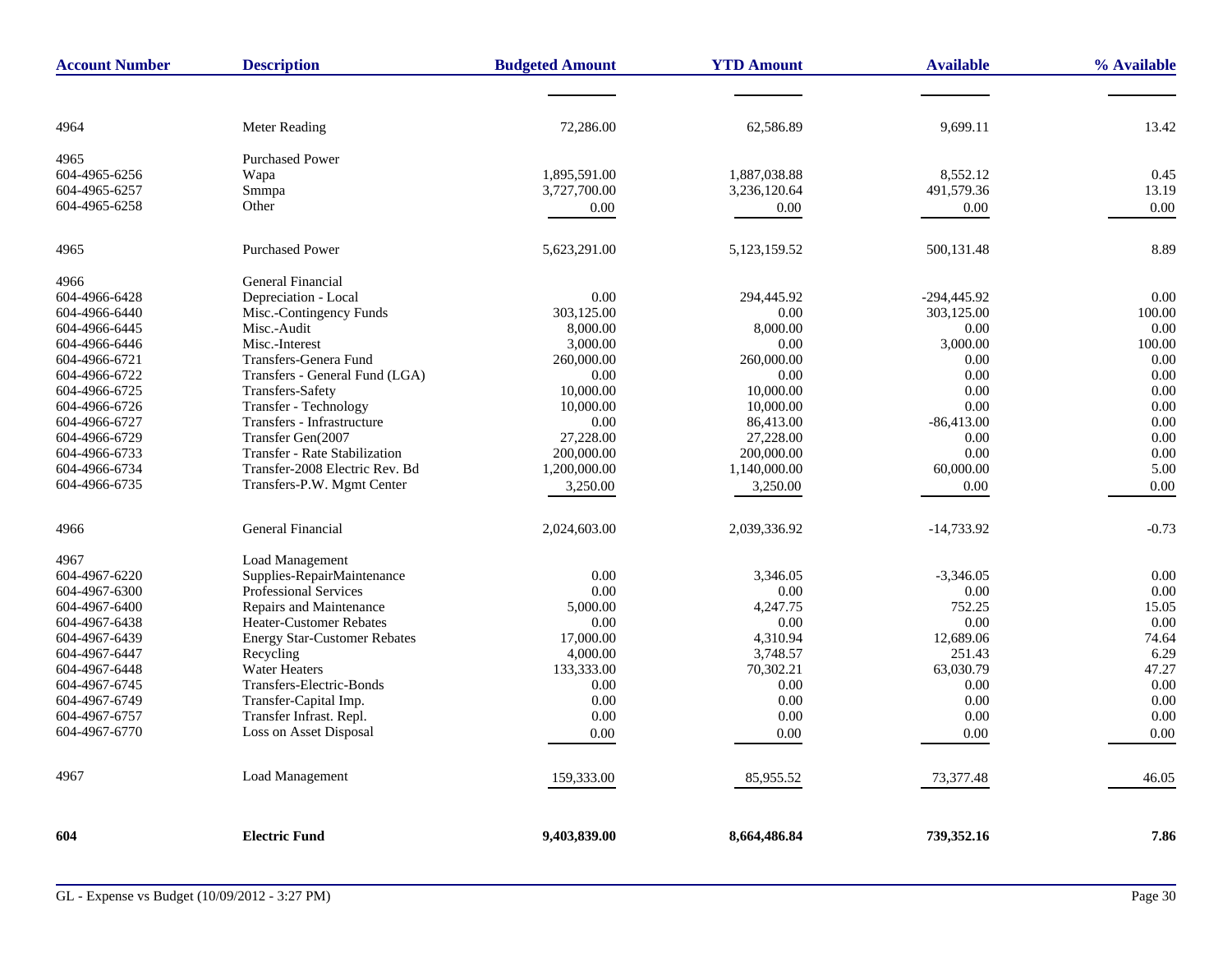User: BethKargas Printed: 10/09/12 15:27:07 Period 01 - 12 Fiscal Year 2009

LITCHFIELD

| <b>Account Number</b> | <b>Description</b>                  | <b>Budgeted Amount</b> | <b>YTD Amount</b> | <b>Available</b> | % Available |
|-----------------------|-------------------------------------|------------------------|-------------------|------------------|-------------|
|                       |                                     |                        |                   |                  |             |
| 611                   | <b>Civic Arena</b>                  |                        |                   |                  |             |
| 4985                  | Misc.-Main Arena                    |                        |                   |                  |             |
| 611-4985-6101         | Wages-Full-Time-Supervisor          | 57,631.00              | 57,852.49         | $-221.49$        | $-0.38$     |
| 611-4985-6103         | Wages-Full-Time-Maintenance         | 0.00                   | 0.00              | $0.00\,$         | 0.00        |
| 611-4985-6106         | Wages-Full-Time-Overtime            | 0.00                   | 0.00              | 0.00             | 0.00        |
| 611-4985-6107         | Wages-Part-Time                     | 17,000.00              | 18,610.05         | $-1,610.05$      | $-9.47$     |
| 611-4985-6108         | Wages-Part-Time-Overtime            | 200.00                 | 0.00              | 200.00           | 100.00      |
| 611-4985-6112         | Other Pay-Sick Leave Pay            | 1,285.00               | 1,329.95          | $-44.95$         | $-3.50$     |
| 611-4985-6121         | <b>Employer Contributions-Pera</b>  | 3,890.00               | 4,015.08          | $-125.08$        | $-3.22$     |
| 611-4985-6122         | <b>Employer Contributions-Fica</b>  | 3,653.00               | 4,840.31          | $-1,187.31$      | $-32.50$    |
| 611-4985-6123         | <b>Employer Contributions-Medic</b> | 854.00                 | 1,132.01          | $-278.01$        | $-32.55$    |
| 611-4985-6131         | Employer Paid Ins.-Health           | 13,602.00              | 14,002.27         | $-400.27$        | $-2.94$     |
| 611-4985-6132         | Employer Paid Ins.-Dental           | 934.00                 | 935.15            | $-1.15$          | $-0.12$     |
| 611-4985-6133         | Employer Paid Ins.-Life             | 156.00                 | 167.68            | $-11.68$         | $-7.49$     |
| 611-4985-6134         | <b>Employer Paid Ins-Disability</b> | 277.00                 | 298.61            | $-21.61$         | $-7.80$     |
| 611-4985-6148         | Cafeteria Plan Service Chgs.        | 50.00                  | 54.00             | $-4.00$          | $-8.00$     |
| 611-4985-6199         | Wages-Audit Adjustment              | 0.00                   | 0.00              | $0.00\,$         | 0.00        |
| 611-4985-6200         | Supplies-Office Supplies            | 100.00                 | 0.00              | 100.00           | 100.00      |
| 611-4985-6210         | <b>Supplies-Operating Supplies</b>  | 0.00                   | 0.00              | 0.00             | 0.00        |
| 611-4985-6212         | Supplies-Operating-Fuel             | 600.00                 | 607.99            | $-7.99$          | $-1.33$     |
| 611-4985-6219         | Supplies-Operating-Conc.Pop         | 0.00                   | 0.00              | 0.00             | 0.00        |
| 611-4985-6220         | Supplies-RepairMaintenance          | 14,000.00              | 11,378.58         | 2,621.42         | 18.72       |
| 611-4985-6240         | Small Tools & Minor Equip.          | 500.00                 | 2,042.64          | $-1,542.64$      | $-308.53$   |
| 611-4985-6300         | <b>Professional Services</b>        | 250.00                 | 0.00              | 250.00           | 100.00      |
| 611-4985-6320         | Communication                       | 1,800.00               | 2,036.38          | $-236.38$        | $-13.13$    |
| 611-4985-6331         | Training                            | 1,000.00               | 509.37            | 490.63           | 49.06       |
| 611-4985-6340         | Advertising                         | 200.00                 | 110.52            | 89.48            | 44.74       |
| 611-4985-6360         | Insurance                           | 9,000.00               | 8,360.79          | 639.21           | 7.10        |
| 611-4985-6380         | Utility Services - Electric         | 24,000.00              | 29,580.05         | $-5,580.05$      | $-23.25$    |
| 611-4985-6383         | <b>Utility Services - Gas</b>       | 17,000.00              | 10,495.91         | 6,504.09         | 38.26       |
| 611-4985-6400         | <b>Repairs And Maintenance</b>      | 10,000.00              | 10,755.16         | $-755.16$        | $-7.55$     |
| 611-4985-6410         | Rentals                             | 0.00                   | 0.00              | 0.00             | 0.00        |
| 611-4985-6417         | Rentals - Revolving - 2008          | 2,562.00               | 2,562.00          | 0.00             | 0.00        |
| 611-4985-6418         | Rentals-Revolving-2007              | 5,145.00               | 5,145.00          | 0.00             | 0.00        |
| 611-4985-6423         | Rentals-Revolving-1994              | 0.00                   | 0.00              | 0.00             | 0.00        |
| 611-4985-6428         | Depreciation - Local                | 0.00                   | 0.00              | 0.00             | 0.00        |
| 611-4985-6429         | Depreciation Expense                | 0.00                   | 0.00              | 0.00             | 0.00        |
| 611-4985-6430         | Miscellaneous                       | 500.00                 | 860.89            | $-360.89$        | $-72.18$    |
|                       |                                     |                        |                   |                  |             |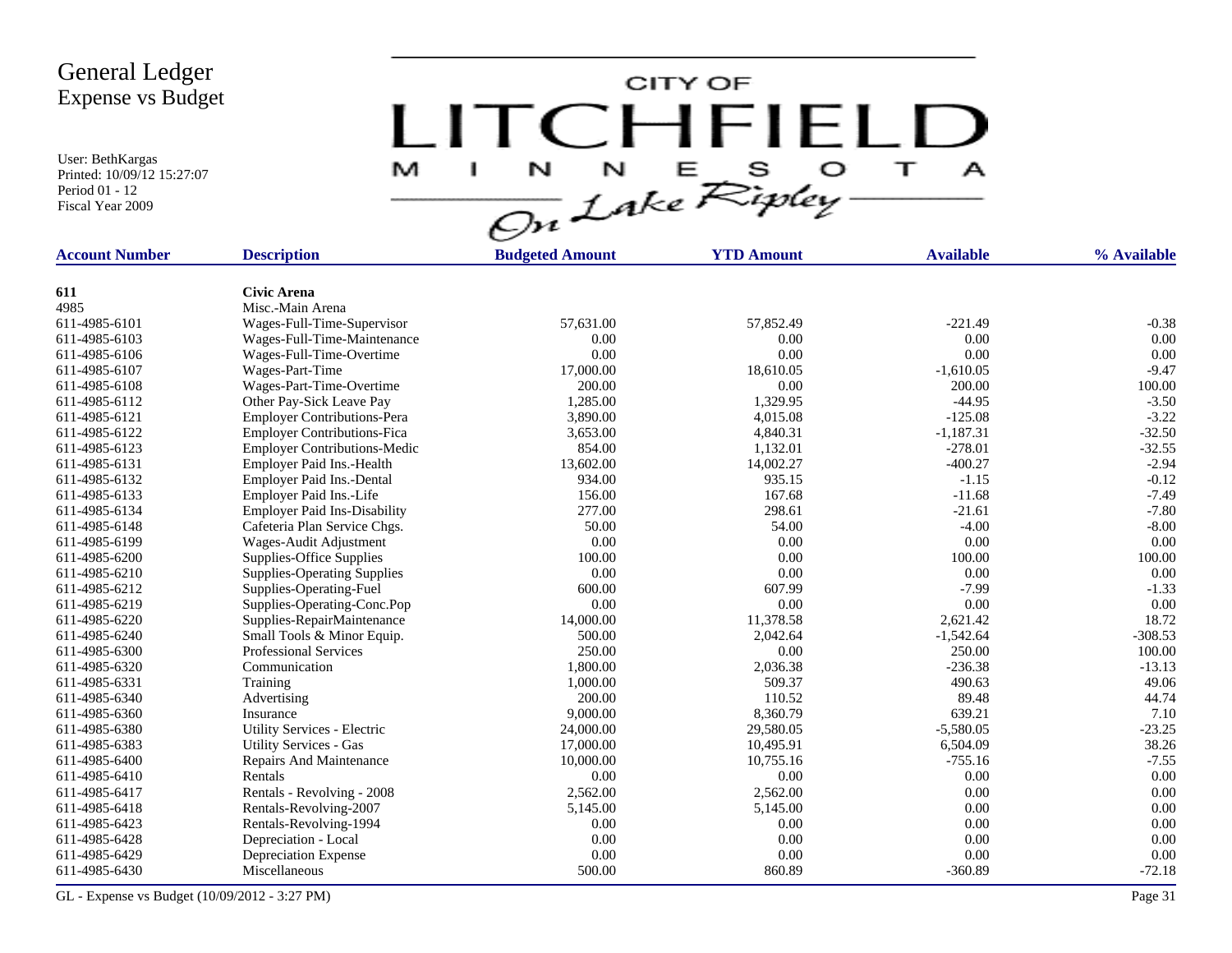| <b>Account Number</b> | <b>Description</b>                                 | <b>Budgeted Amount</b> | <b>YTD Amount</b> | <b>Available</b> | % Available |
|-----------------------|----------------------------------------------------|------------------------|-------------------|------------------|-------------|
| 611-4985-6440         | Misc.-Contingency Funds                            | 762.00                 | 0.00              | 762.00           | 100.00      |
| 611-4985-6441         | Misc.-Taxes                                        | 120.00                 | 373.00            | $-253.00$        | $-210.83$   |
| 611-4985-6446         | Misc.-Interest                                     | 0.00                   | 0.00              | 0.00             | 0.00        |
| 611-4985-6447         | Misc.-Roller Skating                               | 0.00                   | 0.00              | 0.00             | 0.00        |
| 611-4985-6455         |                                                    | 0.00                   | 0.00              | 0.00             | 0.00        |
| 611-4985-6476         | Misc.-New Employee Costs<br>Misc.-Vendor Sales Tax | 0.00                   | 0.00              | 0.00             | 0.00        |
| 611-4985-6477         | Misc.-Vendor Use Tax                               | 200.00                 | 0.00              | 200.00           | 100.00      |
| 611-4985-6580         |                                                    | 0.00                   | 0.00              | 0.00             | 0.00        |
| 611-4985-6729         | C.O.-Equip.-Other<br>Transfer Gen(2007 C of I)     | 10,678.00              | 10,678.00         | 0.00             | 0.00        |
|                       |                                                    |                        |                   |                  |             |
| 611-4985-6747         | Transfer - Insurance Rev.                          | 0.00                   | 0.00              | 0.00             | 0.00        |
| 611-4985-6749         | Transfer-Capital Imp. Fund                         | 0.00                   | 0.00              | 0.00             | 0.00        |
| 4985                  | Misc.-Main Arena                                   | 197,949.00             | 198,733.88        | $-784.88$        | $-0.40$     |
| 4986                  | Misc.-Community Room                               |                        |                   |                  |             |
| 611-4986-6220         | Supplies-RepairMaintenance                         | 1,200.00               | 207.67            | 992.33           | 82.69       |
| 611-4986-6240         | Small Tools & Minor Equip.                         | 1,700.00               | 0.00              | 1,700.00         | 100.00      |
| 611-4986-6300         | Professional Services                              | 200.00                 | 0.00              | 200.00           | 100.00      |
| 611-4986-6320         | Communication                                      | 550.00                 | 0.00              | 550.00           | 100.00      |
| 611-4986-6340         | Advertising                                        | 0.00                   | 0.00              | 0.00             | 0.00        |
| 611-4986-6360         | Insurance                                          | 0.00                   | $0.00\,$          | 0.00             | 0.00        |
| 611-4986-6380         | Utility Services - Electric                        | 3,000.00               | 4,442.62          | $-1,442.62$      | $-48.09$    |
| 611-4986-6383         | <b>Utility Services - Gas</b>                      | 2,000.00               | 1,591.02          | 408.98           | 20.45       |
| 611-4986-6400         | Repairs And Maintenance                            | 700.00                 | 662.28            | 37.72            | 5.39        |
| 611-4986-6430         | Miscellaneous                                      | 1,147.00               | 0.00              | 1,147.00         | 100.00      |
| 611-4986-6446         | Misc.-Interest                                     | 0.00                   | 0.00              | 0.00             | 0.00        |
| 611-4986-6476         | Misc.-Vendor Sales Tax                             | 0.00                   | 0.00              | 0.00             | 0.00        |
| 611-4986-6477         | Misc.-Vendor Use Tax                               | 0.00                   | 0.00              | 0.00             | 0.00        |
| 611-4986-6521         | C.O.-Buildings                                     | 500.00                 | 0.00              | 500.00           | 100.00      |
| 611-4986-6580         | C.O.-Equip.-Other                                  | 0.00                   | 0.00              | 0.00             | 0.00        |
| 4986                  | Misc.-Community Room                               |                        |                   |                  |             |
|                       |                                                    | 10,997.00              | 6,903.59          | 4,093.41         | 37.22       |
|                       |                                                    |                        |                   |                  | 1.58        |
| 611                   | <b>Civic Arena</b>                                 | 208,946.00             | 205,637.47        | 3,308.53         |             |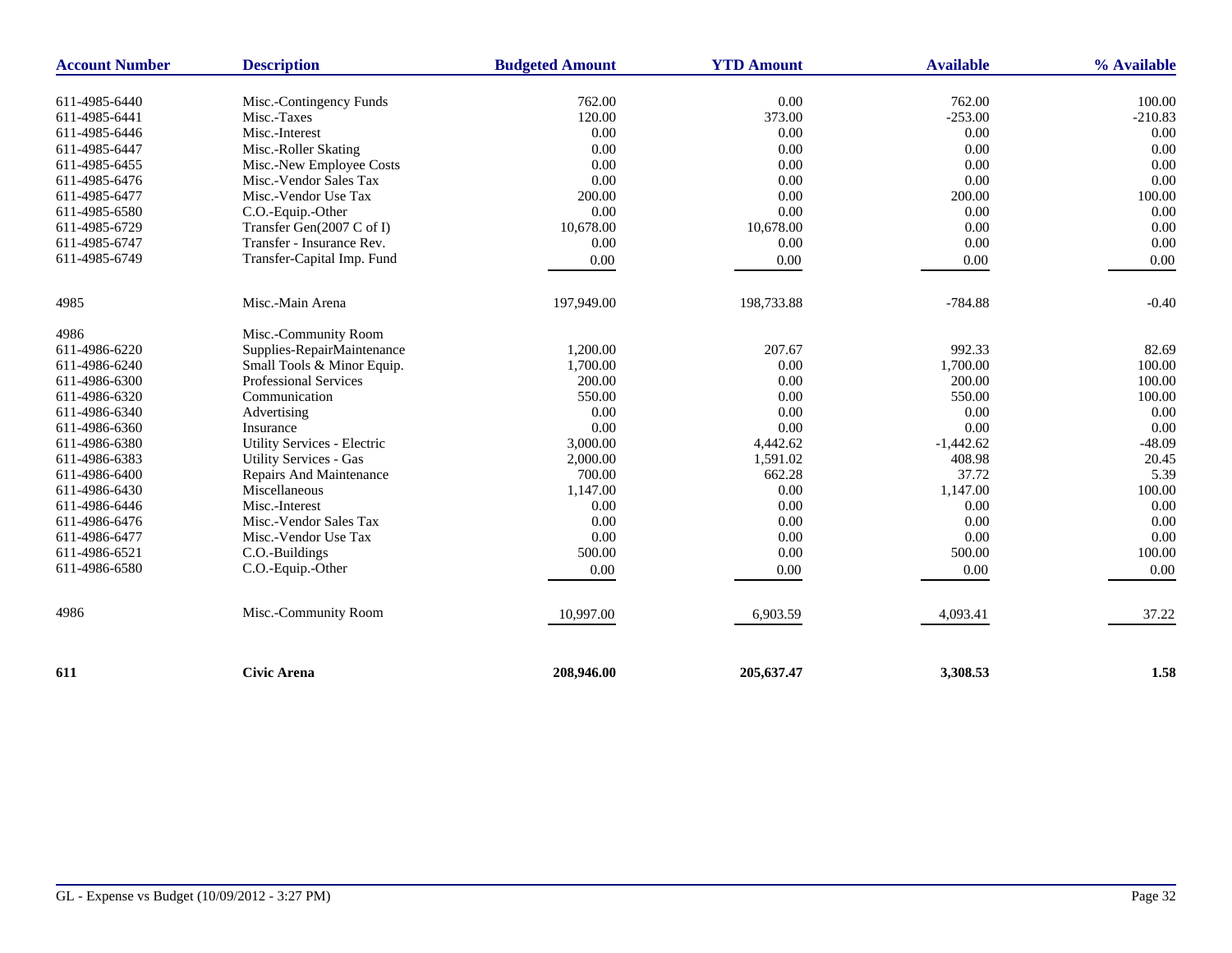User: BethKargas Printed: 10/09/12 15:27:07 Period 01 - 12 Fiscal Year 2009

LITCHFIELD

| <b>Account Number</b> | <b>Description</b>                  | <b>Budgeted Amount</b> | <b>YTD Amount</b> | <b>Available</b> | % Available |
|-----------------------|-------------------------------------|------------------------|-------------------|------------------|-------------|
| 614                   | <b>Sewer</b>                        |                        |                   |                  |             |
| 4945                  | Misc.-Collection System             |                        |                   |                  |             |
| 614-4945-6102         | Wages-Full-Time-Regular             | 0.00                   | 0.00              | 0.00             | 0.00        |
| 614-4945-6103         | Wages-Full-Time-Maintenance         | 0.00                   | 0.00              | 0.00             | 0.00        |
| 614-4945-6106         | Wages-Full-Time-Overtime            | 0.00                   | 0.00              | 0.00             | 0.00        |
| 614-4945-6107         | Wages-Part-Time                     | 0.00                   | 0.00              | 0.00             | 0.00        |
| 614-4945-6112         | Other Pay-Sick Leave Pay            | 0.00                   | 0.00              | 0.00             | 0.00        |
| 614-4945-6121         | <b>Employer Contributions-Pera</b>  | 0.00                   | 0.00              | 0.00             | 0.00        |
| 614-4945-6122         | <b>Employer Contributions-Fica</b>  | 0.00                   | 0.00              | 0.00             | 0.00        |
| 614-4945-6123         | <b>Employer Contributions-Medic</b> | 0.00                   | 0.00              | 0.00             | 0.00        |
| 614-4945-6131         | Employer Paid Ins.-Health           | 0.00                   | 0.00              | 0.00             | 0.00        |
| 614-4945-6132         | Employer Paid Ins.-Dental           | 0.00                   | 0.00              | 0.00             | 0.00        |
| 614-4945-6133         | Employer Paid Ins.-Life             | 0.00                   | 0.00              | 0.00             | 0.00        |
| 614-4945-6134         | <b>Employer Paid Ins-Disability</b> | 0.00                   | 0.00              | 0.00             | 0.00        |
| 614-4945-6148         | Cafeteria Plan Service Chgs.        | 0.00                   | 0.00              | 0.00             | 0.00        |
| 614-4945-6199         | Wages-Audit Adjustment              | 0.00                   | 0.00              | 0.00             | 0.00        |
| 614-4945-6210         | <b>Supplies-Operating Supplies</b>  | 0.00                   | 0.00              | 0.00             | 0.00        |
| 614-4945-6212         | Supplies-Operating-Fuel             | 1,000.00               | 0.00              | 1,000.00         | 100.00      |
| 614-4945-6220         | Supplies-RepairMaintenance          | 5,000.00               | 5,706.05          | $-706.05$        | $-14.12$    |
| 614-4945-6240         | Small Tools & Minor Equip.          | 5,500.00               | 0.00              | 5,500.00         | 100.00      |
| 614-4945-6300         | <b>Professional Services</b>        | 250.00                 | 0.00              | 250.00           | 100.00      |
| 614-4945-6325         | Communication - Alarm System        | 1,100.00               | 0.00              | 1,100.00         | 100.00      |
| 614-4945-6331         | Training                            | 300.00                 | 0.00              | 300.00           | 100.00      |
| 614-4945-6360         | Insurance                           | 500.00                 | 0.00              | 500.00           | 100.00      |
| 614-4945-6380         | Utility Services - Electric         | 3,000.00               | 3,265.20          | $-265.20$        | $-8.84$     |
| 614-4945-6400         | Repairs And Maintenance             | 25,000.00              | 12,465.47         | 12,534.53        | 50.14       |
| 614-4945-6402         | Repairs & Maint.-Vehicles           | 1,000.00               | 0.00              | 1,000.00         | 100.00      |
| 614-4945-6404         | Repairs & Maint.-Mach.Equip         | 0.00                   | 0.00              | 0.00             | 0.00        |
| 614-4945-6430         | Miscellaneous                       | 0.00                   | 267.19            | $-267.19$        | 0.00        |
| 614-4945-6520         | C.O.-Buildings                      | 0.00                   | 0.00              | 0.00             | 0.00        |
| 614-4945-6580         | C.O.-Equip.-Other                   | 1,000.00               | 0.00              | 1,000.00         | 100.00      |
| 4945                  | Misc.-Collection System             | 43,650.00              | 21,703.91         | 21,946.09        | 50.28       |
| 4946                  | Misc.-Lift Stations                 |                        |                   |                  |             |
| 614-4946-6220         | Supplies-RepairMaintenance          | 9,000.00               | 4,742.57          | 4,257.43         | 47.30       |
| 614-4946-6300         | <b>Professional Services</b>        | 0.00                   | 0.00              | 0.00             | 0.00        |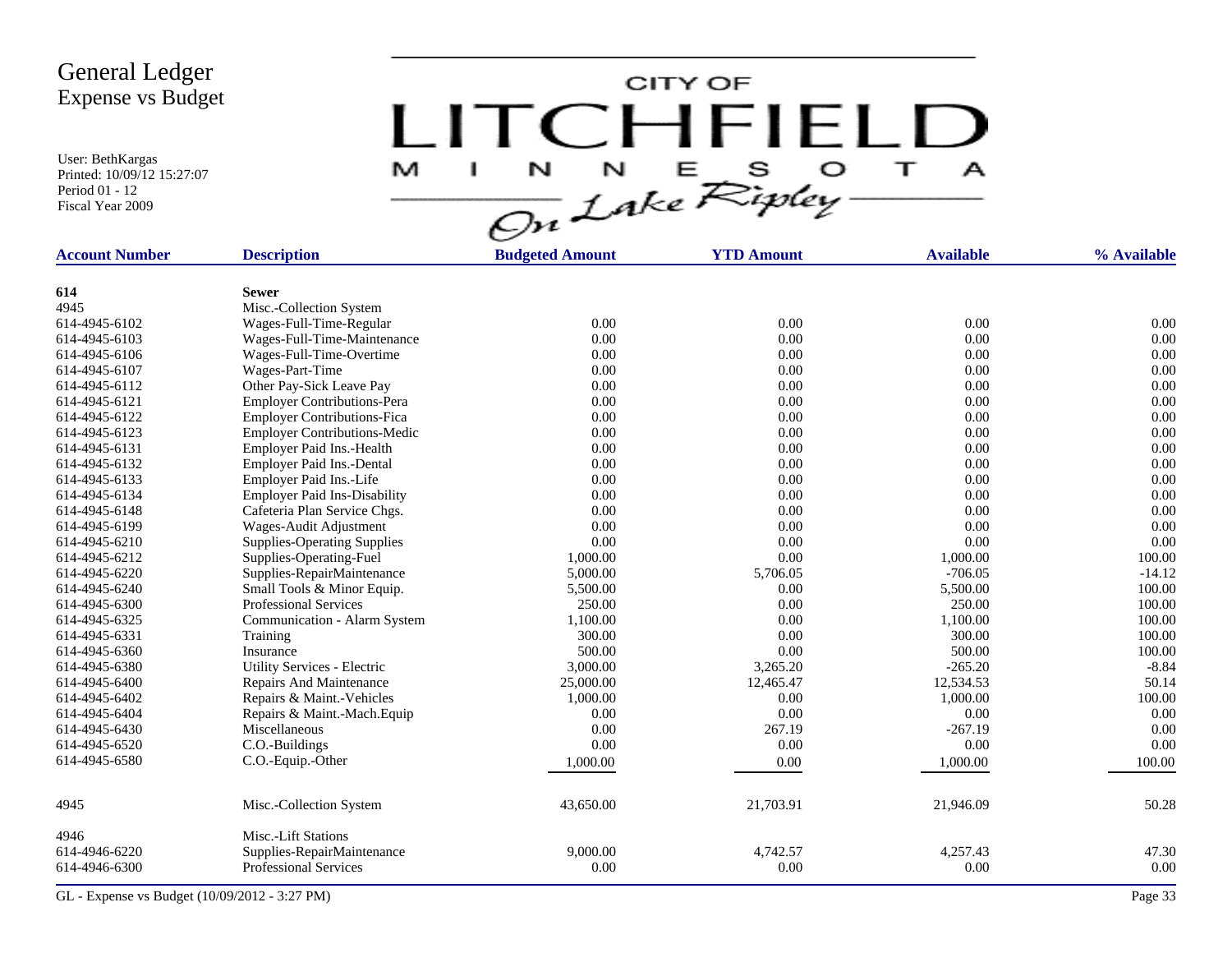| <b>Account Number</b> | <b>Description</b>                  | <b>Budgeted Amount</b> | <b>YTD Amount</b> | <b>Available</b> | % Available |
|-----------------------|-------------------------------------|------------------------|-------------------|------------------|-------------|
| 614-4946-6403         | Repairs & Maint.-Imp. Other         | 7,000.00               | 0.00              | 7,000.00         | 100.00      |
| 614-4946-6530         | C.O.-Other Imp.                     | 0.00                   | 0.00              | 0.00             | 0.00        |
|                       |                                     |                        |                   |                  |             |
| 4946                  | Misc.-Lift Stations                 | 16,000.00              | 4,742.57          | 11,257.43        | 70.36       |
| 4947                  | Misc.-Treatment Plant               |                        |                   |                  |             |
| 614-4947-6101         | Wages-Full-Time-Supervisor          | 67,440.00              | 65,819.18         | 1,620.82         | 2.40        |
| 614-4947-6102         | Wages-Full-Time-Regular             | 258,627.00             | 208,170.07        | 50,456.93        | 19.51       |
| 614-4947-6103         | Wages-Full-Time-Maintenance         | 0.00                   | 0.00              | 0.00             | 0.00        |
| 614-4947-6106         | Wages-Full-Time-Overtime            | 18,000.00              | 24,844.20         | $-6,844.20$      | $-38.02$    |
| 614-4947-6107         | Wages-Part-Time                     | 5,000.00               | 0.00              | 5,000.00         | 100.00      |
| 614-4947-6108         | Wages-Part-Time-Overtime            | 0.00                   | 0.00              | 0.00             | 0.00        |
| 614-4947-6111         | Other Pay-Severance Pay             | 0.00                   | 0.00              | 0.00             | $0.00\,$    |
| 614-4947-6112         | Other Pay-Sick Leave Pay            | 1,365.00               | 1,645.08          | $-280.08$        | $-20.52$    |
| 614-4947-6116         | Pager Allowance                     | 16,936.00              | 7,267.06          | 9,668.94         | 57.09       |
| 614-4947-6121         | Employer Contributions-Pera         | 23,554.00              | 20,938.12         | 2,615.88         | 11.11       |
| 614-4947-6122         | <b>Employer Contributions-Fica</b>  | 21,720.00              | 18,995.53         | 2,724.47         | 12.54       |
| 614-4947-6123         | <b>Employer Contributions-Medic</b> | 5,080.00               | 4,442.40          | 637.60           | 12.55       |
| 614-4947-6131         | Employer Paid Ins.-Health           | 87,360.00              | 64,252.34         | 23,107.66        | 26.45       |
| 614-4947-6132         | Employer Paid Ins.-Dental           | 6,827.00               | 6,040.79          | 786.21           | 11.52       |
| 614-4947-6133         | Employer Paid Ins.-Life             | 1,092.00               | 905.47            | 186.53           | 17.08       |
| 614-4947-6134         | <b>Employer Paid Ins-Disability</b> | 1,565.00               | 1,357.47          | 207.53           | 13.26       |
| 614-4947-6148         | Cafeteria Plan Service Chgs.        | 300.00                 | 279.00            | 21.00            | 7.00        |
| 614-4947-6199         | Wages-Audit Adjustment              | $0.00\,$               | 101,623.45        | $-101,623.45$    | 0.00        |
| 614-4947-6200         | Supplies-Office Supplies            | 1,000.00               | 426.63            | 573.37           | 57.34       |
| 614-4947-6209         | Supplies-Operating-Fuels-Sld        | 1,000.00               | 0.00              | 1,000.00         | 100.00      |
| 614-4947-6210         | <b>Supplies-Operating Supplies</b>  | 0.00                   | 0.00              | 0.00             | 0.00        |
| 614-4947-6212         | Supplies-Operating-Fuel             | 20,000.00              | 9,997.88          | 10,002.12        | 50.01       |
| 614-4947-6216         | Supplies-Operating-SaltChlo         | 200,000.00             | 260,090.98        | $-60,090.98$     | $-30.05$    |
| 614-4947-6218         | Supplies-Operating-Lab              | 9,000.00               | 6,395.19          | 2,604.81         | 28.94       |
| 614-4947-6220         | Supplies-RepairMaintenance          | 78,000.00              | 57,828.89         | 20,171.11        | 25.86       |
| 614-4947-6240         | Small Tools & Minor Equip.          | 3,000.00               | 2,155.26          | 844.74           | 28.16       |
| 614-4947-6300         | Professional Services               | 125,000.00             | 87,104.50         | 37,895.50        | 30.32       |
| 614-4947-6321         | Communication - Telephone           | 10,000.00              | 9,904.49          | 95.51            | 0.96        |
| 614-4947-6322         | Communication - Postage             | 350.00                 | 0.00              | 350.00           | 100.00      |
| 614-4947-6331         | Training                            | 4,000.00               | 3,085.36          | 914.64           | 22.87       |
| 614-4947-6333         | Transportation - Freight            | 500.00                 | 105.40            | 394.60           | 78.92       |
| 614-4947-6350         | Printing, Publish, & Record         | 100.00                 | 127.19            | $-27.19$         | $-27.19$    |
| 614-4947-6360         | Insurance                           | 56,000.00              | 51,447.31         | 4,552.69         | 8.13        |
| 614-4947-6380         | Utility Services - Electric         | 160,000.00             | 178,224.60        | $-18,224.60$     | $-11.39$    |
| 614-4947-6383         | <b>Utility Services - Gas</b>       | 75,000.00              | 35,787.40         | 39,212.60        | 52.28       |
| 614-4947-6400         | Repairs And Maintenance             | 50,000.00              | 41,324.45         | 8,6/5.55         | 17.35       |
| 614-4947-6402         | Repairs & Maint.-Vehicles           | 1,000.00               | 0.00              | 1,000.00         | 100.00      |
| 614-4947-6405         | Repair & Maintenance-Tank           | $0.00\,$               | $0.00\,$          | 0.00             | $0.00\,$    |
| 614-4947-6410         | Rentals                             | 1,500.00               | 0.00              | 1,500.00         | 100.00      |
| 614-4947-6417         | Rentals - Revolving - 2009          | 0.00                   | $0.00\,$          | 0.00             | $0.00\,$    |
| 614-4947-6418         | Rentals-Revolving-2007              | 6,680.00               | 6,680.00          | 0.00             | $0.00\,$    |
| 614-4947-6421         | Rentals-Revolving-2003              | 0.00                   | $0.00\,$          | 0.00             | 0.00        |
| 614-4947-6422         | Rentals-Revolving-2004              | 7,605.00               | 7,605.00          | 0.00             | $0.00\,$    |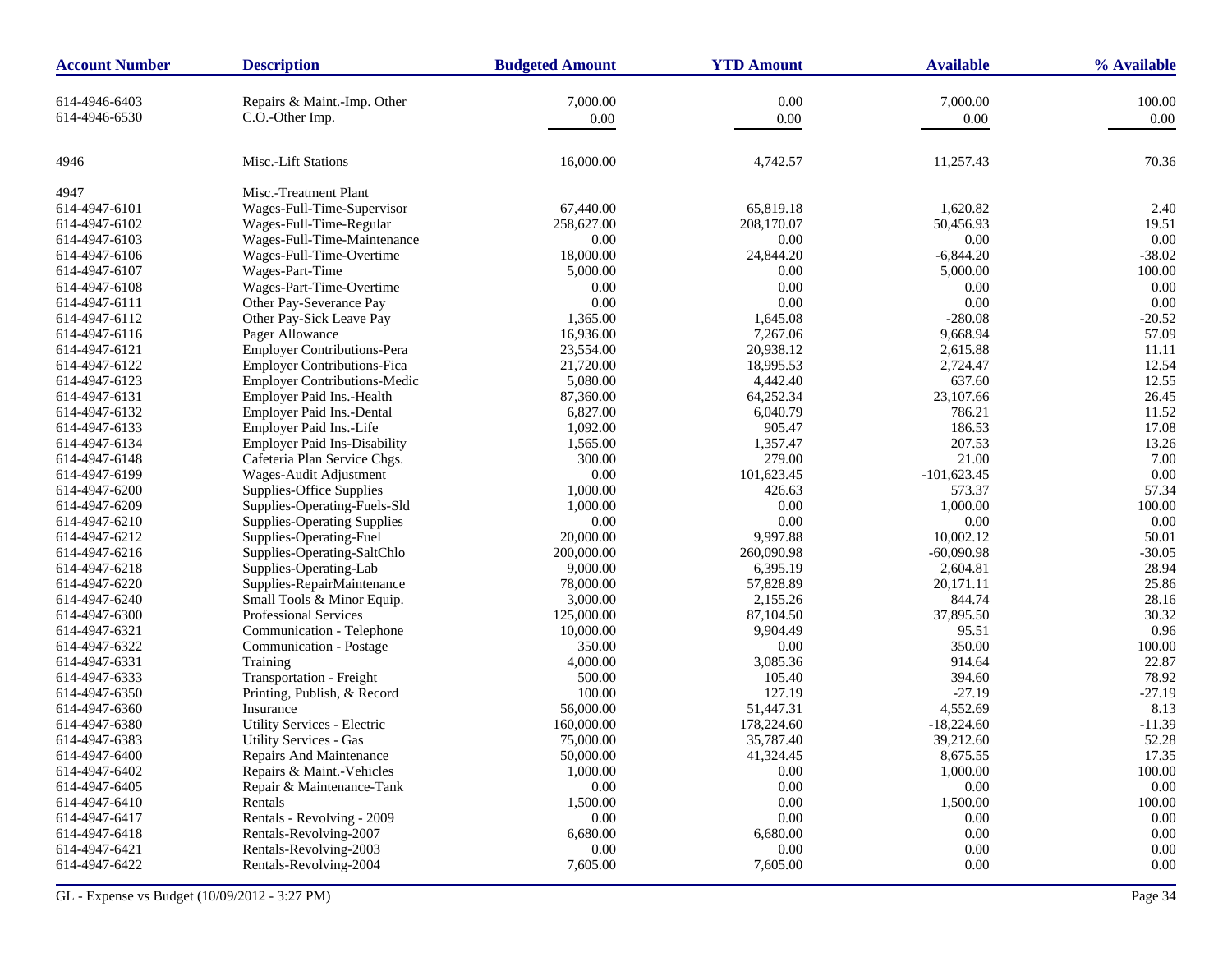| <b>Account Number</b> | <b>Description</b>             | <b>Budgeted Amount</b> | <b>YTD Amount</b> | <b>Available</b> | % Available    |
|-----------------------|--------------------------------|------------------------|-------------------|------------------|----------------|
| 614-4947-6425         | Rentals-Revolving-2006         | 5,623.00               | 5,623.00          | 0.00             | 0.00           |
| 614-4947-6426         | Rentals - Uniforms             | 9,000.00               | 9,204.02          | $-204.02$        | $-2.27$        |
| 614-4947-6427         | Rentals-Revolving-2005         | 0.00                   | 0.00              | 0.00             | 0.00           |
| 614-4947-6428         | Depreciation - Local           | 0.00                   | 0.00              | 0.00             | 0.00           |
| 614-4947-6429         | Depreciation Expense           | 0.00                   | 0.00              | 0.00             | 0.00           |
| 614-4947-6430         | Miscellaneous                  | 1,526.00               | 5,654.05          | $-4,128.05$      | $-270.51$      |
| 614-4947-6431         | Miscellaneous - Mpca - Annua   | 6,000.00               | 5,900.00          | 100.00           | 1.67           |
| 614-4947-6432         | Misc.-Elected Or Appointed     | 500.00                 | 0.00              | 500.00           | 100.00         |
| 614-4947-6433         | Misc.-Wwtp Engineering Study   | 0.00                   | $0.00\,$          | 0.00             | 0.00           |
| 614-4947-6436         | Misc.-Creek Study              | 0.00                   | 0.00              | 0.00             | 0.00           |
| 614-4947-6455         | Misc.-New Employee Costs       | 0.00                   | 0.00              | 0.00             | 0.00           |
| 614-4947-6456         | Misc.-Gopher State One Call    | 500.00                 | 0.00              | 500.00           | 100.00         |
| 614-4947-6476         | Misc.-Vendor Sales Tax         | 0.00                   | 0.00              | 0.00             | 0.00           |
| 614-4947-6477         | Misc.-Vendor Use Tax           | 0.00                   | 0.00              | 0.00             | 0.00           |
| 614-4947-6510         | C.O.-Land                      | 0.00                   | 0.00              | 0.00             | 0.00           |
| 614-4947-6520         | C.O.-Buildings                 | 0.00                   | 0.00              | 0.00             | 0.00           |
| 614-4947-6530         | C.O.-Other Imp.                | 0.00                   | 0.00              | 0.00             | 0.00           |
| 614-4947-6544         | C.O.-Heavy Equip.              | 0.00                   | 0.00              | 0.00             | 0.00           |
| 614-4947-6550         | C.O.-Vehicles                  | 0.00                   | 0.00              | 0.00             | 0.00           |
| 614-4947-6560         | C.O.-Furniture & Fixtures      | 0.00                   | $0.00\,$          | 0.00             | 0.00           |
| 614-4947-6580         | C.O.-Equip.-Other              | 0.00                   | 0.00              | 0.00             | 0.00           |
| 4947                  | Misc.-Treatment Plant          | 1,347,750.00           | 1,311,251.76      | 36,498.24        | 2.71           |
| 4948                  | Misc.-Admin. & General         |                        |                   |                  |                |
| 614-4948-6300         | <b>Professional Services</b>   | 0.00                   | 0.00              | 0.00             | 0.00           |
| 614-4948-6425         | Rentals-Revolving-2006         | 0.00                   | 0.00              | 0.00             | 0.00           |
| 614-4948-6428         | Depreciation - Local           | 0.00                   | 577,205.89        | -577,205.89      | 0.00           |
| 614-4948-6430         | Miscellaneous                  | 0.00                   | 0.00              | 0.00             | 0.00           |
| 614-4948-6437         | Misc.-Retiree Health Insurance | 0.00                   | 11,673.20         | $-11,673.20$     | 0.00           |
| 614-4948-6440         | Misc.-Contingency Funds        | 0.00                   | $0.00\,$          | 0.00             | 0.00           |
| 614-4948-6442         | Uncollectible Accounts         | 0.00                   | 13,038.86         | $-13,038.86$     | 0.00           |
| 614-4948-6444         | Misc.-Bookkeeping              | 10,000.00              | 10,000.00         | 0.00             | 0.00           |
| 614-4948-6445         | Misc.-Audit                    | 8,000.00               | 8,000.00          | 0.00             | 0.00           |
| 614-4948-6446         | <b>Interest Expense</b>        | 0.00                   | $-4,134.37$       | 4,134.37         | 0.00           |
| 614-4948-6460         | Misc.-Sewer                    | 0.00                   | 0.00              | 0.00             | 0.00           |
| 614-4948-6530         | C.O.-Locally Fund Construct.   | 0.00                   | 0.00              | 0.00             | 0.00           |
| 614-4948-6600         | Debt Ser.-Principal            | 0.00                   | 0.00              | 0.00             | 0.00           |
| 614-4948-6610         | Debt Ser.-Interest             | 0.00                   | 0.00              | 0.00             | 0.00           |
| 614-4948-6620         | Debt Serv.-Agent Fee           | 0.00                   | 0.00              | 0.00             | 0.00           |
| 614-4948-6624         | <b>Bond Discount</b>           | 0.00                   | 4,624.92          | $-4,624.92$      | 0.00           |
| 614-4948-6713         | Rentals Rev. Fund-2003         | 0.00                   | 0.00              | 0.00             | $0.00^{\circ}$ |
| 614-4948-6721         | Transfers-Int.-Perm.-General   | 0.00                   | $0.00\,$          | 0.00             | 0.00           |
| 614-4948-6724         | Transfer-Receptionist          | 10,000.00              | 10,000.00         | 0.00             | 0.00           |
| 614-4948-6725         | Transfers-Safety               | 5,000.00               | 5,000.00          | 0.00             | 0.00           |
| 614-4948-6726         | <b>Transfer</b> - Technology   | 10,000.00              | 10,000.00         | 0.00             | 0.00           |
| 614-4948-6735         | Transfer-P.W. Mgmt. Center     | 3,250.00               | 3,250.00          | 0.00             | 0.00           |
| 614-4948-6743         | <b>Transfer-General Fund</b>   | 65,000.00              | 65,000.00         | 0.00             | 0.00           |
| 614-4948-6745         | Transfer-Gov.-Perm-88 Dis.Bd   | 0.00                   | 0.00              | 0.00             | 0.00           |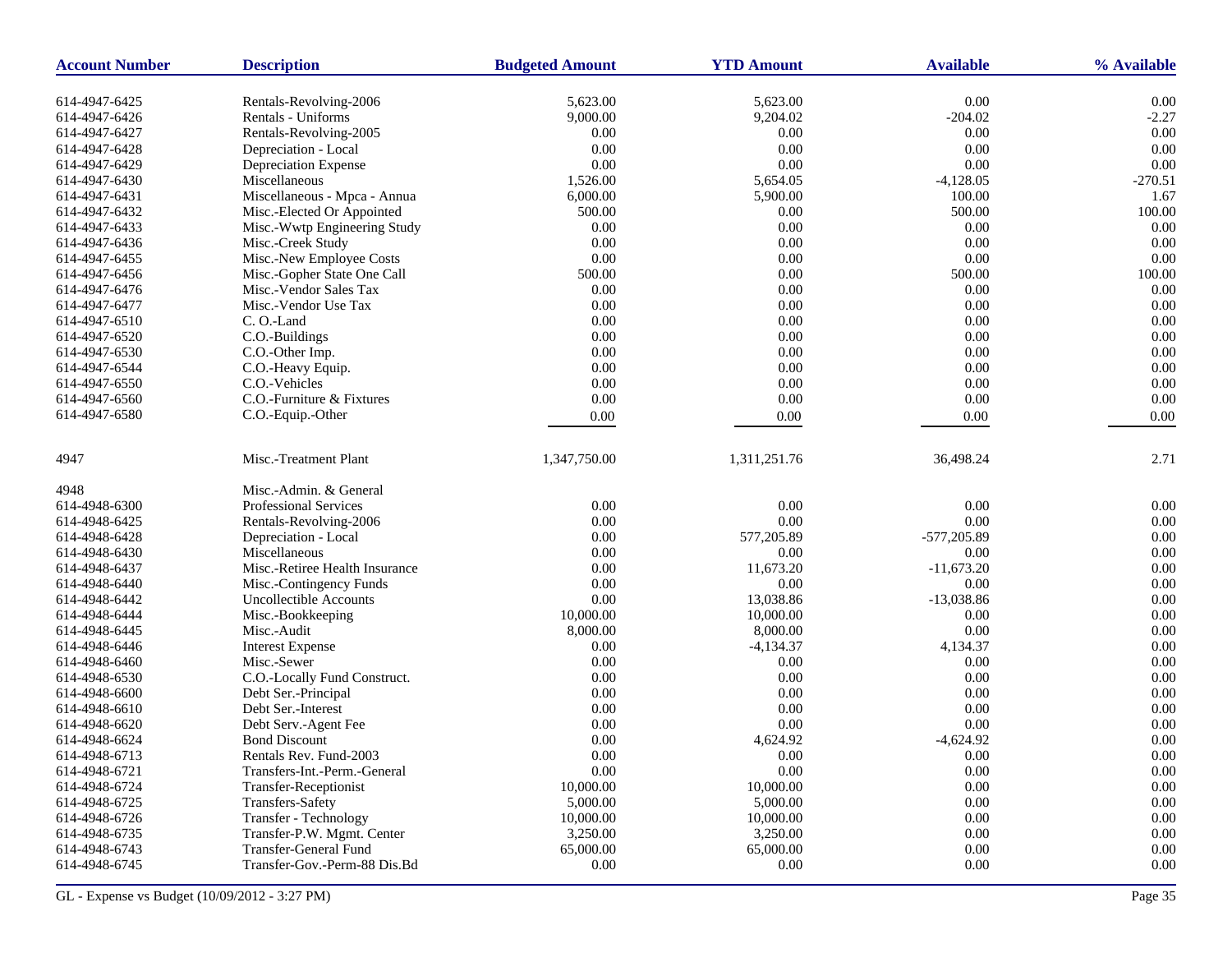| <b>Account Number</b> | <b>Description</b>           | <b>Budgeted Amount</b> | <b>YTD Amount</b> | <b>Available</b> | % Available |
|-----------------------|------------------------------|------------------------|-------------------|------------------|-------------|
|                       |                              |                        |                   |                  |             |
| 614-4948-6747         | Transfer - Insurance Rev.    | 0.00                   | 0.00              | 0.00             | $0.00\,$    |
| 614-4948-6749         | Transfer-Capital Imp. Fund   | 0.00                   | 0.00              | 0.00             | 0.00        |
| 614-4948-6753         | Transfer-2002 W.W. Treat. Bd | 378,600.00             | 63,600.00         | 315,000.00       | 83.20       |
| 614-4948-6754         | Transfer-2001 W.W. Treat. Bd | 732,000.00             | 732,000.00        | 0.00             | 0.00        |
| 614-4948-6755         | Transfer-2009 W.W. P.F.A.    | 0.00                   | 105,000.00        | $-105,000.00$    | 0.00        |
| 614-4948-6757         | Transfer-Infrastructure      | 0.00                   | 0.00              | 0.00             | 0.00        |
| 614-4948-6759         | Transfer-93B Ww Fac. Ref.    | 0.00                   | 0.00              | 0.00             | 0.00        |
| 614-4948-6761         | Transfer-Ww Imp. Pfa Loan O1 | 0.00                   | 0.00              | 0.00             | 0.00        |
| 614-4948-6770         | Loss on Asset Disposal       | 0.00                   | 57,481.33         | -57,481.33       | 0.00        |
| 4948                  | Misc.-Admin. & General       | ,221,850.00            | 1,671,739.83      | -449,889.83      | $-36.82$    |
|                       |                              |                        |                   |                  |             |
|                       |                              |                        |                   |                  |             |
| 614                   | <b>Sewer</b>                 | 2,629,250.00           | 3,009,438.07      | -380,188.07      | $-14.46$    |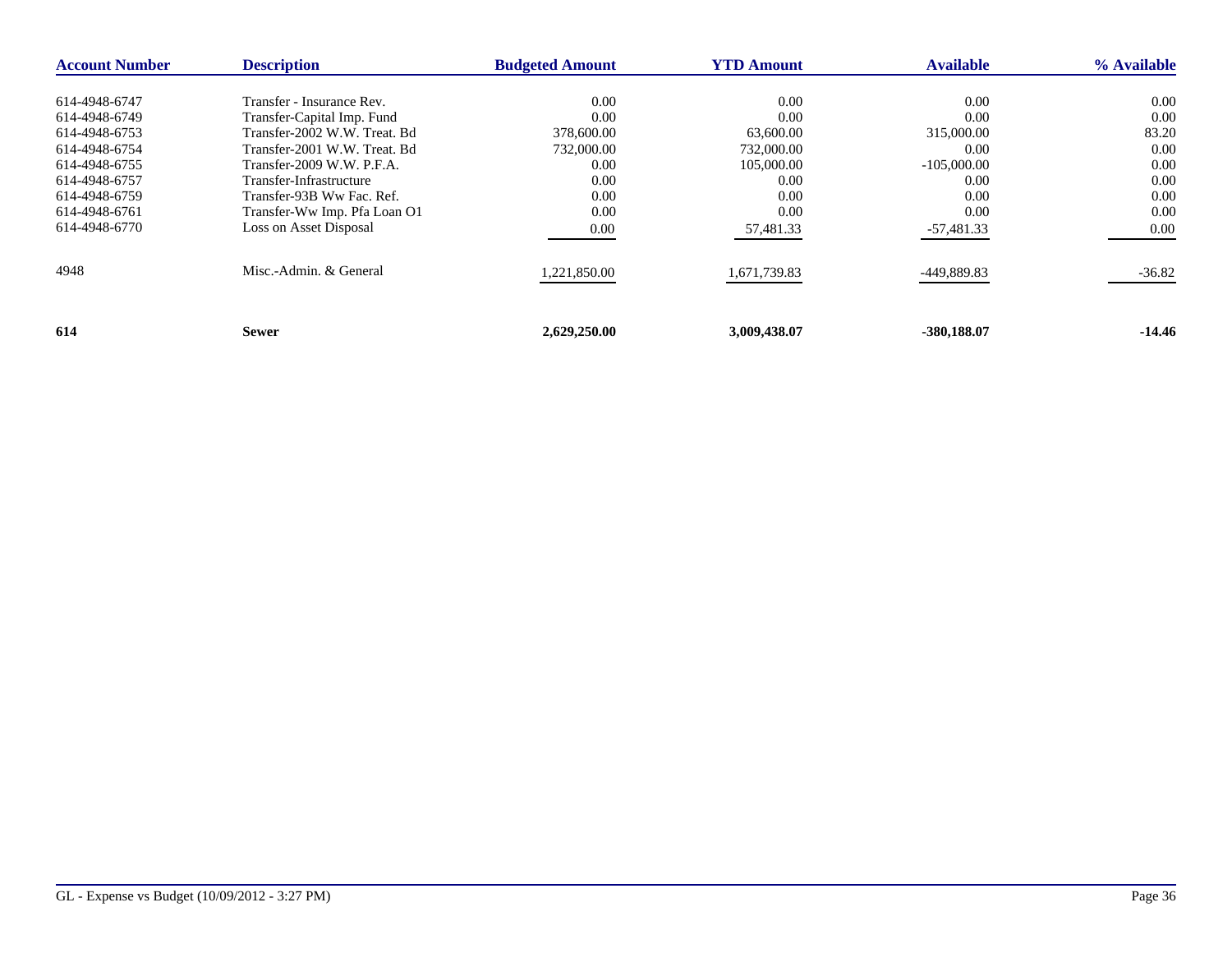User: BethKargas Printed: 10/09/12 15:27:08 Period 01 - 12 Fiscal Year 2009



| <b>Account Number</b> | <b>Description</b>                  | <b>Budgeted Amount</b> | <b>YTD Amount</b> | <b>Available</b> | % Available |
|-----------------------|-------------------------------------|------------------------|-------------------|------------------|-------------|
|                       |                                     |                        |                   |                  |             |
| 620                   | Liquor                              |                        |                   |                  |             |
| 4975                  | Misc.-Purchases-Off-Sale            |                        |                   |                  |             |
| 620-4975-6250         | Merchandise-Resale-Ice              | 0.00                   | 0.00              | 0.00             | 0.00        |
| 620-4975-6251         | Merchandise-Resale-Liquor           | 492,000.00             | 490,956.35        | 1.043.65         | 0.21        |
| 620-4975-6252         | Merchandise-Resale-Beer             | 823,000.00             | 769,959.26        | 53,040.74        | 6.44        |
| 620-4975-6253         | Merchandise-Resale-Wine             | 149,000.00             | 158,952.17        | $-9.952.17$      | $-6.68$     |
| 620-4975-6254         | Merchandise-Resale-Taxable          | 19,000.00              | 19,561.79         | $-561.79$        | $-2.96$     |
| 620-4975-6255         | Merchandise-Resale-Non-Tax          | 12,000.00              | 11,710.39         | 289.61           | 2.41        |
| 620-4975-6333         | Transportation - Freight            | 7,500.00               | 10,460.16         | $-2,960.16$      | $-39.47$    |
| 620-4975-6452         | Misc.-Beer Cases                    | 2,600.00               | $-26.98$          | 2,626.98         | 101.04      |
| 620-4975-6742         | Transfer-Gov.-Perm.-Sales Tx        | 161,000.00             | 171,625.00        | $-10,625.00$     | $-6.60$     |
|                       |                                     |                        |                   |                  |             |
| 4975                  | Misc.-Purchases-Off-Sale            | 1,666,100.00           | 1,633,198.14      | 32,901.86        | 1.97        |
| 4976                  | Misc.-Operate Exp.-Off-Sale         |                        |                   |                  |             |
| 620-4976-6101         | Wages-Full-Time-Supervisor          | 57,631.00              | 58,746.32         | $-1,115.32$      | $-1.94$     |
| 620-4976-6102         | Wages-Full-Time-Regular             | 39,238.00              | 39,448.49         | $-210.49$        | $-0.54$     |
| 620-4976-6103         | Wages-Full-Time-Maintenance         | 400.00                 | 0.00              | 400.00           | 100.00      |
| 620-4976-6106         | Wages-Full-Time-Overtime            | 0.00                   | 42.45             | $-42.45$         | 0.00        |
| 620-4976-6107         | Wages-Part-Time                     | 35,000.00              | 48,813.03         | $-13,813.03$     | $-39.47$    |
| 620-4976-6108         | Wages-Part-Time-Overtime            | 0.00                   | 0.00              | 0.00             | 0.00        |
| 620-4976-6111         | Other Pay-Severance Pay             | 0.00                   | 0.00              | 0.00             | 0.00        |
| 620-4976-6112         | Other Pay-Sick Leave Pay            | 656.00                 | 292.40            | 363.60           | 55.43       |
| 620-4976-6121         | <b>Employer Contributions-Pera</b>  | 7,039.00               | 8,019.21          | $-980.21$        | $-13.93$    |
| 620-4976-6122         | <b>Employer Contributions-Fica</b>  | 6,547.00               | 8,842.67          | $-2,295.67$      | $-35.06$    |
| 620-4976-6123         | <b>Employer Contributions-Medic</b> | 1,534.00               | 2,067.84          | $-533.84$        | $-34.80$    |
| 620-4976-6131         | Employer Paid Ins.-Health           | 27,205.00              | 28,004.54         | $-799.54$        | $-2.94$     |
| 620-4976-6132         | Employer Paid Ins.-Dental           | 2,652.00               | 2,656.40          | $-4.40$          | $-0.17$     |
| 620-4976-6133         | Employer Paid Ins.-Life             | 312.00                 | 335.36            | $-23.36$         | $-7.49$     |
| 620-4976-6134         | <b>Employer Paid Ins-Disability</b> | 465.00                 | 501.98            | $-36.98$         | $-7.95$     |
| 620-4976-6148         | Cafeteria Plan Service Chgs.        | 100.00                 | 108.00            | $-8.00$          | $-8.00$     |
| 620-4976-6199         | Wages-Audit Adjustment              | 0.00                   | $-5,238.50$       | 5,238.50         | 0.00        |
| 620-4976-6200         | Supplies-Office Supplies            | 300.00                 | 57.17             | 242.83           | 80.94       |
| 620-4976-6210         | <b>Supplies-Operating Supplies</b>  | 6,200.00               | 6,287.73          | $-87.73$         | $-1.42$     |
| 620-4976-6240         | Small Tools & Minor Equip.          | 50.00                  | 0.00              | 50.00            | 100.00      |
| 620-4976-6300         | <b>Professional Services</b>        | 100.00                 | 0.00              | 100.00           | 100.00      |
| 620-4976-6321         | Communication - Telephone           | 2,200.00               | 2,700.38          | $-500.38$        | $-22.74$    |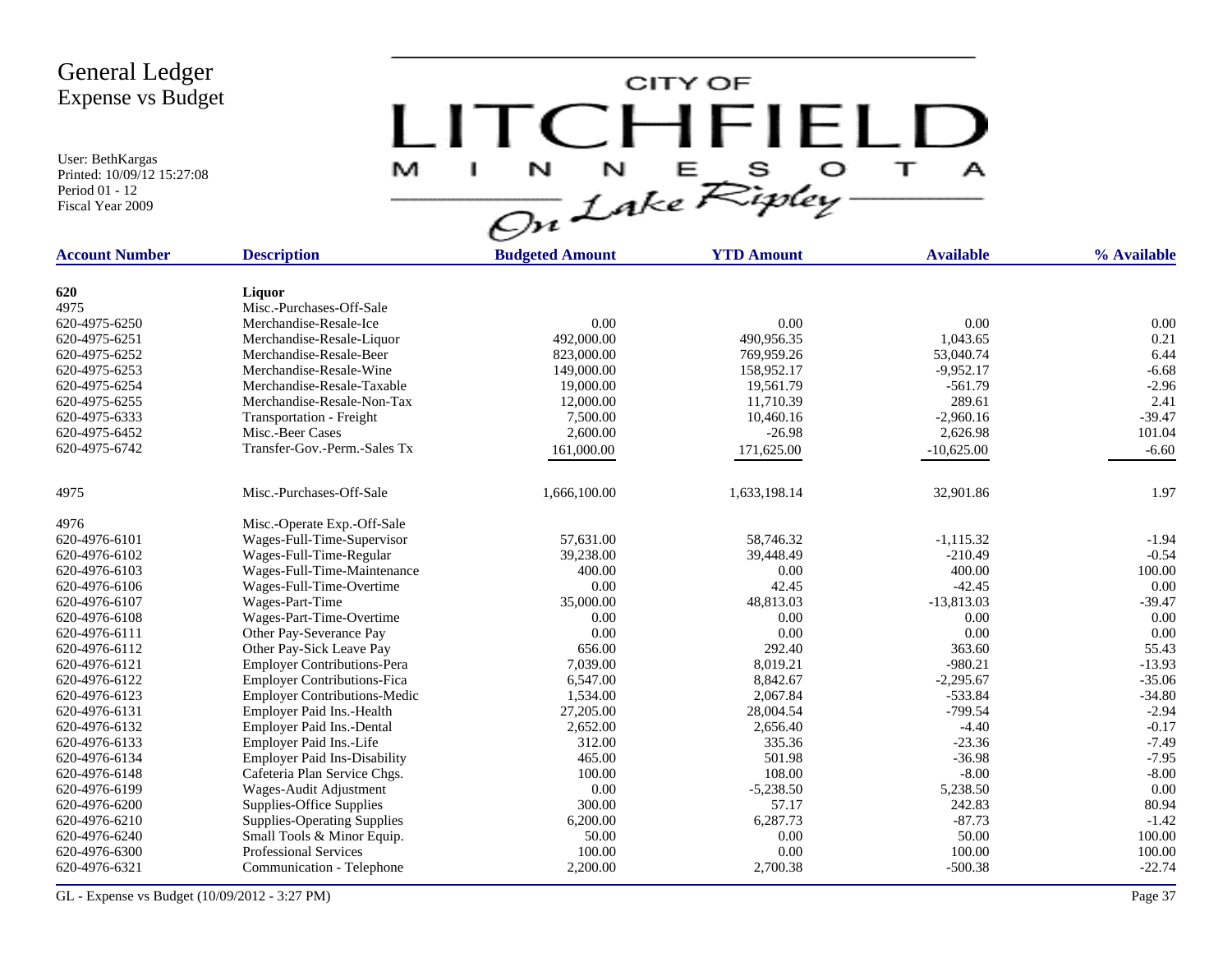| <b>Account Number</b> | <b>Description</b>           | <b>Budgeted Amount</b> | <b>YTD Amount</b> | <b>Available</b> | % Available |
|-----------------------|------------------------------|------------------------|-------------------|------------------|-------------|
| 620-4976-6325         | Communication - Alarm System | 800.00                 | 239.63            | 560.37           | 70.05       |
| 620-4976-6331         | Training                     | 1,500.00               | 1,191.70          | 308.30           | 20.55       |
| 620-4976-6340         | Advertising                  | 7,000.00               | 7,927.81          | $-927.81$        | $-13.25$    |
| 620-4976-6360         | Insurance                    | 8,000.00               | 9,565.84          | $-1,565.84$      | $-19.57$    |
| 620-4976-6400         | Repairs And Maintenance      | 500.00                 | 35.42             | 464.58           | 92.92       |
| 620-4976-6428         | Depreciation - Local         | 0.00                   | 0.00              | 0.00             | 0.00        |
| 620-4976-6430         | Miscellaneous                | 7,000.00               | 7,798.40          | $-798.40$        | $-11.41$    |
| 620-4976-6431         | Misc.-Charge Card Fees       | 17,000.00              | 21,887.13         | $-4,887.13$      | $-28.75$    |
| 620-4976-6432         | Misc.-Uncollected Checks     | 0.00                   | 495.31            | $-495.31$        | $0.00\,$    |
| 620-4976-6440         | Contingency                  | 89,772.00              | 0.00              | 89,772.00        | 100.00      |
| 620-4976-6444         | Misc.-Bookkeeping            | 10,000.00              | 10,000.00         | 0.00             | 0.00        |
| 620-4976-6445         | Misc.-Audit                  | 4,000.00               | 3,950.00          | 50.00            | 1.25        |
| 620-4976-6455         | Misc.-New Employee Costs     | 0.00                   | 0.00              | 0.00             | 0.00        |
| 620-4976-6476         | Misc.-Vendor Sales Tax       | 500.00                 | 0.00              | 500.00           | 100.00      |
| 620-4976-6742         | Transfer-Gov.-Perm.-Sales Tx |                        |                   |                  |             |
|                       |                              | $0.00\,$               | 0.00              | $0.00\,$         | 0.00        |
| 4976                  | Misc.-Operate Exp.-Off-Sale  | 333,701.00             | 264,776.71        | 68,924.29        | 20.65       |
| 4977                  | Misc.-Bldg & Maint-Off-Sale  |                        |                   |                  |             |
| 620-4977-6220         | Supplies-RepairMaintenance   | 0.00                   | 313.96            | $-313.96$        | 0.00        |
| 620-4977-6380         | <b>Utility Services</b>      | 10,000.00              | 13,834.81         | $-3,834.81$      | $-38.35$    |
| 620-4977-6400         | Repairs And Maintenance      | 4,300.00               | 7,554.29          | $-3,254.29$      | $-75.68$    |
| 620-4977-6401         | Repairs & Maint - Building   | 0.00                   | 119.20            | $-119.20$        | 0.00        |
|                       |                              |                        |                   |                  |             |
| 4977                  | Misc.-Bldg & Maint-Off-Sale  | 14,300.00              | 21,822.26         | $-7,522.26$      | $-52.60$    |
| 4978                  | Misc.-Non-Operate-Off-Sale   |                        |                   |                  |             |
| 620-4978-6429         | Depreciation Expense         | 0.00                   | 6,861.25          | $-6,861.25$      | 0.00        |
| 620-4978-6440         | Misc.-Contingency Funds      | 0.00                   | 0.00              | 0.00             | 0.00        |
| 620-4978-6476         | Misc.-Vendor Sales Tax       | 0.00                   | 0.00              | 0.00             | 0.00        |
| 620-4978-6477         | Misc.-Vendor Use Tax         | 0.00                   | 0.00              | 0.00             | 0.00        |
| 620-4978-6520         | C.O.-Buildings               | 0.00                   | 0.00              | 0.00             | 0.00        |
| 620-4978-6580         | C.O.-Equip.-Other            | 0.00                   | $0.00\,$          | 0.00             | 0.00        |
| 620-4978-6721         | Transfers-Int.-Perm.         | 0.00                   | 0.00              | 0.00             | 0.00        |
| 620-4978-6722         | Transfers-Int.-Perm.-General | 0.00                   | 0.00              | 0.00             | 0.00        |
| 620-4978-6723         | Transfers-Int.-Perm-Gen.Side | 0.00                   | 0.00              | 0.00             | 0.00        |
| 620-4978-6724         | Transfer - Personal Study    | 0.00                   | 0.00              | 0.00             | 0.00        |
| 620-4978-6728         | Transfers-Int.-Perm-Civic A. | 59,000.00              | 59,000.00         | 0.00             | 0.00        |
| 620-4978-6747         | Transfer - Insurance Rev.    | 0.00                   | 0.00              | 0.00             | 0.00        |
| 620-4978-6757         | Transfer-Infrastructure      | 0.00                   | 78,218.00         | $-78,218.00$     | 0.00        |
| 620-4978-6770         | Loss on Asset Disposal       | 0.00                   | 0.00              | 0.00             | 0.00        |
| 4978                  | Misc.-Non-Operate-Off-Sale   | 59,000.00              | 144,079.25        | $-85,079.25$     | $-144.20$   |
|                       |                              |                        |                   |                  |             |
| 620                   | Liquor                       | 2,073,101.00           | 2,063,876.36      | 9,224.64         | 0.44        |
|                       |                              |                        |                   |                  |             |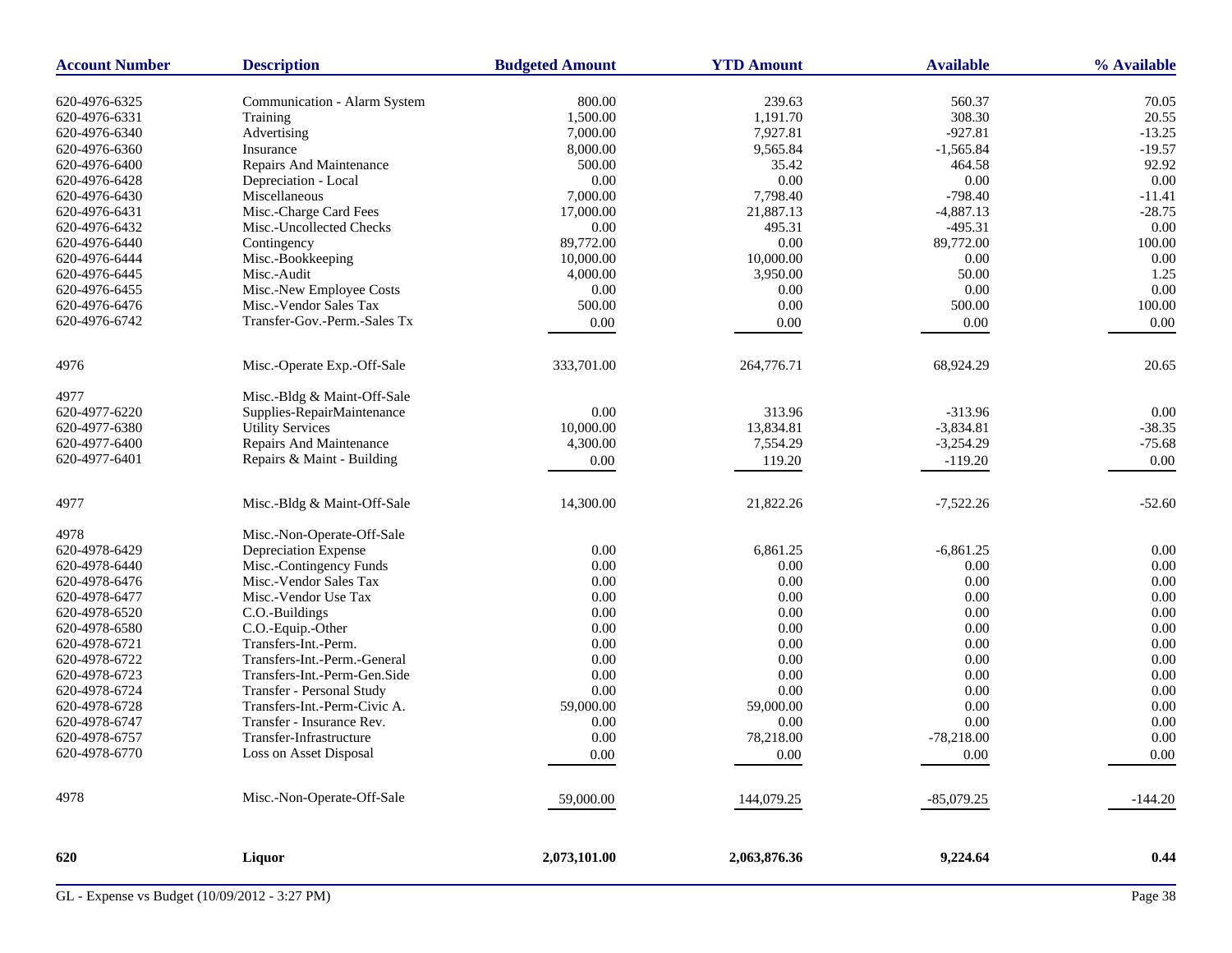| sumber<br>Accoun | `ription_<br>. 106 | Amount<br>-Budgeter | m<br>oun | * vailable = | <br>uabk |
|------------------|--------------------|---------------------|----------|--------------|----------|
|                  |                    |                     |          |              |          |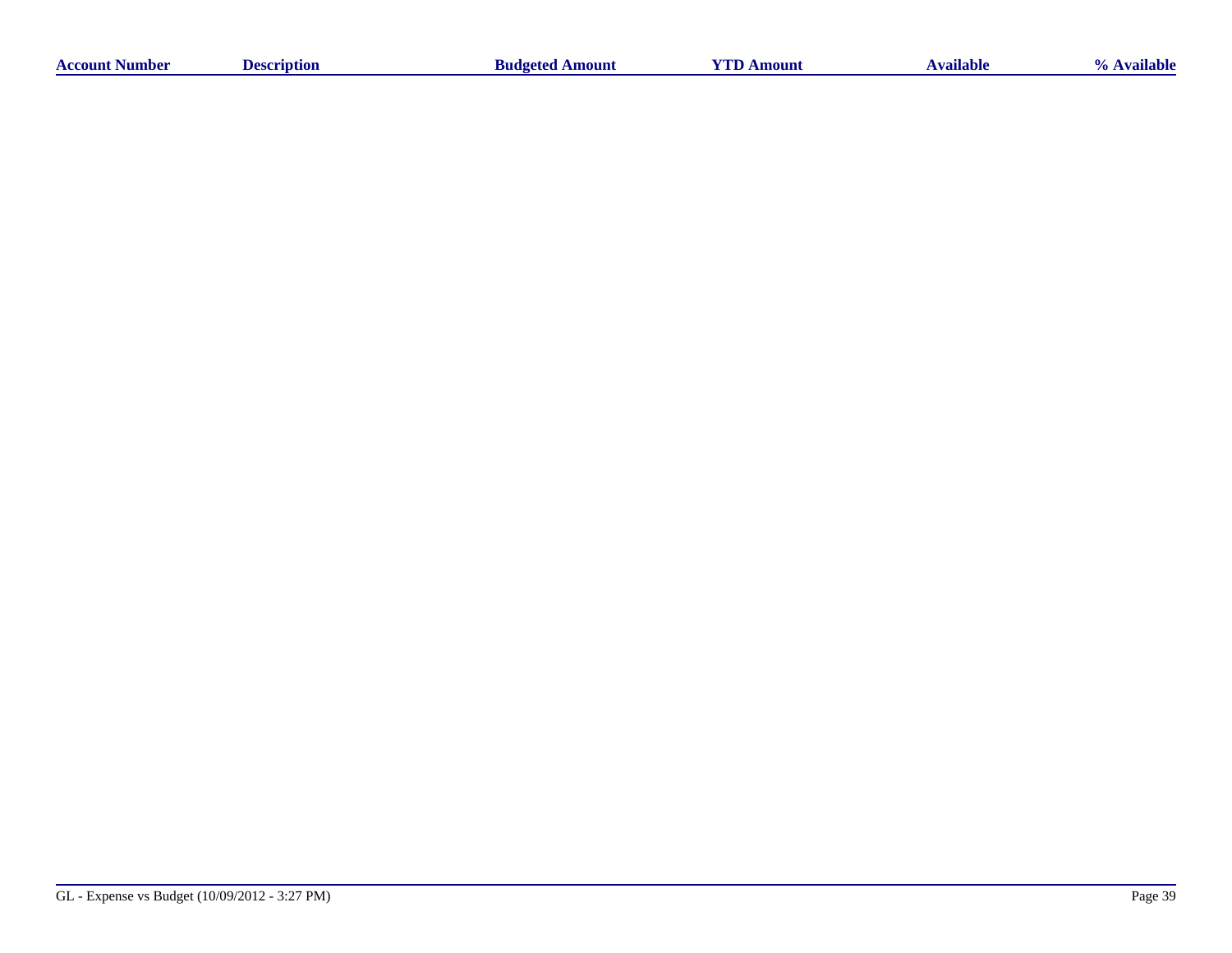User: BethKargas Printed: 10/09/12 15:27:08 Period 01 - 12 Fiscal Year 2009

LITCHFIELD

| <b>Account Number</b> | <b>Description</b>                        | <b>Budgeted Amount</b> | <b>YTD Amount</b> | <b>Available</b> | % Available |
|-----------------------|-------------------------------------------|------------------------|-------------------|------------------|-------------|
|                       |                                           |                        |                   |                  |             |
| 623                   | <b>Golf Course</b>                        |                        |                   |                  |             |
| 4983                  | Misc.-Golf Course                         |                        |                   |                  |             |
| 623-4983-6101         | Wages-Full-Time-Supervisor                | 0.00                   | 0.00              | 0.00             | 0.00        |
| 623-4983-6103         | Wages-Full-Time-Maintenance               | 0.00                   | 0.00              | 0.00             | 0.00        |
| 623-4983-6106         | Wages-Full-Time-Overtime                  | 0.00                   | 0.00              | 0.00             | 0.00        |
| 623-4983-6107         | Wages-Part-Time                           | 85,000.00              | 92,082.03         | $-7,082.03$      | $-8.33$     |
| 623-4983-6108         | Wages-Part-Time-Overtime                  | 0.00                   | 0.00              | 0.00             | 0.00        |
| 623-4983-6109         | Wages-Part-Time-Supervisor                | 32,500.00              | 32,626.58         | $-126.58$        | $-0.39$     |
| 623-4983-6121         | <b>Employer Contributions-Pera</b>        | 5,000.00               | 6,198.50          | $-1,198.50$      | $-23.97$    |
| 623-4983-6122         | <b>Employer Contributions-Fica</b>        | 7,000.00               | 7,794.18          | $-794.18$        | $-11.35$    |
| 623-4983-6123         | <b>Employer Contributions-Medic</b>       | 1,700.00               | 1,822.69          | $-122.69$        | $-7.22$     |
| 623-4983-6131         | Employer Paid Ins.-Health                 | 0.00                   | 0.00              | 0.00             | 0.00        |
| 623-4983-6132         | <b>Employer Paid Ins.-Dental</b>          | 0.00                   | 0.00              | 0.00             | 0.00        |
| 623-4983-6133         | Employer Paid Ins.-Life                   | 0.00                   | 0.00              | 0.00             | 0.00        |
| 623-4983-6134         | <b>Employer Paid Ins-Disability</b>       | 0.00                   | 0.00              | 0.00             | 0.00        |
| 623-4983-6199         | Wages-Audit Adjustment                    | 0.00                   | 0.00              | 0.00             | 0.00        |
| 623-4983-6210         | <b>Supplies-Operating Supplies</b>        | 0.00                   | 0.00              | 0.00             | 0.00        |
| 623-4983-6212         | Supplies-Operating-Fuel                   | 14,000.00              | 10,802.72         | 3,197.28         | 22.84       |
| 623-4983-6220         | Supplies-RepairMaintenance                | 30,000.00              | 43,092.73         | $-13,092.73$     | $-43.64$    |
| 623-4983-6240         | Small Tools & Minor Equip.                | 500.00                 | 159.70            | 340.30           | 68.06       |
| 623-4983-6300         | <b>Professional Services</b>              | 500.00                 | 0.00              | 500.00           | 100.00      |
| 623-4983-6309         | Professional-Computer Hdcap               | 6,500.00               | $-1,033.09$       | 7,533.09         | 115.89      |
| 623-4983-6320         | Communication                             | 3,000.00               | 3,234.49          | $-234.49$        | $-7.82$     |
| 623-4983-6331         | Training                                  | 200.00                 | 240.00            | $-40.00$         | $-20.00$    |
| 623-4983-6340         | Advertising                               | 0.00                   | 455.00            | $-455.00$        | 0.00        |
| 623-4983-6360         | Insurance                                 | 25,000.00              | 26,125.89         | $-1,125.89$      | $-4.50$     |
| 623-4983-6380         | <b>Utility Services</b>                   | 11,000.00              | 5,427.70          | 5,572.30         | 50.66       |
| 623-4983-6400         | Repairs And Maintenance                   | 3,000.00               | 10,816.06         | $-7,816.06$      | $-260.54$   |
| 623-4983-6410         | Rentals                                   | 900.00                 | 719.99            | 180.01           | 20.00       |
| 623-4983-6411         | Rentals - Land                            | 0.00                   | 0.00              | 0.00             | 0.00        |
| 623-4983-6417         | Rentals - Revolving - 2009                | 0.00                   | 0.00              | 0.00             | 0.00        |
| 623-4983-6418         | Rentals-Revolving-2007                    | 12,115.00              | 12,115.00         | 0.00             | 0.00        |
| 623-4983-6423         | Rentals-Revolving-2003                    | 0.00                   | 0.00              | 0.00             | 0.00        |
| 623-4983-6425         |                                           | 4,640.00               | 4,640.00          | 0.00             | 0.00        |
|                       | Rentals-Revolving - 2006<br>Miscellaneous | 15,000.00              | 15,388.84         | $-388.84$        | $-2.59$     |
| 623-4983-6430         |                                           |                        |                   |                  |             |
| 623-4983-6432         | Misc.-Elected Or Appointed                | 0.00                   | 0.00              | 0.00             | 0.00        |
| 623-4983-6441         | Misc.-Taxes                               | 14,000.00              | 13,827.37         | 172.63           | 1.23        |
| 623-4983-6446         | Misc.-Interest                            | 0.00                   | 0.00              | 0.00             | 0.00        |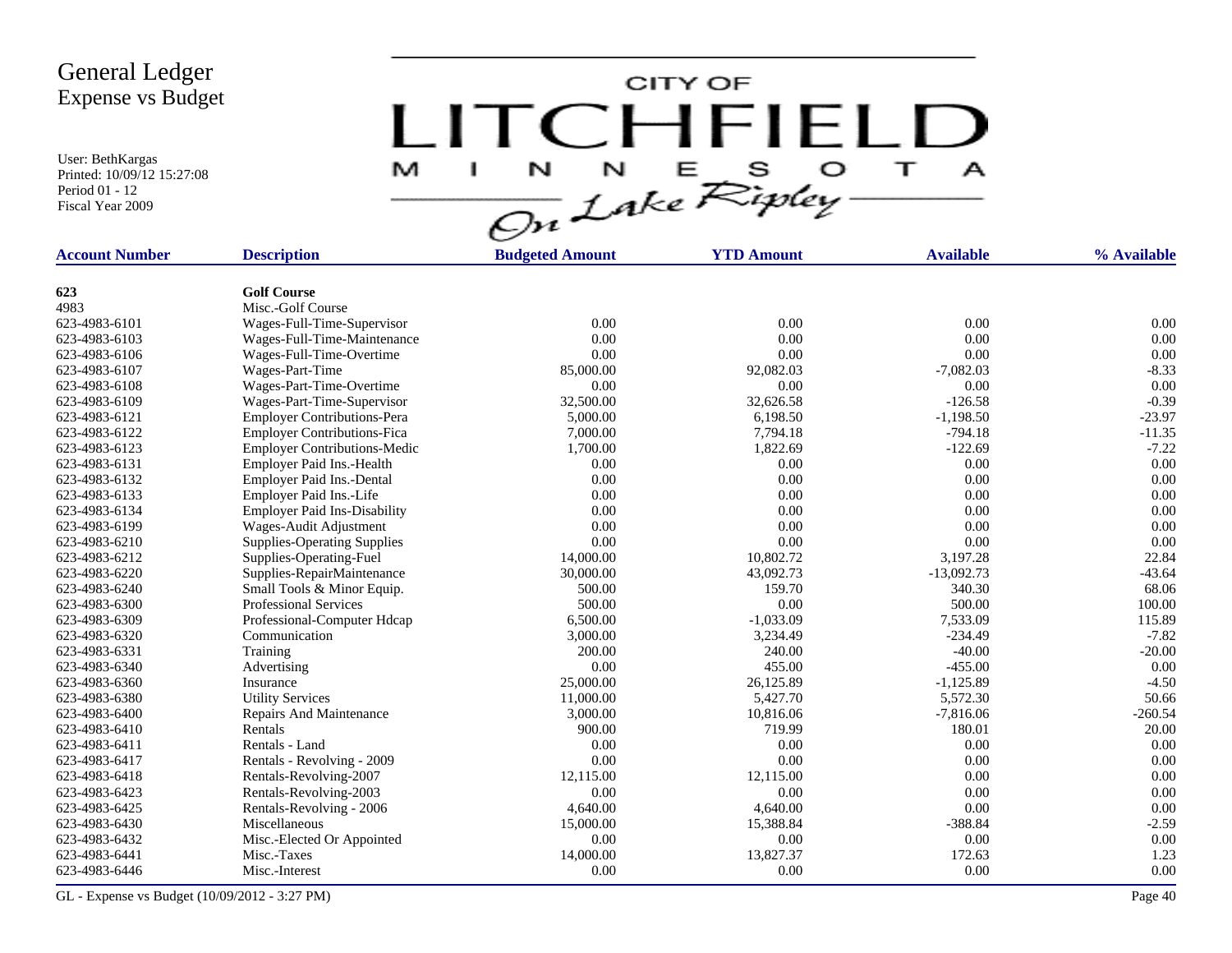| <b>Account Number</b> | <b>Description</b>        | <b>Budgeted Amount</b> | <b>YTD Amount</b> | <b>Available</b> | % Available |
|-----------------------|---------------------------|------------------------|-------------------|------------------|-------------|
|                       |                           |                        |                   |                  |             |
| 623-4983-6476         | Misc.-Vendor Sales Tax    | 1,200.00               | 0.00              | 1,200.00         | 100.00      |
| 623-4983-6477         | Misc.-Vendor Use Tax      | 0.00                   | 0.00              | 0.00             | 0.00        |
| 623-4983-6510         | C.O.-Land                 | 0.00                   | 0.00              | 0.00             | 0.00        |
| 623-4983-6520         | C.O.-Buildings            | 150.00                 | 0.00              | 150.00           | 100.00      |
| 623-4983-6530         | C.O.-Other Imp.           | 0.00                   | 0.00              | 0.00             | 0.00        |
| 623-4983-6580         | C.O.-Equip.-Other         | 5,485.00               | 0.00              | 5,485.00         | 100.00      |
| 623-4983-6600         | Debt Ser.-Principal       | 0.00                   | 0.00              | 0.00             | 0.00        |
| 623-4983-6610         | Debt Ser.-Interest        | 0.00                   | 0.00              | 0.00             | 0.00        |
| 623-4983-6721         | Transfers-G.O. Imp. 2007A | 27,500.00              | 27,500.00         | 0.00             | 0.00        |
| 623-4983-6747         | Transfer - Insurance Rev. | 0.00                   | 0.00              | 0.00             | 0.00        |
| 623-4983-6749         | Misc. - Contingency       | 0.00                   | 0.00              | 0.00             | 0.00        |
| 623-4983-6772         | Transfer-Golf Course Imp. | 0.00                   | $0.00\,$          | 0.00             | 0.00        |
|                       |                           |                        |                   |                  |             |
| 4983                  | Misc.-Golf Course         | 305,890.00             | 314,036.38        | $-8,146.38$      | $-2.66$     |
| 4986                  | Misc.-Community Room      |                        |                   |                  |             |
| 623-4986-6425         | Rentals-Revolving-2006    | 0.00                   | 0.00              | $0.00\,$         | 0.00        |
|                       |                           |                        |                   |                  |             |
| 4986                  | Misc.-Community Room      | 0.00                   | 0.00              | $0.00\,$         | 0.00        |
|                       |                           |                        |                   |                  |             |
| 623                   | <b>Golf Course</b>        | 305,890.00             | 314,036.38        | $-8,146.38$      | $-2.66$     |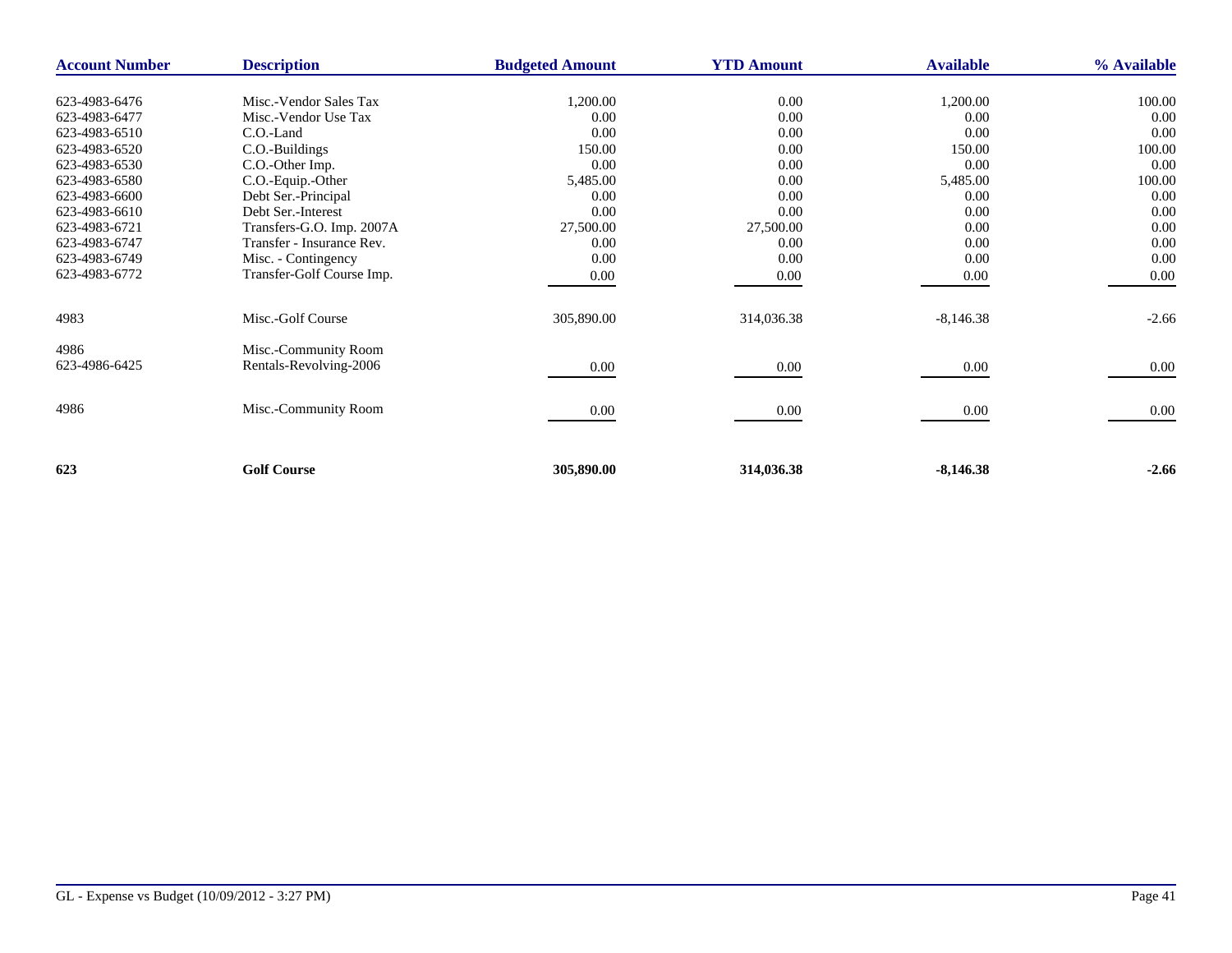User: BethKargas Printed: 10/09/12 15:27:08 Period 01 - 12 Fiscal Year 2009



| <b>Account Number</b> | <b>Description</b>                  | <b>Budgeted Amount</b> | <b>YTD Amount</b> | <b>Available</b> | % Available  |
|-----------------------|-------------------------------------|------------------------|-------------------|------------------|--------------|
| 626                   |                                     |                        |                   |                  |              |
| 4953                  | Airport<br>Misc.-Airport            |                        |                   |                  |              |
| 626-4953-6103         | Wages-Full-Time-Maintenance         | 0.00                   | 0.00              | 0.00             | 0.00         |
| 626-4953-6106         | Wages-Full-Time-Overtime            | 0.00                   | 0.00              | 0.00             | 0.00         |
| 626-4953-6107         | Wages-Part-Time                     | 300.00                 | 300.00            | 0.00             | 0.00         |
| 626-4953-6108         | Wages-Part-Time-Overtime            | 0.00                   | 0.00              | 0.00             | 0.00         |
| 626-4953-6121         | <b>Employer Contributions-Pera</b>  | 0.00                   | 0.00              | 0.00             | 0.00         |
| 626-4953-6122         | <b>Employer Contributions-Fica</b>  | 20.00                  | 18.60             | 1.40             | 7.00         |
| 626-4953-6123         | <b>Employer Contributions-Medic</b> | 5.00                   | 4.32              | 0.68             | 13.60        |
| 626-4953-6131         |                                     | 0.00                   | 0.00              | 0.00             | 0.00         |
| 626-4953-6132         | Employer Paid Ins.-Health           | 0.00                   | 0.00              | 0.00             |              |
| 626-4953-6133         | Employer Paid Ins.-Dental           | 0.00                   | 0.00              | 0.00             | 0.00<br>0.00 |
|                       | Employer Paid Ins.-Life             |                        | 0.00              | 0.00             | 0.00         |
| 626-4953-6134         | <b>Employer Paid Ins-Disability</b> | 0.00                   |                   |                  |              |
| 626-4953-6199         | Wages-Audit Adjustment              | 0.00                   | 0.00              | 0.00             | 0.00         |
| 626-4953-6210         | <b>Supplies-Operating Supplies</b>  | 0.00                   | 0.00              | 0.00             | 0.00         |
| 626-4953-6212         | Supplies-Operating-Fuel             | 120,000.00             | 57,656.99         | 62,343.01        | 51.95        |
| 626-4953-6220         | Supplies-RepairMaintenance          | 10,000.00              | 5,738.67          | 4,261.33         | 42.61        |
| 626-4953-6300         | <b>Professional Services</b>        | 500.00                 | 0.00              | 500.00           | 100.00       |
| 626-4953-6320         | Communication                       | 2,100.00               | 1,486.94          | 613.06           | 29.19        |
| 626-4953-6331         | Training                            | 400.00                 | 425.33            | $-25.33$         | $-6.33$      |
| 626-4953-6360         | Insurance                           | 18,000.00              | 16,561.63         | 1,438.37         | 7.99         |
| 626-4953-6380         | Utility Services - Electric         | 7,000.00               | 7,116.76          | $-116.76$        | $-1.67$      |
| 626-4953-6383         | <b>Utility Services - Gas</b>       | 2,000.00               | 861.72            | 1,138.28         | 56.91        |
| 626-4953-6400         | Repairs And Maintenance             | 5,300.00               | 8,003.41          | $-2,703.41$      | $-51.01$     |
| 626-4953-6415         | Repay-Sinking-1988                  | 0.00                   | 0.00              | 0.00             | 0.00         |
| 626-4953-6417         | Repay-Sinking-1990                  | 0.00                   | 0.00              | 0.00             | 0.00         |
| 626-4953-6430         | Miscellaneous                       | 4,975.00               | 2,925.70          | 2,049.30         | 41.19        |
| 626-4953-6432         | Misc.-Elected Or Appointed          | 0.00                   | 0.00              | 0.00             | 0.00         |
| 626-4953-6441         | Misc.-Taxes                         | 1,500.00               | 2,348.00          | $-848.00$        | $-56.53$     |
| 626-4953-6446         | Misc.-Interest                      | 0.00                   | 0.00              | 0.00             | 0.00         |
| 626-4953-6476         | Misc.-Vendor Sales Tax              | 0.00                   | 0.00              | 0.00             | 0.00         |
| 626-4953-6477         | Misc.-Vendor Use Tax                | 0.00                   | 0.00              | 0.00             | 0.00         |
| 626-4953-6520         | C.O.-Buildings                      | 0.00                   | 0.00              | 0.00             | 0.00         |
| 626-4953-6530         | C.O.-Other Imp.                     | 0.00                   | 0.00              | 0.00             | 0.00         |
| 626-4953-6625         | Hangar Loan-Principal-Only          | 0.00                   | 0.00              | 0.00             | 0.00         |
| 626-4953-6721         | Transfers-Airport                   | 0.00                   | 10,000.00         | $-10,000.00$     | 0.00         |
| 626-4953-6747         | Transfer - Insurance Rev.           | 0.00                   | 0.00              | 0.00             | 0.00         |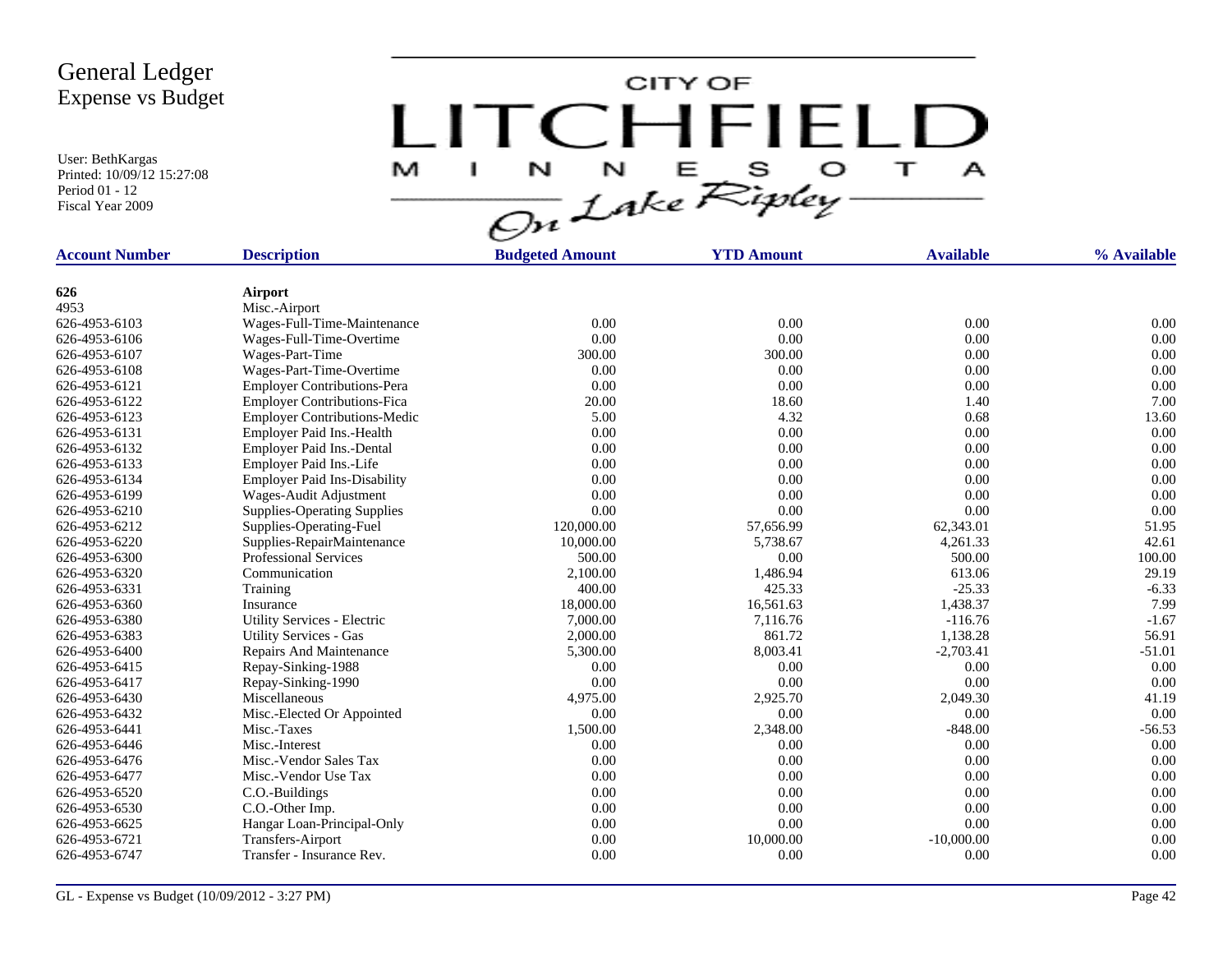| <b>Description</b><br><b>Account Number</b> |                            | <b>Budgeted Amount</b> | <b>YTD Amount</b> |           | % Available |
|---------------------------------------------|----------------------------|------------------------|-------------------|-----------|-------------|
| 626-4953-6749                               | Transfer-Capital Imp. Fund | 0.00                   | 0.00              | 0.00      | 0.00        |
| 4953                                        | Misc.-Airport              | 172,100.00             | 113,448.07        | 58,651.93 | 34.08       |
| 626                                         | Airport                    | 172,100.00             | 113,448.07        | 58,651.93 | 34.08       |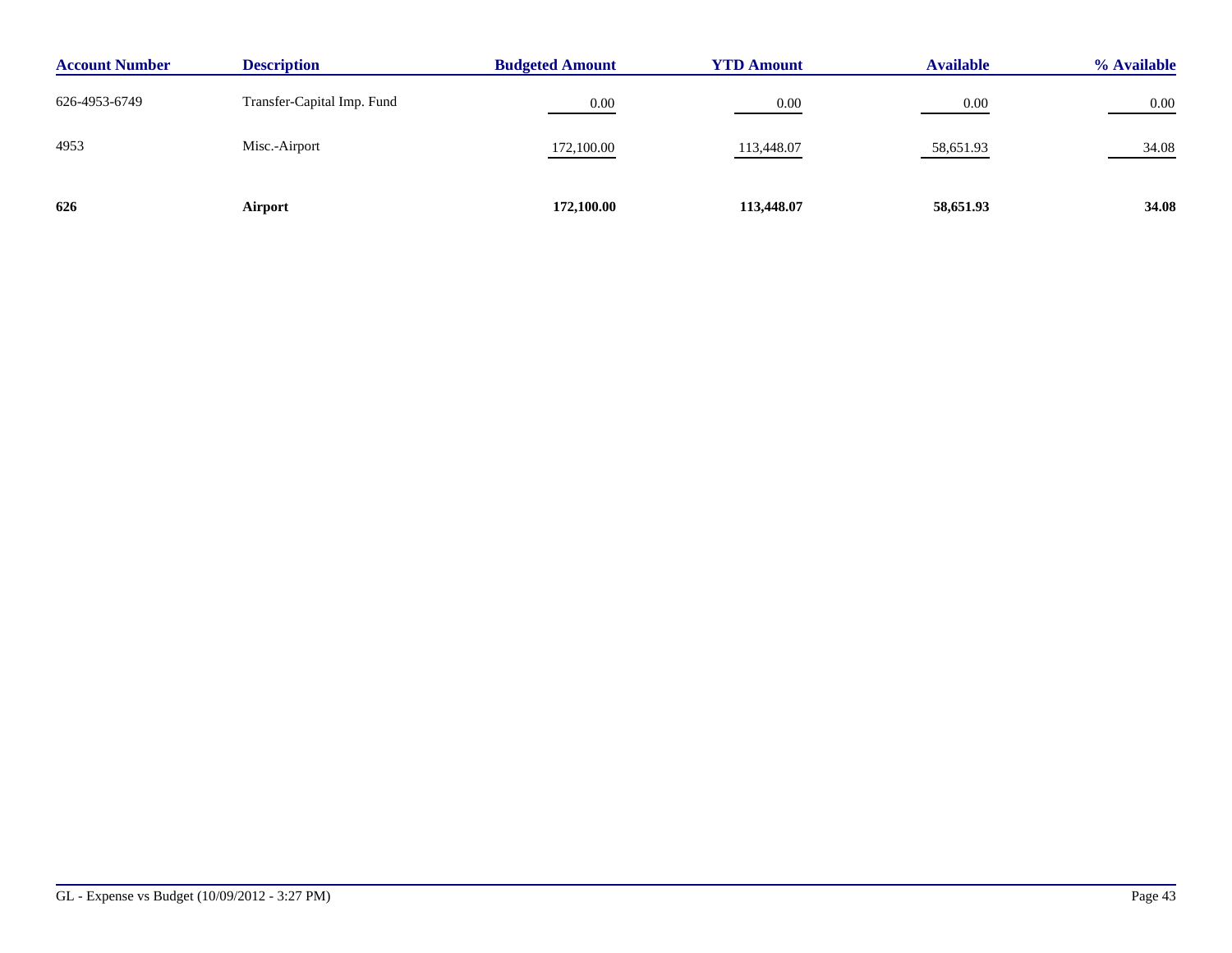User: BethKargas Printed: 10/09/12 15:27:09 Period 01 - 12 Fiscal Year 2009

LITCHFIELD

| <b>Account Number</b> | <b>Description</b>                  | <b>Budgeted Amount</b> | <b>YTD Amount</b> | <b>Available</b> | % Available |
|-----------------------|-------------------------------------|------------------------|-------------------|------------------|-------------|
| 629                   | <b>Cemetery</b>                     |                        |                   |                  |             |
| 4956                  | Misc.-Cemetery                      |                        |                   |                  |             |
| 629-4956-6101         | Wages-Full-Time-Supervisor          | 0.00                   | 0.00              | 0.00             | 0.00        |
| 629-4956-6102         | Wages-Full-Time-Regular             | 0.00                   | 0.00              | 0.00             | 0.00        |
| 629-4956-6103         | Wages-Full-Time-Maintenance         | 0.00                   | 0.00              | 0.00             | 0.00        |
| 629-4956-6106         | Wages-Full-Time-Overtime            | 0.00                   | 0.00              | 0.00             | 0.00        |
| 629-4956-6107         | Wages-Part-Time                     | 17,000.00              | 18,272.00         | $-1,272.00$      | $-7.48$     |
| 629-4956-6108         | Wages-Part-Time-Overtime            | 0.00                   | 165.38            | $-165.38$        | 0.00        |
| 629-4956-6109         | Wages-Part-Time-Supervisor          | 0.00                   | 0.00              | 0.00             | 0.00        |
| 629-4956-6112         | Other Pay-Sick Leave Pay            | 0.00                   | 0.00              | 0.00             | 0.00        |
| 629-4956-6121         | <b>Employer Contributions-Pera</b>  | 0.00                   | 0.00              | 0.00             | 0.00        |
| 629-4956-6122         | <b>Employer Contributions-Fica</b>  | 500.00                 | 1,143.12          | $-643.12$        | $-128.62$   |
| 629-4956-6123         | <b>Employer Contributions-Medic</b> | 100.00                 | 267.35            | $-167.35$        | $-167.35$   |
| 629-4956-6131         | Employer Paid Ins.-Health           | 0.00                   | 0.00              | 0.00             | 0.00        |
| 629-4956-6132         | Employer Paid Ins.-Dental           | 0.00                   | 0.00              | 0.00             | 0.00        |
| 629-4956-6133         | Employer Paid Ins.-Life             | 0.00                   | 0.00              | 0.00             | 0.00        |
| 629-4956-6134         | <b>Employer Paid Ins-Disability</b> | 0.00                   | 0.00              | 0.00             | 0.00        |
| 629-4956-6199         | Wages-Audit Adjustment              | 0.00                   | 0.00              | 0.00             | 0.00        |
| 629-4956-6212         | Supplies-Operating-Fuel             | 4,000.00               | 4,858.30          | $-858.30$        | $-21.46$    |
| 629-4956-6220         | Supplies-RepairMaintenance          | 5,000.00               | 10,830.29         | $-5,830.29$      | $-116.61$   |
| 629-4956-6240         | Small Tools & Minor Equip.          | 0.00                   | 0.00              | 0.00             | 0.00        |
| 629-4956-6300         | <b>Professional Services</b>        | 0.00                   | 0.00              | 0.00             | 0.00        |
| 629-4956-6360         | Insurance                           | 1,000.00               | 1,437.68          | $-437.68$        | $-43.77$    |
| 629-4956-6380         | Utility Services - Electric         | 7,000.00               | 2,581.08          | 4,418.92         | 63.13       |
| 629-4956-6400         | Repairs And Maintenance             | 5,000.00               | 974.39            | 4,025.61         | 80.51       |
| 629-4956-6410         | Rentals                             | 500.00                 | 511.43            | $-11.43$         | $-2.29$     |
| 629-4956-6417         | Rentals - Revolving - 2008          | 6,758.00               | 6,758.00          | 0.00             | 0.00        |
| 629-4956-6418         | Rentals-Revolving-2007              | 4,130.00               | 4,130.00          | 0.00             | 0.00        |
| 629-4956-6421         | Rentals-Revolving-2003              | 0.00                   | 0.00              | 0.00             | 0.00        |
| 629-4956-6424         | Rentals-Revolving-1995              | 0.00                   | 0.00              | 0.00             | 0.00        |
| 629-4956-6430         | Miscellaneous                       | 2,012.00               | 0.00              | 2,012.00         | 100.00      |
| 629-4956-6440         | Contingency                         | 0.00                   | 0.00              | 0.00             | 0.00        |
| 629-4956-6446         | Misc.-Interest                      | 0.00                   | 0.00              | 0.00             | 0.00        |
| 629-4956-6476         | Misc.-Vendor Sales Tax              | 0.00                   | 0.00              | 0.00             | 0.00        |
| 629-4956-6477         | Misc.-Vendor Use Tax                | 0.00                   | 0.00              | 0.00             | 0.00        |

629-4956-6530 C.O.-Other Imp. 0.00 0.00 0.00 0.00 629-4956-6539 C.O. Imp.-Project A 0.00 0.00 0.00 0.00 629-4956-6722 Transfer - General 0.00 0.00 0.00 0.00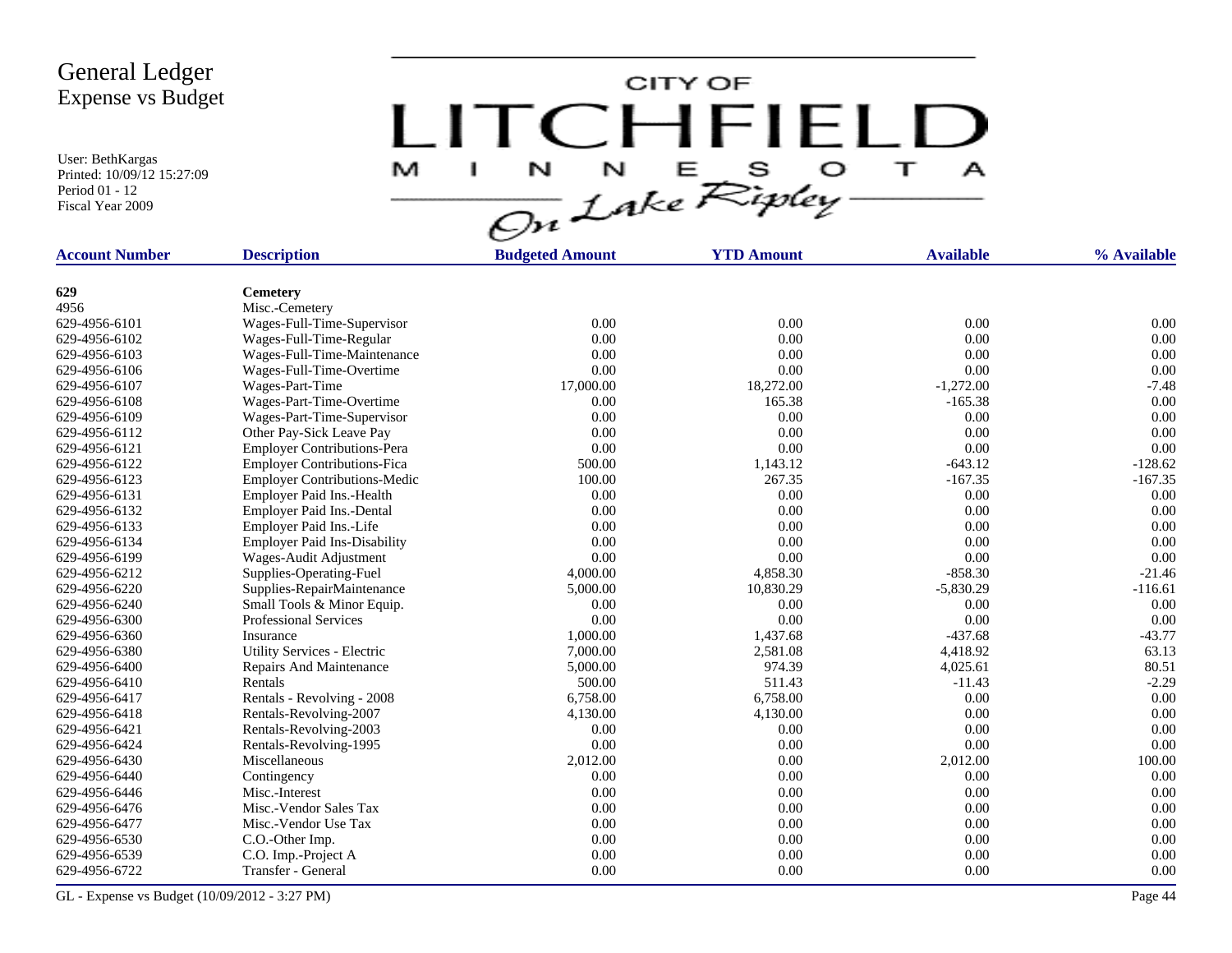| <b>Description</b><br><b>Account Number</b> |                           | <b>Budgeted Amount</b> | <b>YTD Amount</b> |          | % Available |
|---------------------------------------------|---------------------------|------------------------|-------------------|----------|-------------|
| 629-4956-6747                               | Transfer - Insurance Rev. | 0.00                   | 0.00              | 0.00     | 0.00        |
| 4956                                        | Misc.-Cemetery            | 53,000.00              | 51,929.02         | 1,070.98 | 2.02        |
| 629                                         | Cemetery                  | 53,000.00              | 51,929.02         | 1,070.98 | 2.02        |